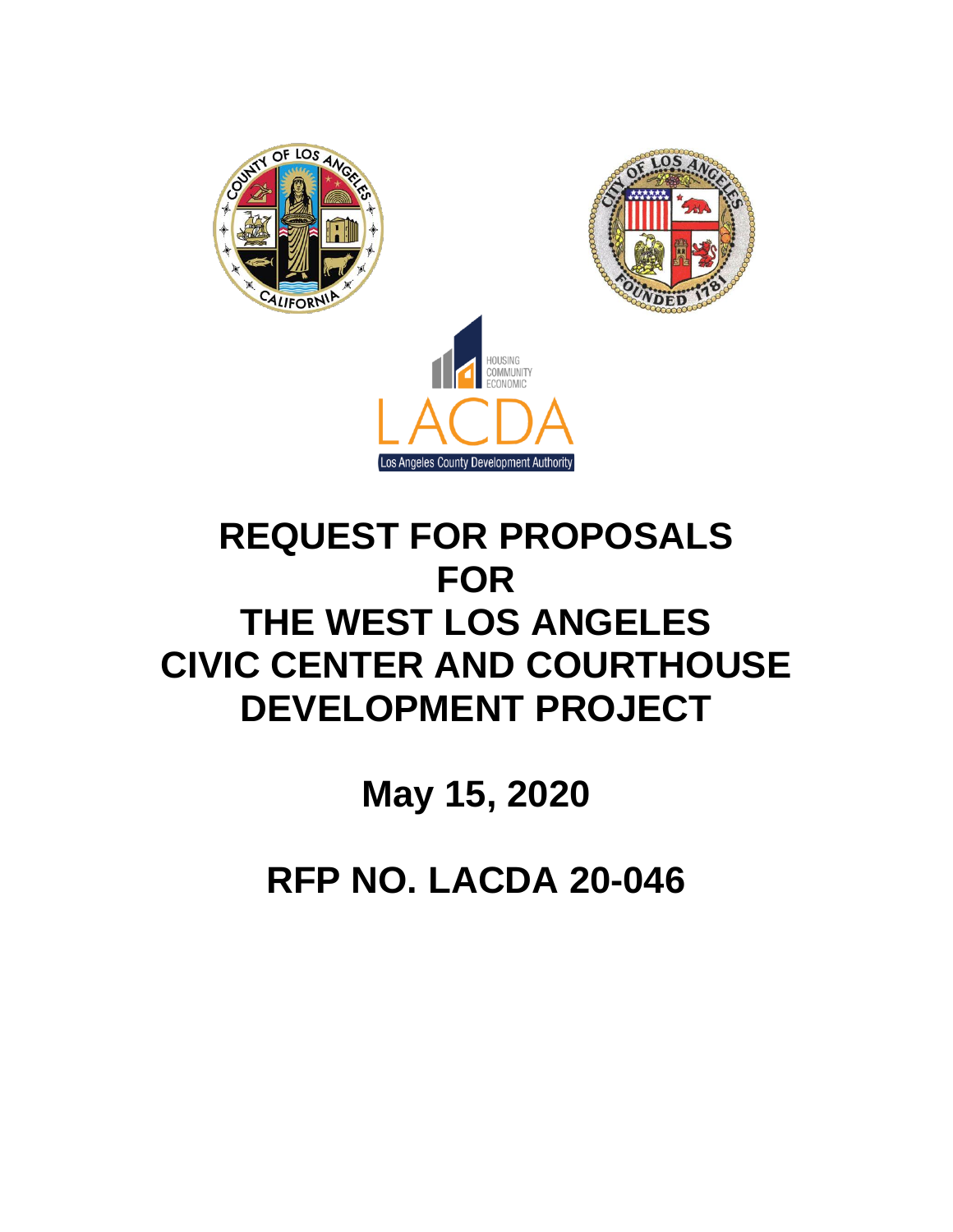#### **May 15, 2020**

#### **NOTICE REQUEST FOR PROPOSALS FOR THE WEST LOS ANGELES CIVIC CENTER AND COURTHOUSE DEVELOPMENT PROJECT RFP NO. LACDA 20-046**

Notice is hereby given that proposals will be received by the City of Los Angeles (the City) and the County of Los Angeles (County), by and through the Los Angeles County Development Authority (LACDA), until **August 11, 2020 at 9:30 a.m.** (the "Submittal Deadline") for the proposed West Los Angeles Civic Center and Courthouse Development Project. The City and the County will be jointly referred to as the "Parties."

Before submitting a proposal in response to this RFP, all Proposers are strongly encouraged to attend an optional Pre-Proposal Meeting on **June 2**, **2020 at 2:00 p.m**. Given the current restrictions on gatherings due to the COVID-19 pandemic, it is anticipated that the Pre-Proposal Meeting will be held virtually through an online virtual meeting platform. To ensure that all interested Proposers are included in the virtual Pre-Proposal Meeting, each Proposer who desires to attend the Pre-Proposal Meeting must RSVP by sending the name of their firm, attendee names, and attendee email addresses to [emily.codilla@lacda.org](mailto:emily.codilla@lacda.org) by **4:00 p.m. on May 27, 2020**. The County's Procurement Coordinator will use the Proposer-provided emails to send the virtual meeting link for the Pre-Proposal Meeting as well as any email updates regarding any changes to, or additional details regarding, the mandatory Pre-Proposal Meeting. In addition, Proposers will also have an opportunity to schedule site visits that will be conducted on **June 16 and June 30, 2020**. To ensure that all interested Proposers are given an opportunity to attend a site visit, each Proposer who desires a site visit must RSVP by sending the name of their firm, attendee names, and attendee email addresses to [emily.codilla@lacda.org](mailto:emily.codilla@lacda.org) by **4:00 p.m. on June 9, 2020**. The County's Procurement Coordinator will reach out to all such Proposers to schedule site visits. All site visits will be held in accordance with all applicable restrictions on activities and gathering sizes due to the COVID-19 pandemic that are in effect at the time. Given the COVID-19 crisis, any in-person activities related to this RFP are subject to changes in format. We appreciate your flexibility as we respond to this crisis.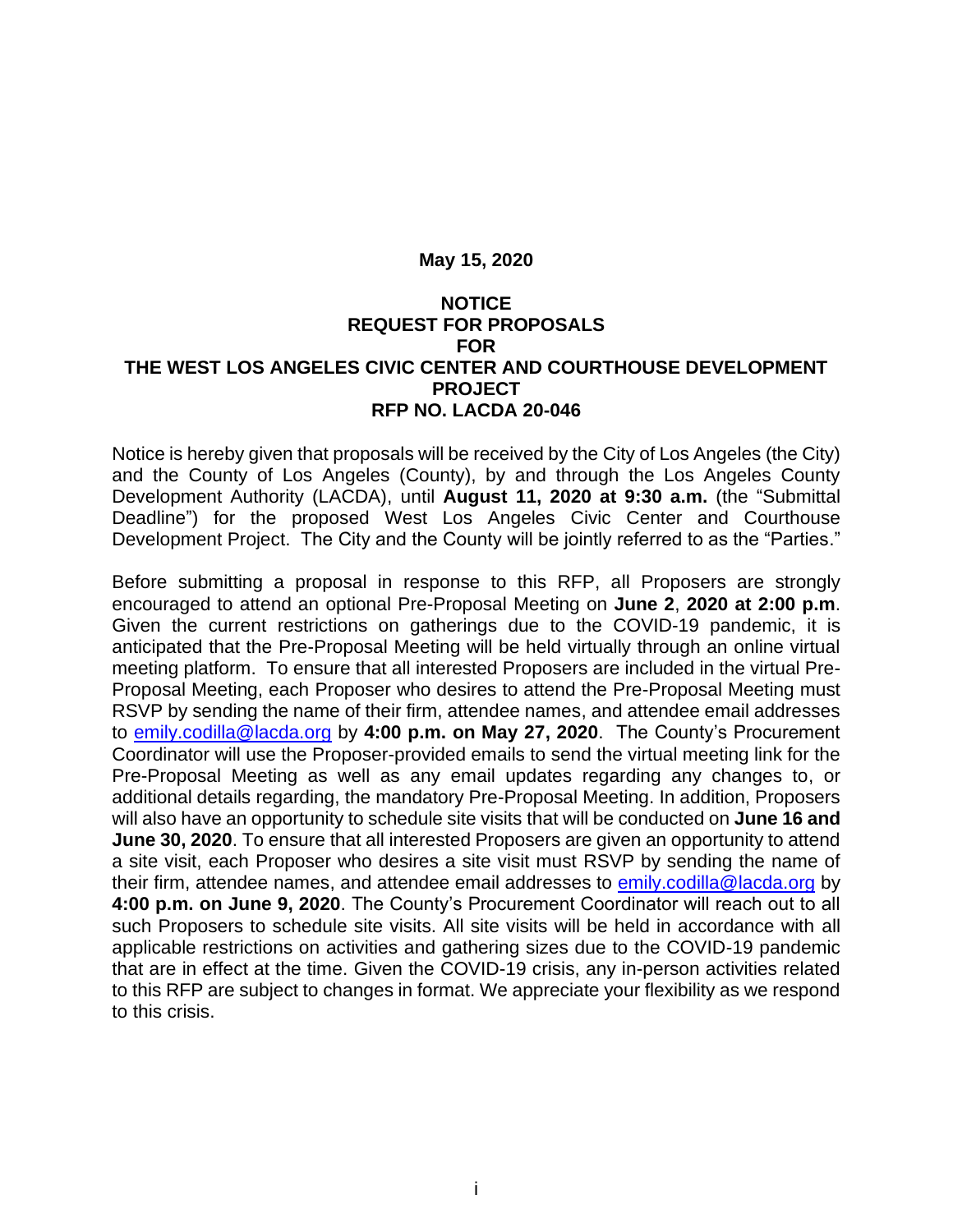Request for Proposals West Los Angeles Civic Center and Courthouse Development Project May 15, 2020

All Proposers must submit a complete proposal by the Submittal Deadline which requires that they furnish all materials and perform all work necessary as described in this Request for Proposals (RFP). All required materials shall be addressed and delivered to:

#### **Emily Codilla, Procurement Coordinator Los Angeles County Development Authority Community & Economic Development Division 700 W. Main Street Alhambra, CA 91801**

Any Proposer who wishes his or her response to be considered is responsible for making certain that it is received at the stated location and at the stated date and time. No oral, electronic, facsimile, or telephonic proposals or modifications will be considered unless expressly specified to the contrary in subsequent written communication. Responses received after the scheduled deadline will be returned unopened.

The Parties reserve the right to reject any and all proposals, or to individually select one or more Proposers for further negotiations (including, for example, a situation in which County selects one proposal and the City selects another). This RFP is not a contract or commitment of any kind. The Parties are not liable for costs incurred in the preparation of any respondent's proposal. The Parties reserve the right to issue supplementary information or guidelines related to this RFP. Notwithstanding any other provisions herein, the Parties reserve the right to, each in their sole discretion, waive minor technical deficiencies in the Proposals. In accordance with the Civil Rights Act of 1964, Americans with Disabilities Act of 1990, Age Discrimination Act of 1975 and Section 504 of the Rehabilitation Act of 1973, it is the policy of the Parties to assure equal opportunity to all persons, in the award and performance of any contract, without regard to race, color, sex, religion, national origin, ancestry, age, marital status, or disability.

[*Text continues on the following page*]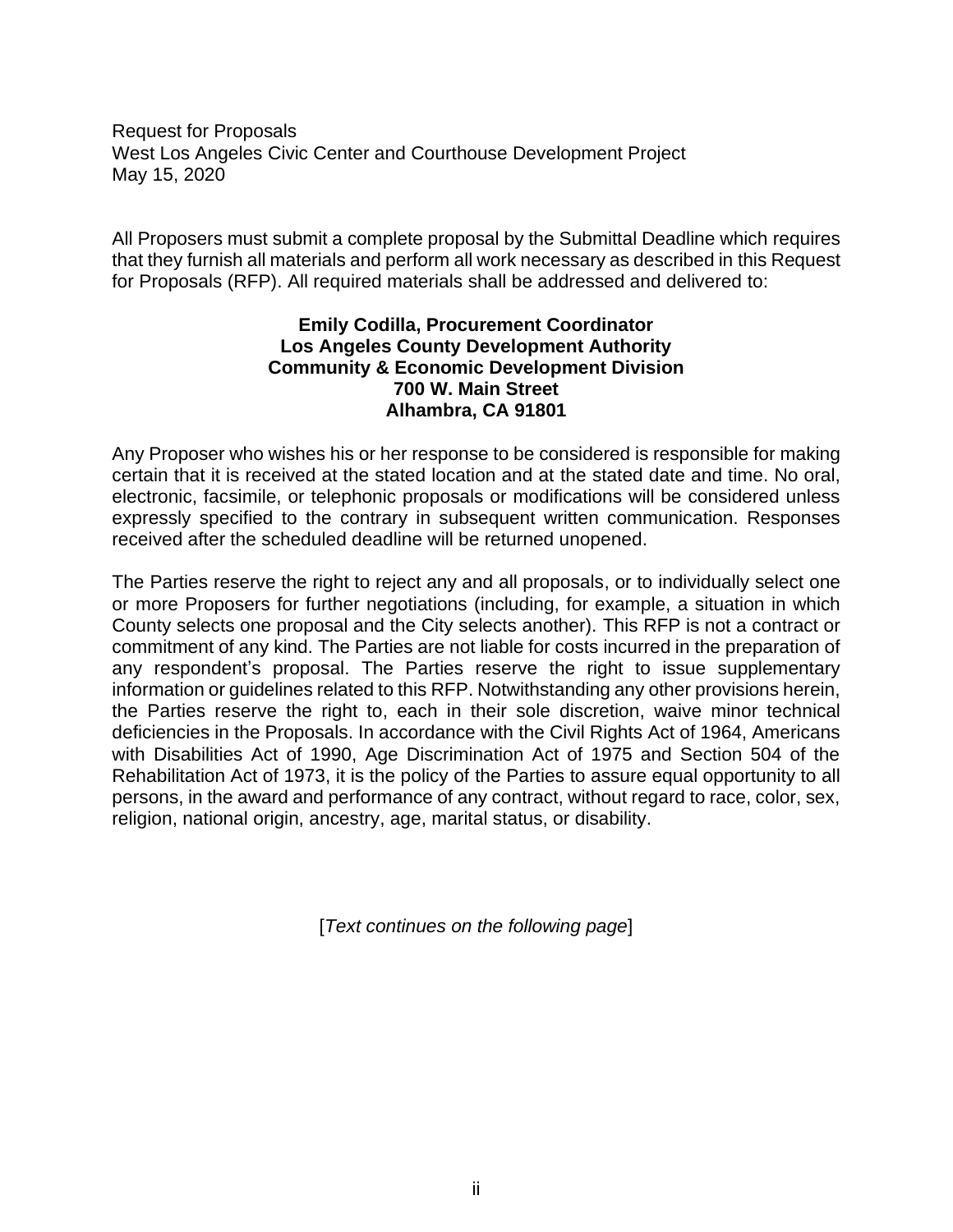**Request for Proposals** West Los Angeles Civic Center and Courthouse Development Project May 15, 2020

Questions regarding the RFP are to be directed to Emily Codilla at (626) 586-1820 or emily.codilla@lacda.org. Si usted requiere más información sobre este anuncio, por favor comuníquese con la Srta. Carolina Romo al siguiente número de teléfono (626) 296-6298.

Mun moms on DB

Davon Barbour, Community and Economic Development Division Director Los Angeles County Development Authority

Jacqueline Vernon Wagner Chief Administrative Analyst Office of the City Administrative Officer, City of Los Angeles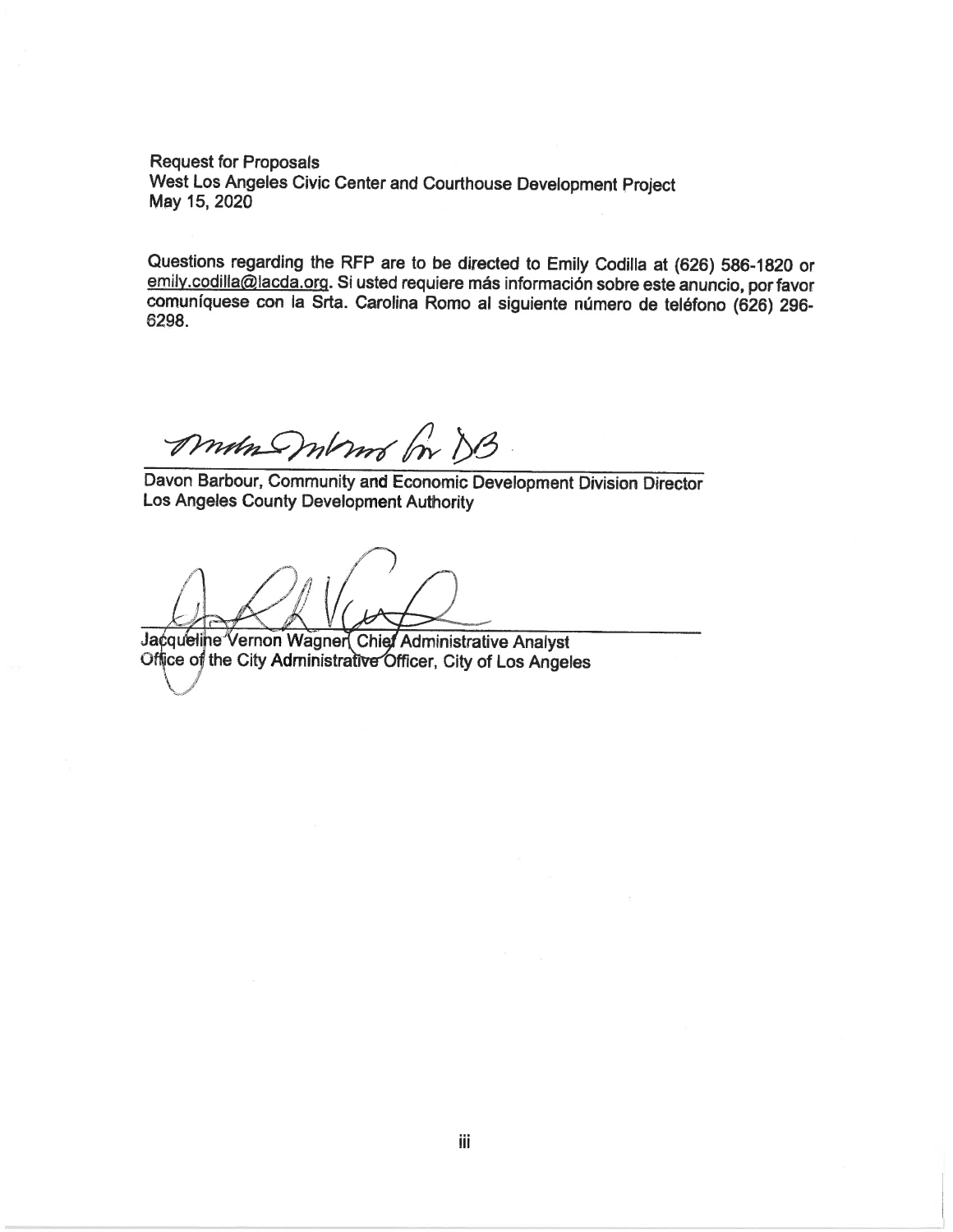### **SUMMARY PAGE**

| Title:                                                     | Request For Proposals for the West Los<br><b>Angeles Civic Center and Courthouse</b><br><b>Development Project</b>                                                                                                                                                                                                                                                                             |  |
|------------------------------------------------------------|------------------------------------------------------------------------------------------------------------------------------------------------------------------------------------------------------------------------------------------------------------------------------------------------------------------------------------------------------------------------------------------------|--|
| <b>Description:</b>                                        | The County of Los Angeles and the City of<br>Los Angeles are seeking development<br>proposals for the design, construction,<br>financing, and operation of a mixed-use<br>project on the land and improvements<br>commonly known as the West Los Angeles<br>Courthouse and Civic Center, located along<br>Santa Monica Boulevard, between Corinth<br>Avenue and Butler Avenue, in Los Angeles. |  |
| <b>RFP Website Address:</b><br>(Procurement System Portal) | https://app.avisare.com/signup/lacda                                                                                                                                                                                                                                                                                                                                                           |  |
| <b>RFP Coordinator:</b>                                    | <b>Emily Codilla</b><br>(626) 586-1820<br>emily.codilla@lacda.org                                                                                                                                                                                                                                                                                                                              |  |
| <b>Proposal Delivery Address:</b>                          | <b>Emily Codilla, Procurement Coordinator</b><br>Los Angeles County Development Authority<br><b>Community &amp; Economic Development</b><br><b>Division</b><br>700 W. Main Street<br>Alhambra, CA 91801                                                                                                                                                                                        |  |

### **Critical Dates:**

*Note that all Critical Dates represent the currently anticipated timeline for this RFP. However, all dates are subject to change. See Section 6.0 of this RFP for additional detail.* 

| Date RFP Issued:                                  | May 15, 2020                 |  |
|---------------------------------------------------|------------------------------|--|
| <b>RSVP Deadline for Pre-Proposal</b><br>Meeting: | 4:00 p.m. on May 27, 2020    |  |
| <b>Pre-Proposal Meeting Date:</b>                 | June 2, 2020                 |  |
| <b>Site Visits Conducted:</b>                     | June 16 and June 30, 2020    |  |
| <b>Written Questions Due:</b>                     | July 3, 2020                 |  |
| <b>Questions and Answers Released:</b>            | July 15, 2020                |  |
| <b>Proposal Due Date and Time:</b>                | 9:30 a.m. on August 11, 2020 |  |
| <b>Public Workshop:</b>                           | September 10, 2020           |  |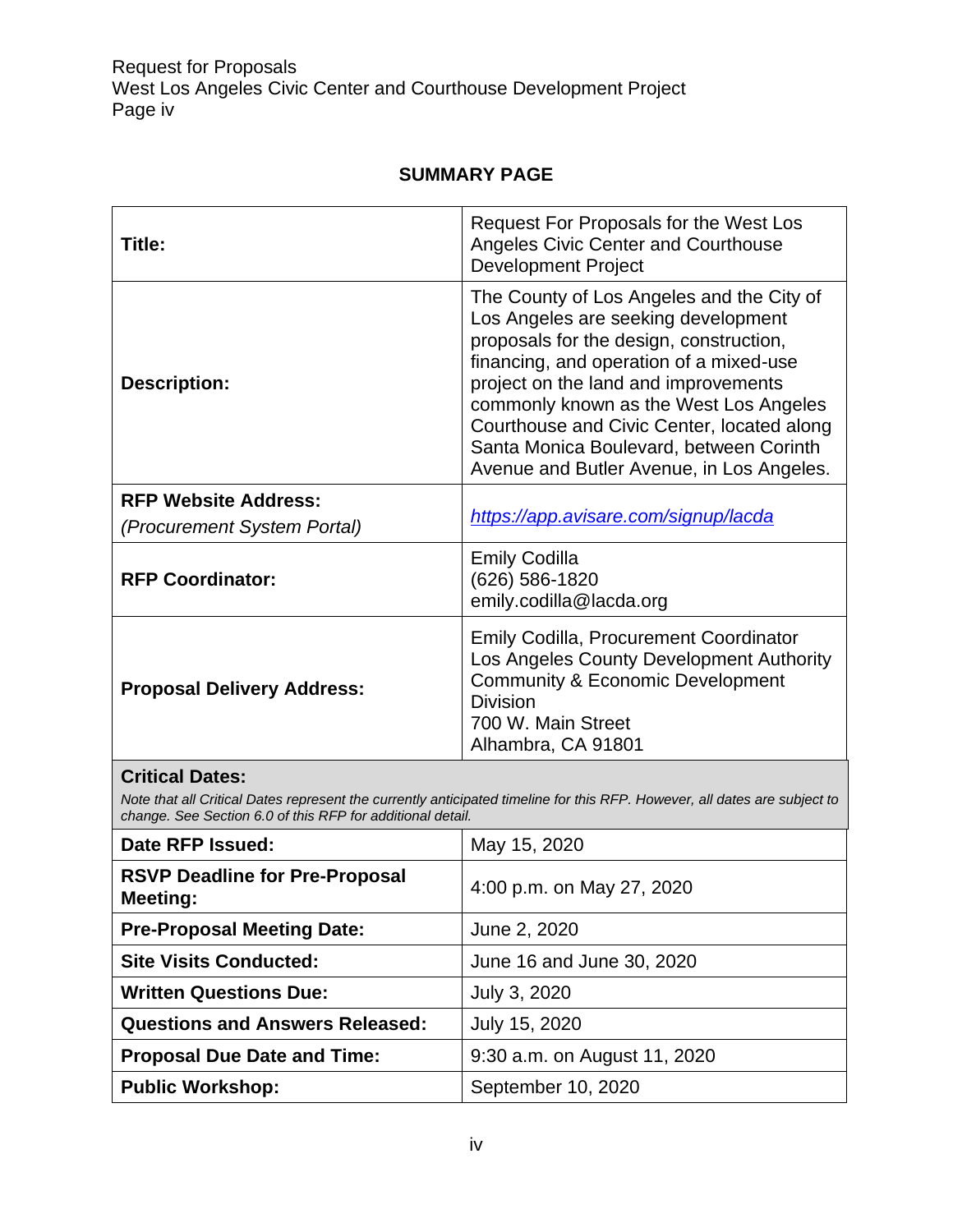Request for Proposals West Los Angeles Civic Center and Courthouse Development Project May 15, 2020

| <b>Public Workshop Summaries Due (if</b><br>applicable): | 10:00 a.m. on September 18, 2020 |  |
|----------------------------------------------------------|----------------------------------|--|
| Oral Interviews (optional):                              | September 23, 2020               |  |
| <b>Evaluation Committee Selection:</b>                   | October 1, 2020                  |  |
| <b>ENA Negotiations:</b>                                 | Until October 22, 2020           |  |
| <b>Board and Council Approval of ENA:</b>                | November 17, 2020                |  |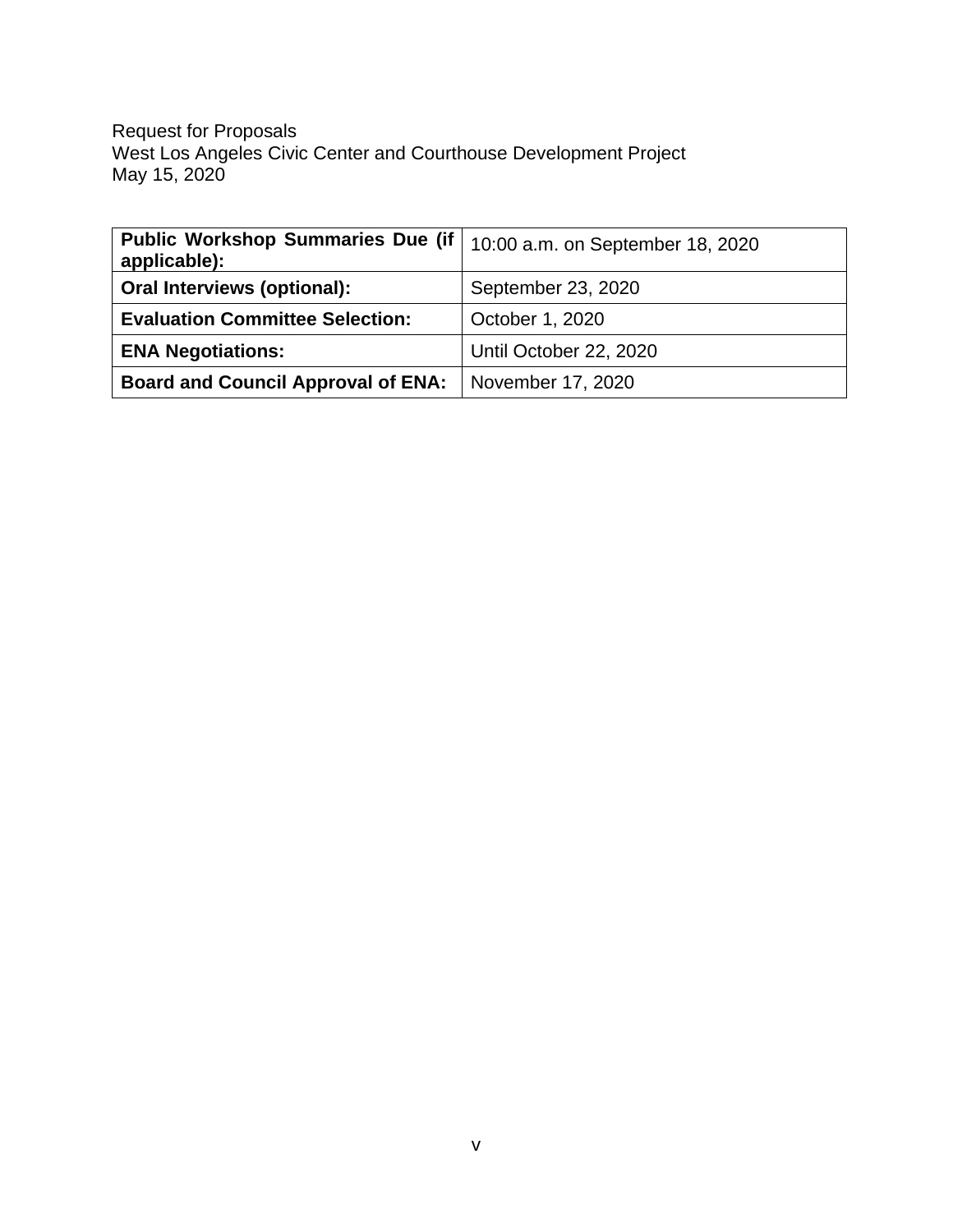# **TABLE OF CONTENTS**

## **SECTION**

# **PAGE**

| 1.0 |      |                                                             |  |
|-----|------|-------------------------------------------------------------|--|
| 2.0 |      |                                                             |  |
|     | 2.1  |                                                             |  |
|     | 2.2  |                                                             |  |
|     | 2.3  |                                                             |  |
|     | 2.4  |                                                             |  |
|     | 2.5  |                                                             |  |
|     | 2.6  |                                                             |  |
|     | 2.7  |                                                             |  |
| 3.0 |      |                                                             |  |
|     | 3.1  |                                                             |  |
|     | 3.2  |                                                             |  |
|     | 3.3  | City's Municipal Uses - Requirements and Opportunities  11  |  |
|     | 3.4  |                                                             |  |
|     | 3.5  |                                                             |  |
|     | 3.6  |                                                             |  |
|     | 3.7  | Developer Team and Prime Proposer Requirements  19          |  |
|     | 3.8  |                                                             |  |
|     | 3.9  |                                                             |  |
| 4.0 |      |                                                             |  |
|     | 4.1  |                                                             |  |
|     | 4.2  |                                                             |  |
|     | 4.3  |                                                             |  |
|     | 4.4  |                                                             |  |
|     | 4.5  |                                                             |  |
|     | 4.6  |                                                             |  |
|     | 4.7  | Community Engagement Strategy and Proposer Presentations 28 |  |
|     | 4.8  |                                                             |  |
|     | 4.9  |                                                             |  |
|     | 4.10 |                                                             |  |
| 5.0 |      |                                                             |  |
|     |      |                                                             |  |
|     | 5.2  |                                                             |  |
| 6.0 |      | PROCUREMENT PROCESS OVERVIEW AND TIMELINE 35                |  |
|     | 6.1  |                                                             |  |
|     | 6.2  |                                                             |  |
|     | 6.3  |                                                             |  |
|     | 6.4  |                                                             |  |
|     | 6.5  |                                                             |  |
|     | 6.6  |                                                             |  |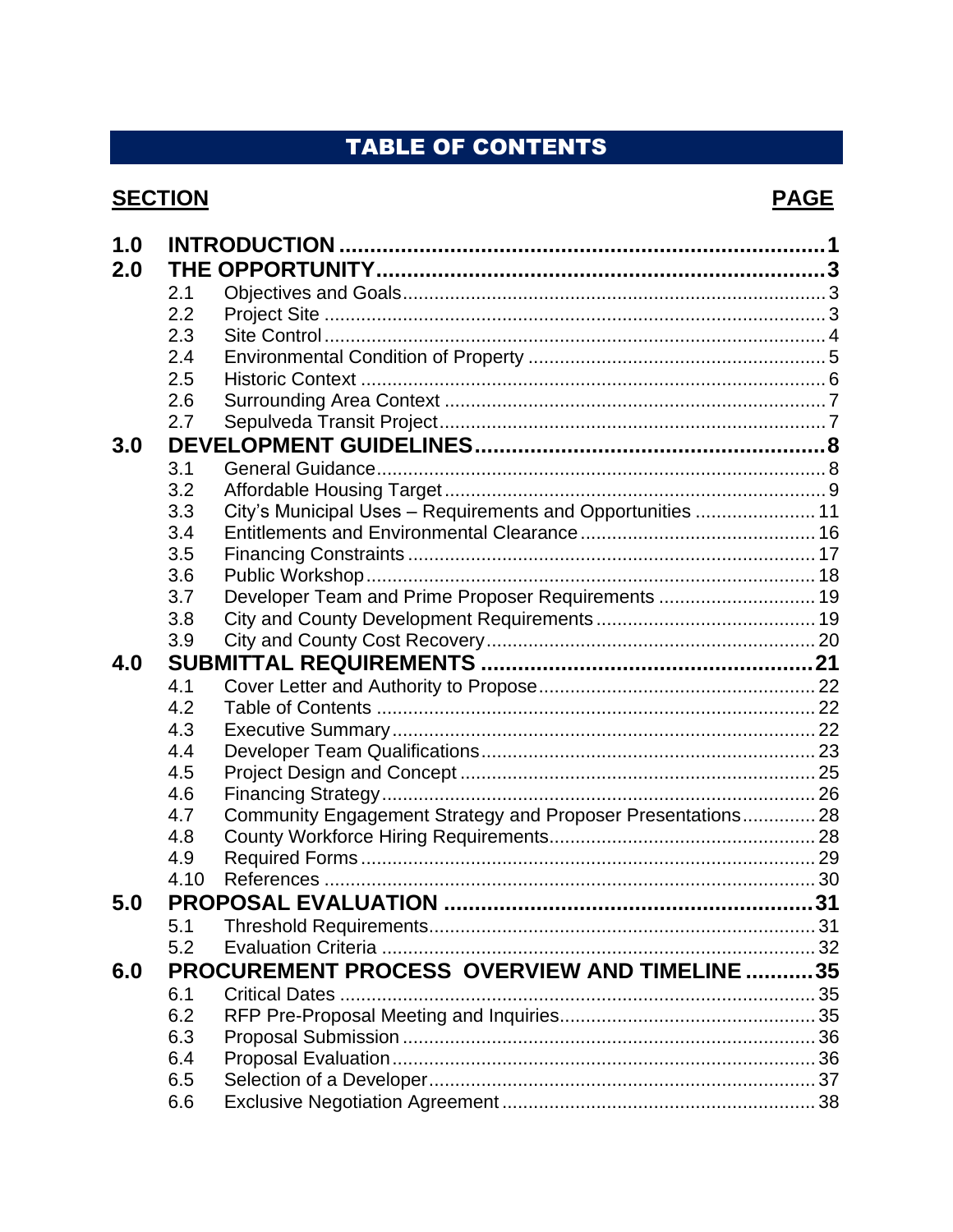| 6.7  | Environmental Clearance, Entitlements and Related Activities 39 |  |
|------|-----------------------------------------------------------------|--|
| 6.8  |                                                                 |  |
| 6.9  |                                                                 |  |
| 6.10 |                                                                 |  |
|      |                                                                 |  |
|      |                                                                 |  |
|      |                                                                 |  |
|      |                                                                 |  |
|      |                                                                 |  |
|      |                                                                 |  |
|      |                                                                 |  |

### **APPENDICES**

| <b>APPENDIX A:</b> | SITE MAP AND PARCEL LIST                                                                                        |
|--------------------|-----------------------------------------------------------------------------------------------------------------|
| APPENDIX B:        | MAP OF LOCATIONS OF INTEREST WITHIN PROJECT SITE VICINITY                                                       |
| <b>APPENDIX C:</b> | <b>MEMORANDUM RE: PRELIMINARY DUE DILIGENCE ON HISTORIC</b><br><b>CONTEXT</b>                                   |
| APPENDIX D:        | MAP OF WEST LOS ANGELES SERVICE AREA                                                                            |
| APPENDIX E:        | MEMORANDUM RE: GUIDANCE ON COORDINATION FOR CEQA AND<br><b>ENTITLEMENTS</b>                                     |
| <b>APPENDIX F:</b> | COUNTY'S LOCAL AND TARGETED WORKER HIRE POLICY                                                                  |
| <b>APPENDIX G:</b> | COUNTY'S COMMUNITY BUSINESS ENTERPRISES PROGRAM POLICY                                                          |
| <b>APPENDIX H:</b> | COUNTY'S ADDITIONAL POLICIES AND PROTOCOLS                                                                      |
| APPENDIX I:        | <b>COUNTY'S ETHICS DECLARATION</b>                                                                              |
| APPENDIX J:        | SAMPLES OF CITY'S DISCLOSURE ORDINANCES AFFIDAVIT AND<br>FIRST SOURCE HIRING/EQUAL BENEFITS ORDINANCE AFFIDAVIT |
| <b>APPENDIX K:</b> | CITY'S BIDDER COMPLIANCE FORMS                                                                                  |
| APPENDIX L:        | CITY'S STANDARD PROVISIONS FOR CITY CONTRACTS                                                                   |
|                    |                                                                                                                 |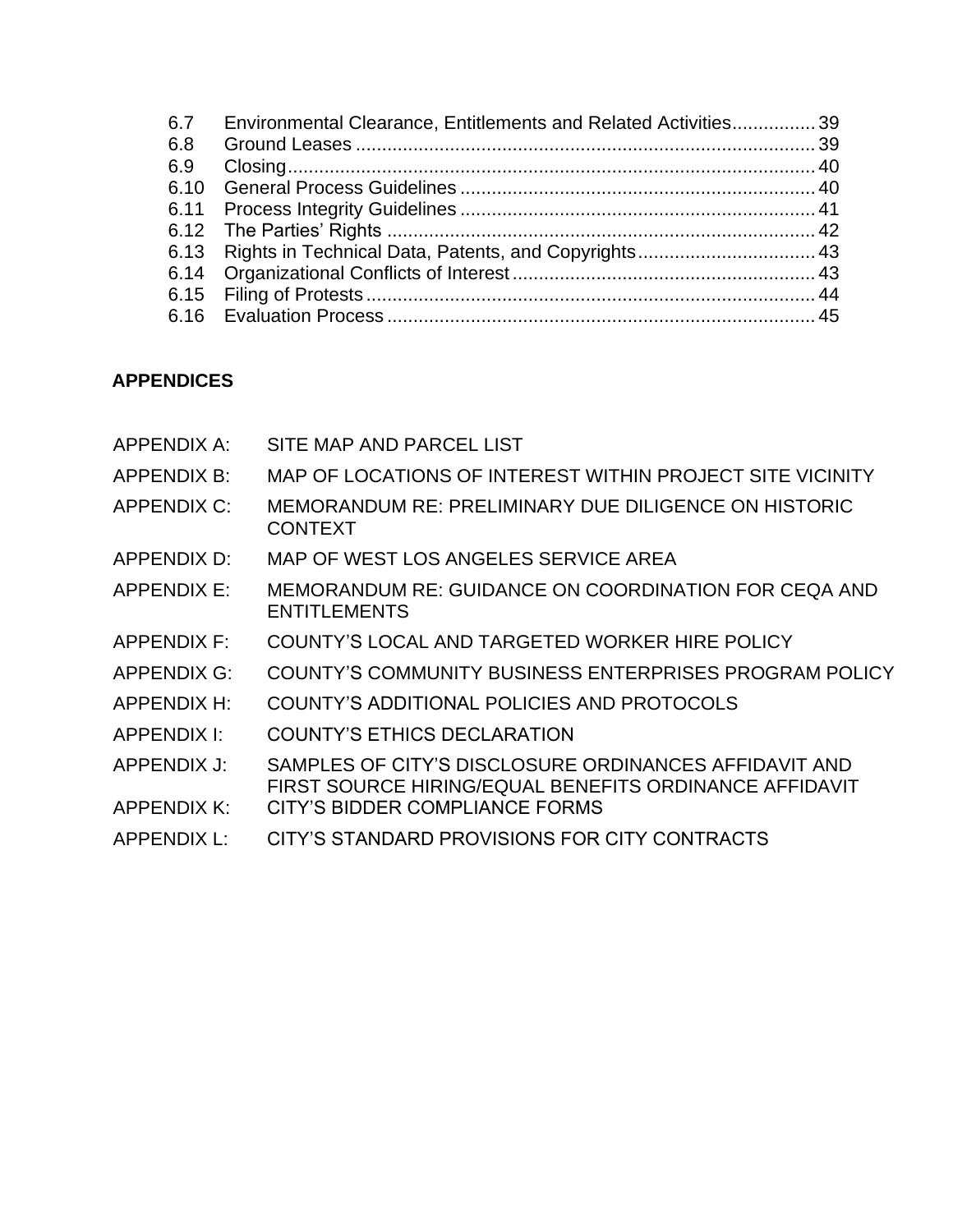### <span id="page-8-0"></span>**1.0 INTRODUCTION**

The County of Los Angeles (the "County"), through its Chief Executive Office ("CEO"), has acquired from the State of California Judicial Council (the "JCC") site control of land and improvements commonly referred to as the West Los Angeles Courthouse (the "Courthouse Site"). The City of Los Angeles (the "City") owns the adjacent land and improvements commonly referred to as the West Los Angeles Civic Center (the "Civic Center Site"). Together the Civic Center Site and the Courthouse Site make up the project site (the "Project Site"), all as further described below in Section 2.2 and in the site map provided in **Appendix A**. The County and the City (jointly known as the "Parties"), by and through the County's Los Angeles County Development Authority (LACDA), have partnered to issue a Request for Proposals ("RFP") to solicit proposals for the design, construction, financing, and operation of a mixed-use project(s) on the Project Site. The Los Angeles County Development Authority ("LACDA") serves as the community development agency for the County and therefore any references to the County in this RFP shall also include LACDA acting as its agent.

The Parties' vision for the Project Site is a mixed-use project comprised of affordable and market rate housing, municipal office space, community-serving commercial and retail space, upgrades to existing municipal facilities and open spaces, and supporting parking (the "Proposed Project"). Situated along the Santa Monica Boulevard transit corridor and within a half-mile of quality public transportation, realization of the proposed Project will also promote transit-oriented development in the area.

The County's primary reason for pursuing acquisition and repositioning of the Courthouse Site property stems from the County's long-standing goals of eliminating blight and obstacles to land development and a commitment to bringing more affordable housing options to residents of the County. The City has long wanted to maximize the use of its facilities and improve the functionality of the Civic Center Site. The City's goals include: renovating, remodeling and/or rebuilding the Felicia Mahood Multipurpose Center; creating affordable senior housing; improving access to and maintaining the amount of existing open space located on the Civic Center Site; improving and possibly consolidating various City municipal service offices located at and around the Civic Center; increasing affordable housing options; and expanding community serving amenities in the area.

Through this joint pursuit of redevelopment of the Project Site, the Parties are advancing the following public policy goals and improving the quality of life for the West Los Angeles area by:

- 1) Repurposing adjacent but segregated properties that currently contain underutilized buildings and public spaces;
- 2) Offering a singular economically viable building site capable of being developed to meet current community needs; and
- 3) Providing a prime, transit-oriented location for much needed affordable housing.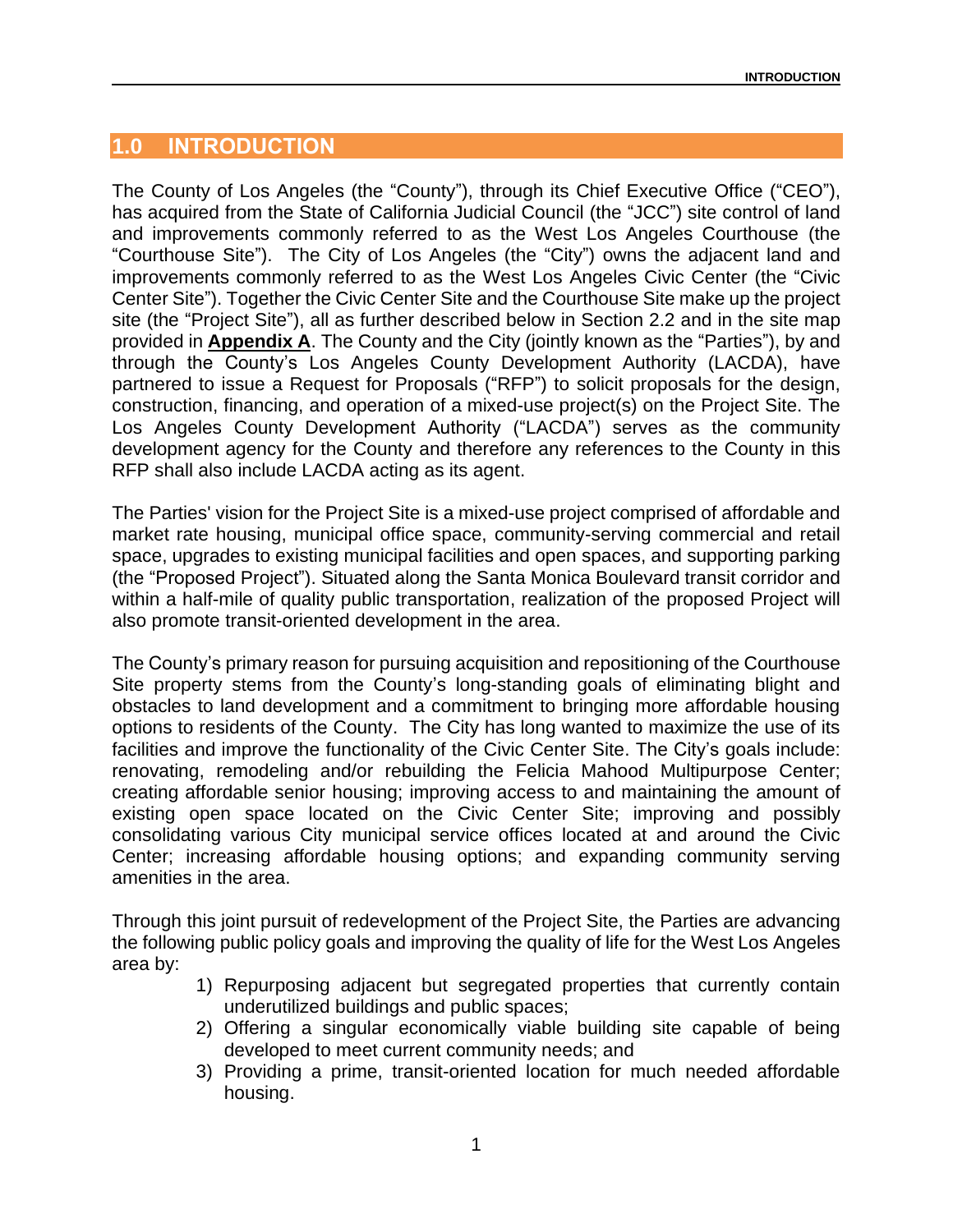The combination of the redevelopment potential at the Courthouse and Civic Center Sites into the combined Project Site is a result of these joint efforts of the Parties and represents one of the larger infill development opportunity sites available in the western part of the County.

The Parties will comply with Federal and State laws for the proposed development of the Project Sites.

As further described in Section 2.3.1, the County is seeking a developer that will develop the Courthouse Site and exercise the County's option to purchase the Courthouse Site from the JCC by February 6, 2022, at which time the purchase price must be paid to the JCC. The Parties will not be able to approve the financial terms of the Project Site unless and until the proposed Project has completed environmental review pursuant to the California Environmental Quality Act (CEQA). Consequently, it is of paramount importance to the County that the ultimate developer of the Project Site obtains all environmental clearances (and, ideally, entitlements) for the Project Site by December 8, 2021.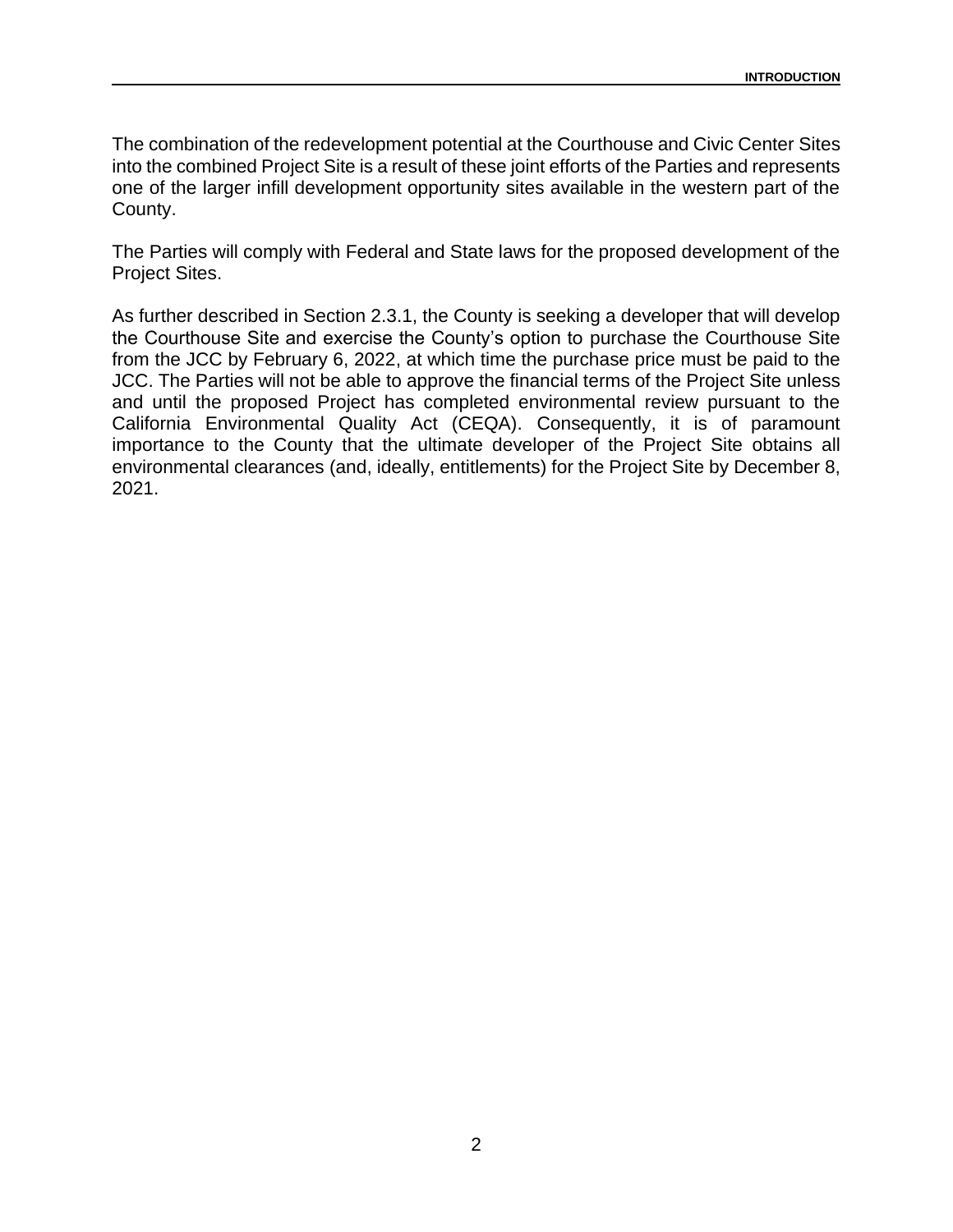### <span id="page-10-0"></span>**2.0 THE OPPORTUNITY**

#### <span id="page-10-1"></span>**2.1 Objectives and Goals**

The Project Site is ideally situated to build upon the significant local and regional investments undertaken by the Parties. It presents a unique opportunity to develop a large, underutilized site with an innovative mix of uses that complement the vibrant, densely populated, and active surrounding community. Any new development will command exceptional visibility from multiple vantage points along Santa Monica Boulevard, a major east-west arterial lane in West Los Angeles.

Proximity to major transportation corridors as well as current and future planned Los Angeles County Metropolitan Transportation Authority (Metro) transit stations places the Project Site in a prime location with a strong potential for shaping the built environment and the urban form throughout the area in a manner that enriches the surrounding community.

Building on the existing community assets and prime location, the Parties seek a project that enhances the current vibrancy of the neighborhood as well as the existing mix of cultural and entertainment assets of the area, and that activates and supports a mix of high-quality and architecturally compelling institutional, residential, commercial and community-serving uses, all while building the local tax base with sustainable job creation.

Examples of potential uses include, but are not limited to, the following and any development proposals are highly encouraged to include a combination of uses:

- Mix of affordable and market rate housing, as further described in Section 3.2.
- Renovated, remodeled, and/or newly built municipal space for City uses, as further described in Section 3.3 below.
- Ground floor commercial spaces, including, but not limited to, retail shops, restaurants, and neighborhood-serving uses.
- Art and cultural production space, including, but not limited to, artist studios, live-work space, recording studios, music education, and other production-related program activities.
- Other private for-profit and/or non-profit uses, such as general office, education/training, performance and assembly space.

#### <span id="page-10-2"></span>**2.2 Project Site**

As depicted and detailed on the site map and parcel list included as **Appendix A**, the Project Site is generally bounded by Santa Monica Boulevard to the north, Corinth Avenue to the east, Iowa Avenue to the south, and Butler Avenue to the west, with one parcel that comprises the Project Site being located on the western side of Butler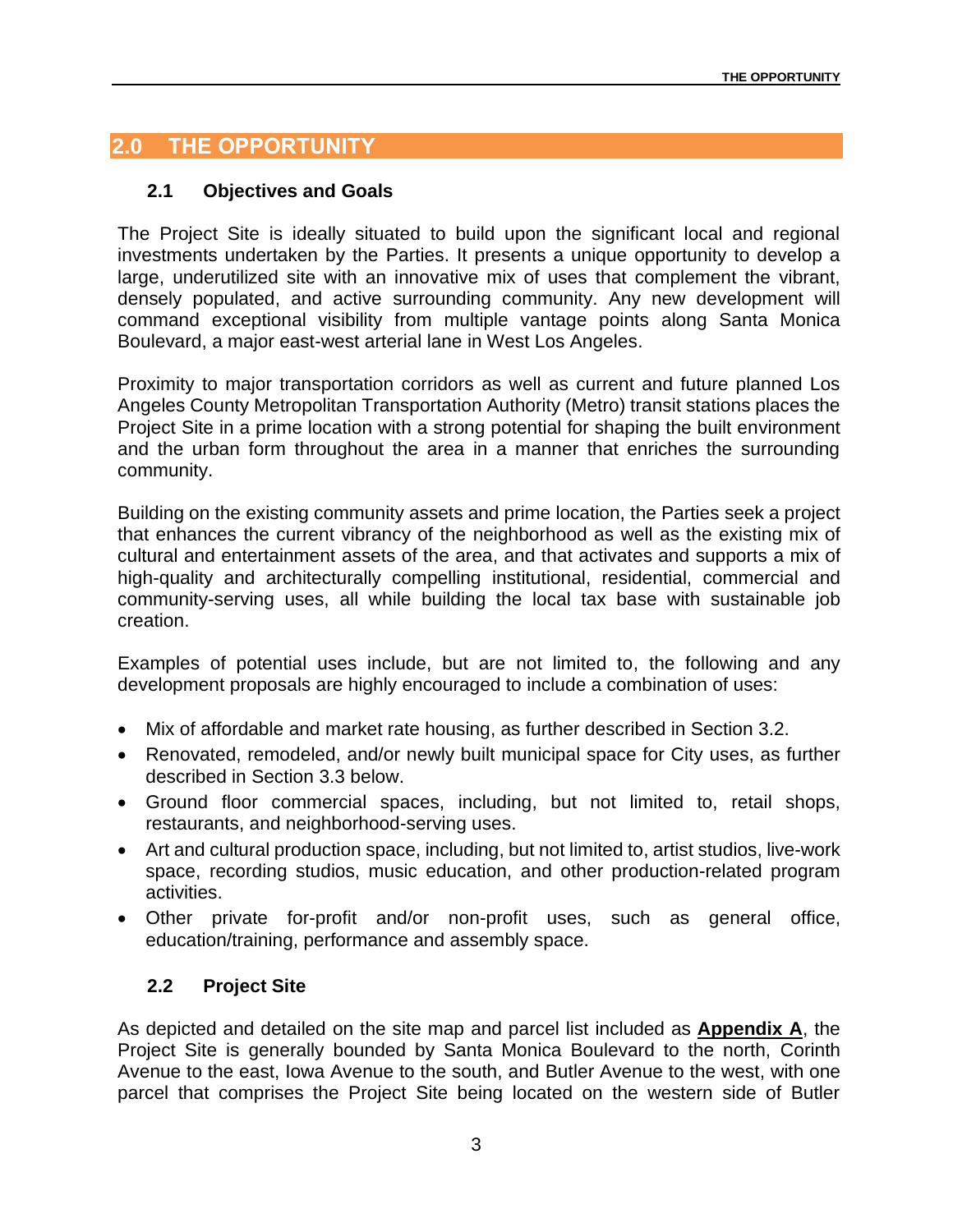Avenue. Purdue Avenue has been vacated and serves as a walkway with some limited vehicle access, and there is a parallel alley that is similarly shared by cars and pedestrians.

As indicated on the site map and parcel list included as **Appendix A**, certain portions of the parcels that comprise the Project Site are expressly carved out of this opportunity and the Project Site. Specifically, the West Los Angeles Regional Branch of the Los Angeles Public Library (the "Library"), the Library parking lot, and portions of the Library's open space area (collectively, the "Library Parcel"). The Library and adjacent open space are not included in the Project Site. The City is expecting to process a subdivision of this parcel as part of the entitlements process, which is further detailed in Section 3.4 below.

In addition, with respect to the two parcels comprising the Civic Center Site that are currently devoted to Los Angeles Police Department (LAPD) functions (APN 4261-012- 903 and APN 4261-011-912), Proposers have the option to include these parcels as part of their proposed project. If Proposers do want to include one or both of these parcels as part of their proposed project, the new replacement LAPD facilities must comply with the requirements of Section 3.3.2 below, at no cost to the City or the County.

The portion of Purdue Avenue that enters the site on the north side, from Santa Monica, and the alley that runs parallel to Purdue between Santa Monica Blvd and Iowa Avenue are not expressly included in this RFP. However, proposers may propose to include these land areas in their proposal and should reference how they will obtain site control and entitle each portion in their response.

All of the parcels that make up the Project Site are currently zoned PF (Public Facilities).

It is expressly noted that there are three parcels located at the corner of Santa Monica Boulevard and Butler Avenue that are privately owned and do not constitute part of the Project Site. Two parcels (APNs 4261-011-023 and 4261-011-021) contain the Village Studios, a renowned and active music recording studio. The remaining parcel (APN: 4261-011-024) serves as a United States Post Office facility. There have been no formal discussions with the owners of these properties regarding their interest in participating in a larger development opportunity.

#### <span id="page-11-0"></span>**2.3 Site Control**

#### **2.3.1 Courthouse Site – County Option to Purchase Site**

The State of California Judicial Council (the JCC) is currently the fee owner of the Courthouse Site.

The County and the JCC have entered into a Lease with Option to Purchase agreement (the "Option Agreement") for the Courthouse Site, which Option Agreement was approved by the Board of Supervisors on November 5, 2019. If the County exercises its option right under the Option Agreement, the pre-negotiated purchase price for the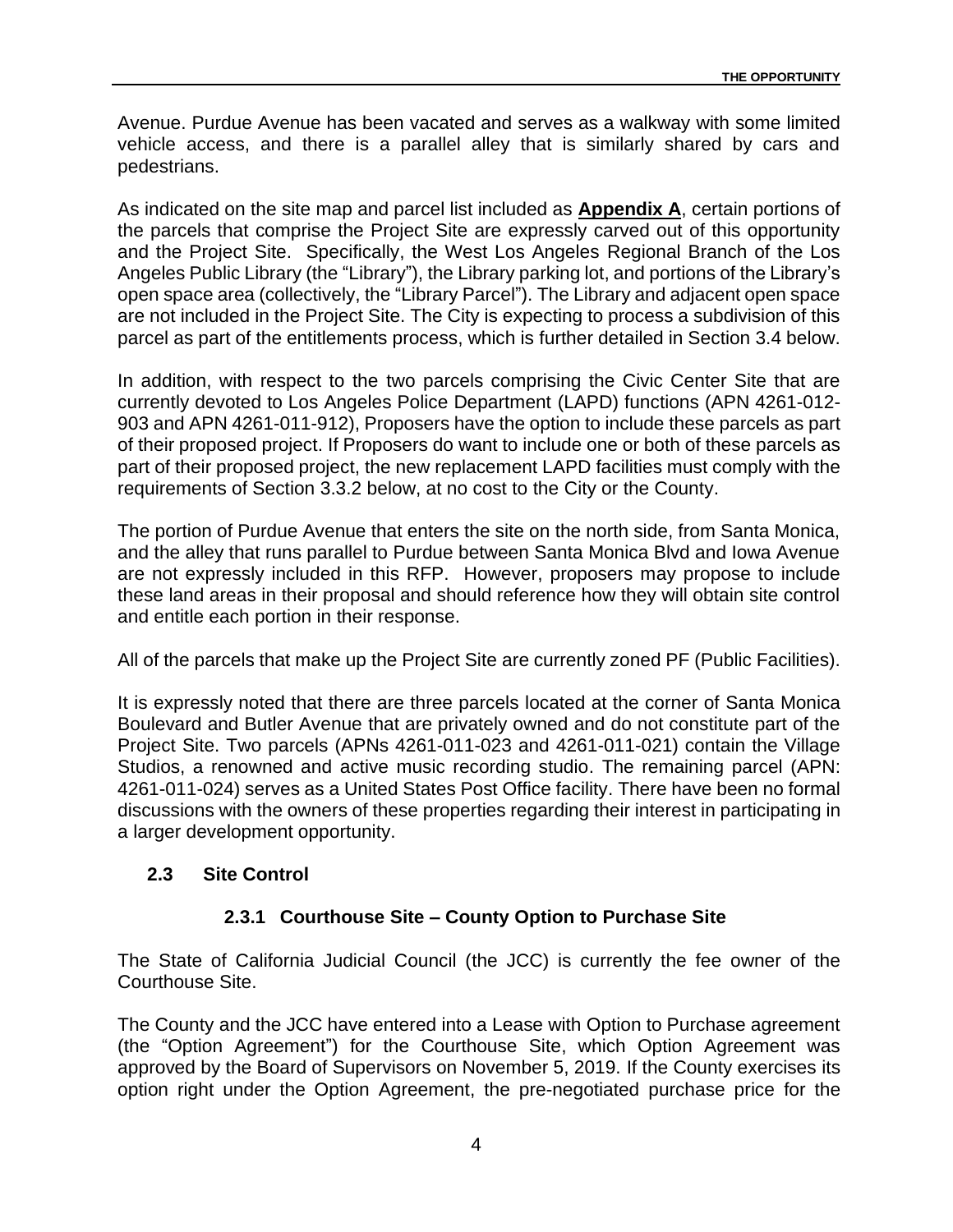Courthouse Site is \$35,780,000, which amount was based on a fair market value appraisal dated January 18, 2019. The Option Agreement has a 24-month term and is set to expire on February 6, 2022. During the Option Agreement term, the County makes lease payments to the JCC, which ultimately will be credited against the purchase price if the County exercises the option to purchase the Courthouse Site, with only the remaining balance of the purchase price being due at purchase closing. If the County exercises its purchase option right and closes on the purchase on or near the last day of the Option Agreement term, the remaining balance of the purchase price will be \$32,202,000.

The County must provide notice to JCC by December 8, 2021, to exercise its option to purchase the Courthouse Site. The County seeks proposals from interested developers to provide the then anticipated outstanding balance of the purchase price of the Courthouse Site in the amount of \$32,202,000 as part of its proposal for development of the proposed Project. The County will not approve the financial terms of a transaction unless and until the proposed Project has completed environmental review pursuant to the California Environmental Quality Act (CEQA). Given the foregoing context, the County is seeking a project that can demonstrate an aggressive timeline for environmental review, ideally with the Project Site having completed and received its environmental clearances by December 8, 2021 and, subsequently, payment of the \$32,202,000 purchase price balance.

#### **2.3.2 Civic Center Site - City Owned Parcels**

All of the parcels that make up the Civic Center Site are owned in fee by the City. The improvements located on the City-owned parcels that comprise the Civic Center Site include the West Los Angeles Regional Library, the Felicia Mahood Multipurpose Center, the West Los Angeles Municipal Building, the West LAPD station, an LAPD maintenance facility, open space area with a bandstand, and several parking lots.

As noted in Section 2.2, the area of the Civic Center Site on which the Library branch and supporting amenities are located is expressly carved out of this redevelopment opportunity and therefore does not comprise part of the Project Site. A subdivision of the parcel will be processed as part of the entitlements phase which will result in the Library portion of the parcel becoming its own legal parcel. This parcel will not be subject to the later-referenced ground lease.

### <span id="page-12-0"></span>**2.4 Environmental Condition of Property**

A Phase I Environmental Assessment has been completed by the County for the Courthouse Site. Summary conclusions indicate no evidence of recognized environmental conditions in connection with the Courthouse Site, except for a gasoline service station that was operated on the northeast portion of the property in the 1930s.

A Phase I Environmental Assessment is underway for the City portion of the West LA Civic Center site. The City will make the Phase I available upon completion.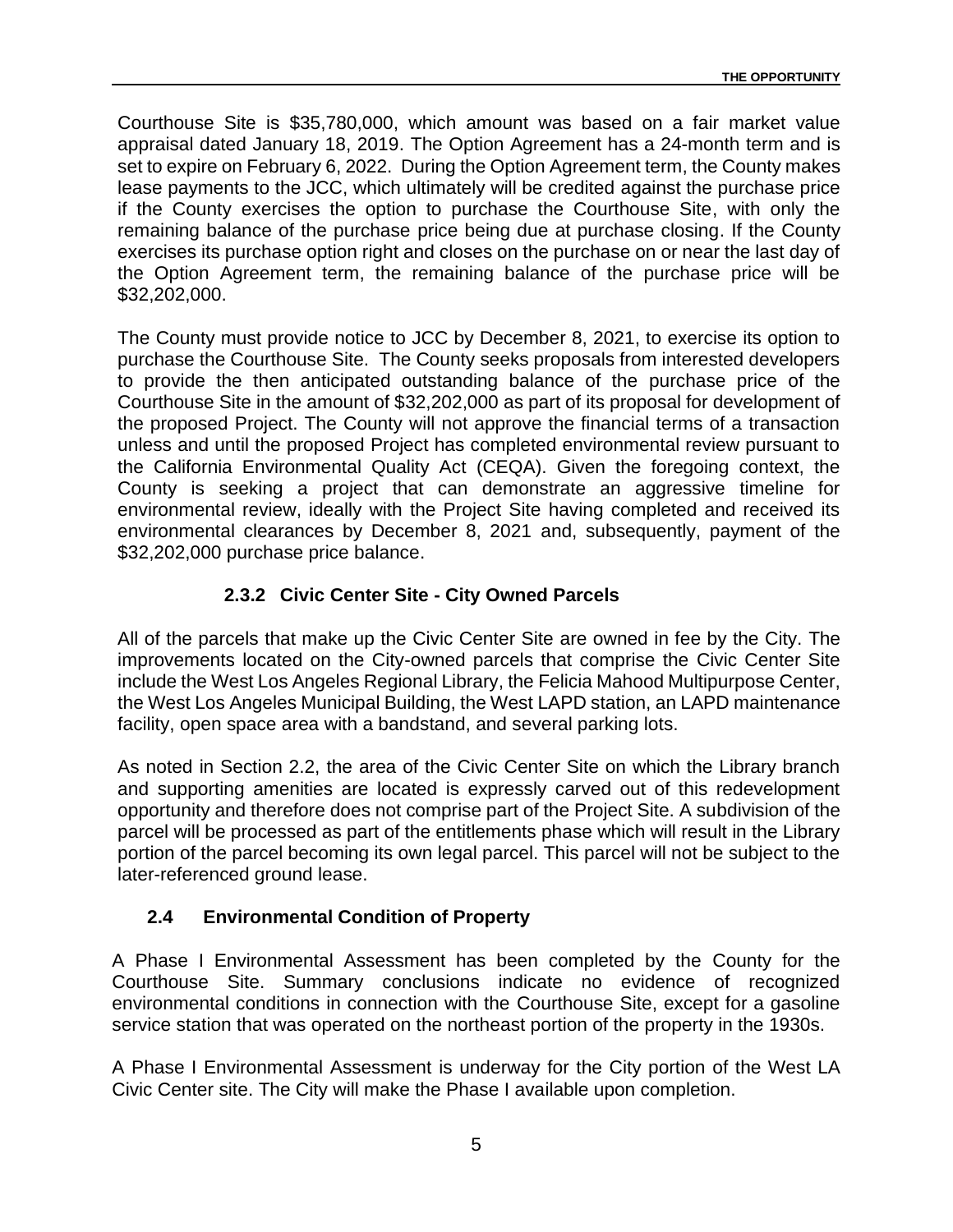Note that the environmental condition of the Project Site will need to be independently assessed and determined by the ultimate selected developer.

### <span id="page-13-0"></span>**2.5 Historic Context**

In 2012, the City's Survey LA process identified five buildings, the pedestrian plaza and landscaping across the Project Site as contributors to a potential West Los Angeles Civic Center Historic District. The five identified buildings include:

- The Courthouse building located on the Courthouse Site
- West Los Angeles Municipal Building located on the Civic Center Site
- Felicia Mahood Multipurpose Center located on the Civic Center Site
- West Los Angeles Regional Branch Library
- The bandstand located on the Civic Center Site

The proposed Historic District was assigned the status codes 3S ("Appears eligible for National Register as an individual property through survey evaluation"), 3CS ("Appears eligible for California Register as an individual property through survey evaluation"), and 5S3 ("Appears to be individually eligible for local listing or designation through survey evaluation").

None of the five buildings nor the pedestrian plaza was identified in Survey LA as individually eligible, nor are there pending national, state or local nominations for the district.

In March 2020, the County commissioned a preliminary due diligence review of the Project site in consideration of the Survey LA findings and to support provision of direction to proposers for this RFP process. The report, prepared by Sapphos Environmental, is included in this RFP as **Appendix C**. This report is included for reference only, and is not the definitive guide on historic context of the site.

Key recommendations of this report include:

- Proposers should consider hiring (and including as part of their Development Team) a historic consultant who meets the Secretary of the Interior's *Professional Qualification Standards* for History, Architectural History, and/or Historic Architect. The same historic consultant or historic consulting group may be included in multiple Proposers' development teams.
- Proposals should look to understand how the district can be maintained while achieving the project goals of creating affordable housing, municipal office, and other uses.
- Proposers are expected to maintain and improve pedestrian connectivity to and within the Project Site and to approach proposed upgrades, renovations and/or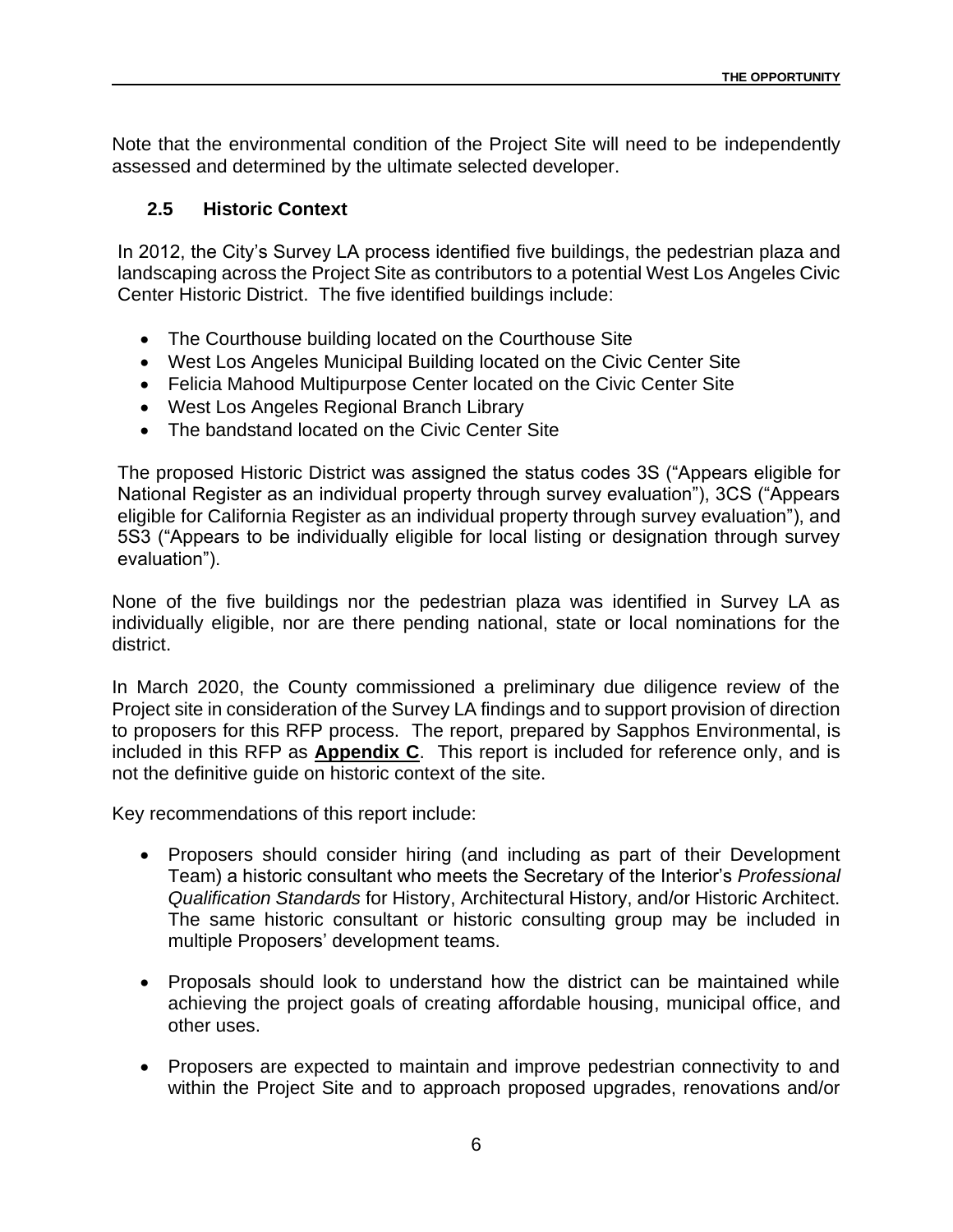any potential demolition of the existing buildings and pedestrian plaza in a manner consistent with further historical analysis.

Proposers should take the foregoing into consideration as they submit their responses, with special attention given to the information requested in Section 4.5 (Project Design and Concept) and Section 4.7 (Community Outreach and Engagement Strategy).

#### <span id="page-14-0"></span>**2.6 Surrounding Area Context**

The Project Site is located in the Sawtelle neighborhood of the City and falls within the City's Eleventh City Council District and the County's Third Supervisorial District. Adjacent Metro transportation assets include numerous bus stops along Santa Monica Boulevard (1, 4, 704), nearby Barrington Avenue (15), Sawtelle Boulevard (17), and Sepulveda Boulevard (6, 6R, 234, 734, 788), as well as the Expo/Bundy Station on the Metro E (Exposition) Line, which is approximately 1.2 miles from the Project Site. Additionally, the Westwood/VA Hospital Station on the in-process Metro Purple Line extension will be located just under 0.7 miles from the Project Site when completed (currently anticipated to occur in 2027).

Notable locations of education and employment near the Project Site include:

- UCLA
- City of Santa Monica
- Santa Monica College
- West Los Angeles VA Medical Center
- Century City
- Culver City
- Silicon Beach

**Appendix B** provides a map of these nearby assets in relation to the Project Site.

### <span id="page-14-1"></span>**2.7 Sepulveda Transit Project**

The Los Angeles County Metropolitan Transportation Authority (Metro) anticipates beginning the environmental review process for the proposed Sepulveda Transit Corridor project in Fall 2020. In its November 2019 Feasibility Report, Metro identified two potential alignments for the southern terminus of the Valley-Westside portion of the project. The westernmost alignment, with a terminus at the existing E-line Expo/Bundy station, would include a below grade station at the West LA Civic Center site. If this alignment were selected and the West LA Civic Center were included as a station location, the Project Site may be affected. The selected developer will be required, in the ENAs with the Parties, to coordinate with Metro in its environmental review process.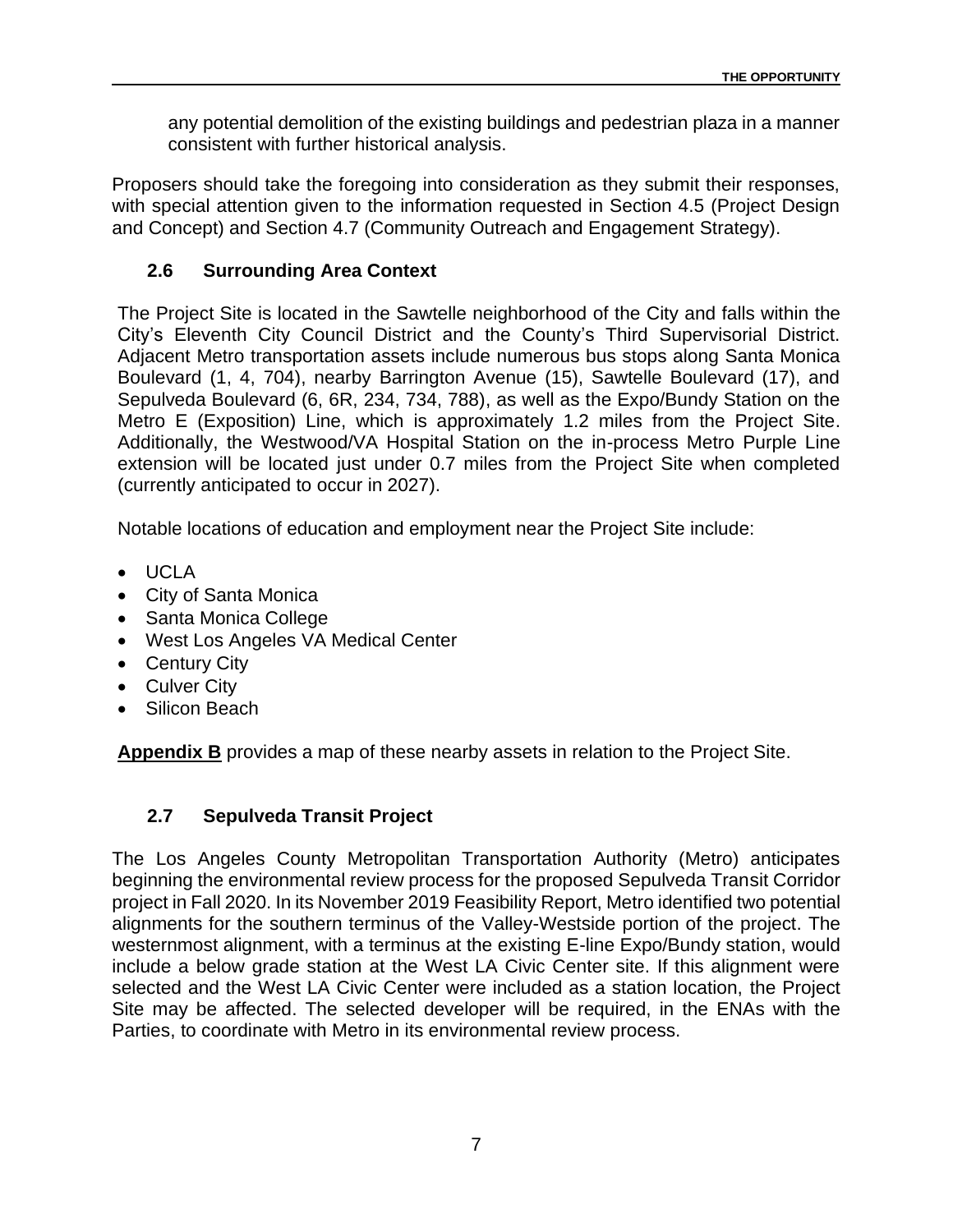### <span id="page-15-0"></span>**3.0 DEVELOPMENT GUIDELINES**

#### <span id="page-15-1"></span>**3.1 General Guidance**

The Parties have partnered in the redevelopment of the Project Site to realize an integrated site that respects the original concept of a Civic District, and that creates a community-centered place in West Los Angeles. To that end, the programmatic features further discussed in this Section 3 may be realized on any portion of the Project Site, regardless of the underlying ownership. Notwithstanding the foregoing, Proposers are advised to consider the historic implications and neighborhood context in the approach to use and re-use of existing buildings and open space as well as placement of new programmatic elements.

The Parties have developed the following general guidance to be referenced by Proposers as they work through the conceptual design process. Specifically, the Parties are seeking a Project that:

- Uses: Embodies a mixed-use, mixed-income development with affordable housing, market rate housing, adequate institutional space to house necessary municipal services, and supporting commercial, retail and/or dining components that appeal to all of the Project's residents, other tenants, visitors, and the community at large;
- Housing: Contains at least 300 units of housing proposed across the Project Site and dedicates (i) at least 30% of all housing units proposed across the Project Site as affordable to households earning up to 80% of the AMI and (ii) at least 10% of all housing units proposed across the Project Site as affordable to households earning between 80% and 120% of the AMI. Of those affordable housing units referenced in clause (i), at least 50 units must be designated as affordable housing for seniors.
- Density: Results in an appropriate and context sensitive overall density on the Project site, with a height that may rise up to seven (7) stories on the Courthouse Site (with the height on the Civic Center Site to be established through the City's entitlement process), that is gracefully integrated within the surrounding community context;
- Historic Preservation and Enhancement: Approaches any potential demolition or exterior alterations (to the extent included as part of a proposal) in a manner consistent with an appropriate historical analysis (e.g., in accordance with the Secretary of the Interior's *Standards for the Treatment of Historic Properties*) and locates the majority of new construction within underutilized areas such as surface parking lots, embodies architectural styles that respect the history of the Project Site without being exclusively referential, and elevates the architectural experience of the Project Site for the broader community;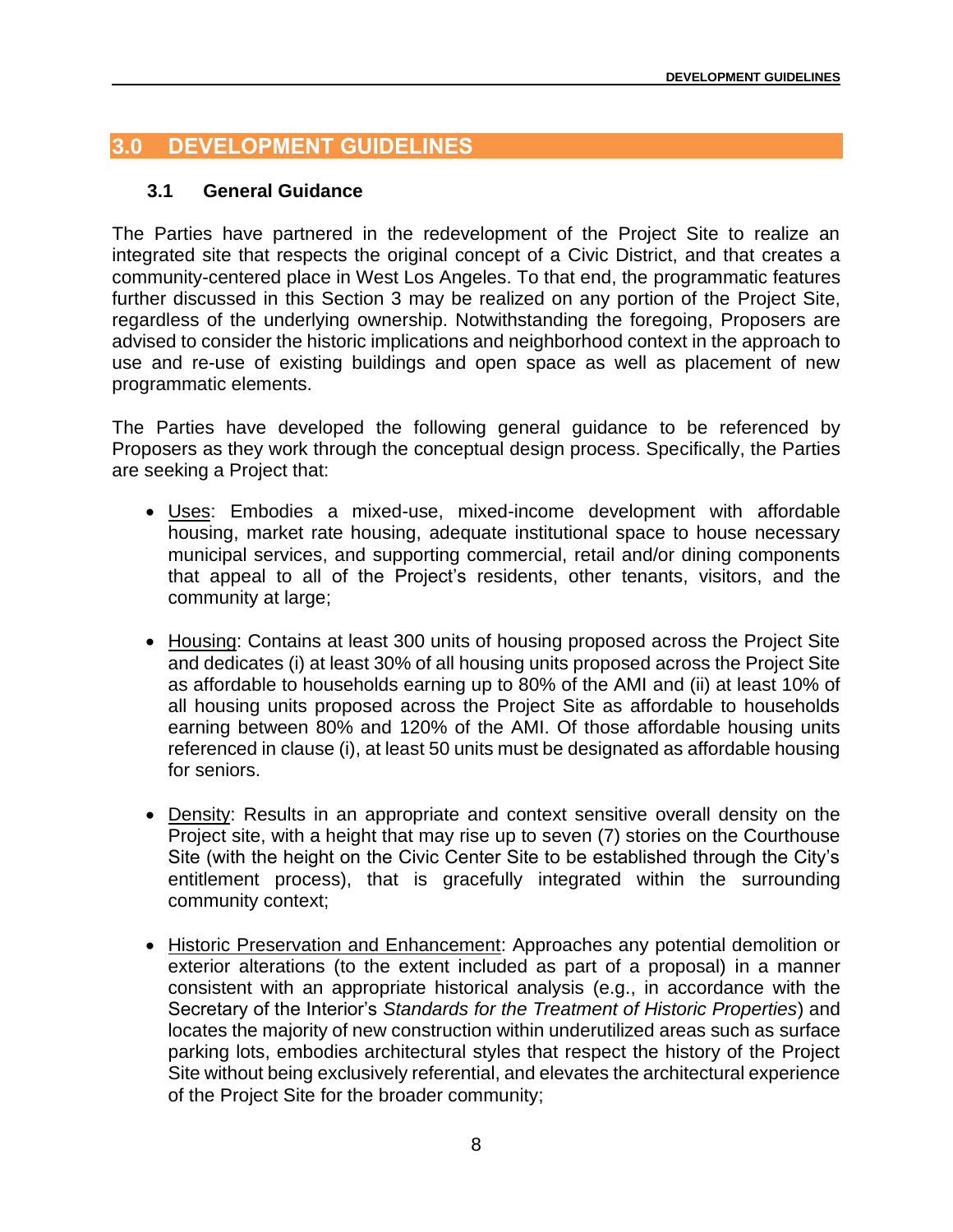- Open Space: Create a thoughtful, accessible, flexible, integrated campus connected by creatively engineered and designed people-friendly open spaces (including roof areas), pedestrian and bike-friendly pathways and landscaping. Further details on the open space requirements for the Civic Center Site are provided in Section 3.3.1.
- Neighborhood Connectivity: Connects to the community along its edges, creates inviting entrances as well as safer streets and sidewalks on the perimeters;
- Mobility: Has intuitive circulation patterns and project design features (e.g. mobility hub(s), bike share(s), etc.) that collectively promotes access through biking, walking, transit use, and other mobility modes beyond the single occupant vehicle;
- Parking: Provides adequate parking for all uses on the Project Site, which parking could include, but is not limited to, above ground and/or subterranean parking structure(s); and
- Safety: Incorporates crime prevention through environmental design to promote safety within the site and on the site perimeter.
- Sustainability: Furthers the Parties' sustainability goals, as set forth in the City's Green New Deal Sustainable City pLAn (adopted in April 2019 and available at http://plan.lamayor.org) and the County's OurCounty sustainability plan (adopted in August 2019 and available at https://ourcountyla.lacounty.gov/). Within this broader goal is a desire for a Project that achieves net zero performance, provides building electrification through solar and other renewable technologies, provides infrastructural support for the City's critical facilities backup power needs via onsite storage, and includes EV charging capabilities at an appropriate rate (in light of the Project size and use intensity) to meet the City's zero emission vehicle goals.

For the avoidance of doubt, the proposed Project (and all components and construction thereof) must meet all applicable municipal, county, state, and federal rules, regulations, and requirements, including, without limitation, all requirements of the City's Planning Department and Department of Building and Safety and the County's Department of Regional Planning and Building and Safety Division.

### <span id="page-16-0"></span>**3.2 Affordable Housing Target**

#### **3.2.1 Low Income Households and Permanent Supportive Housing**

**Table 1** below defines the affordable housing requirements and options, with the text of this Section 3.2 providing further explanation.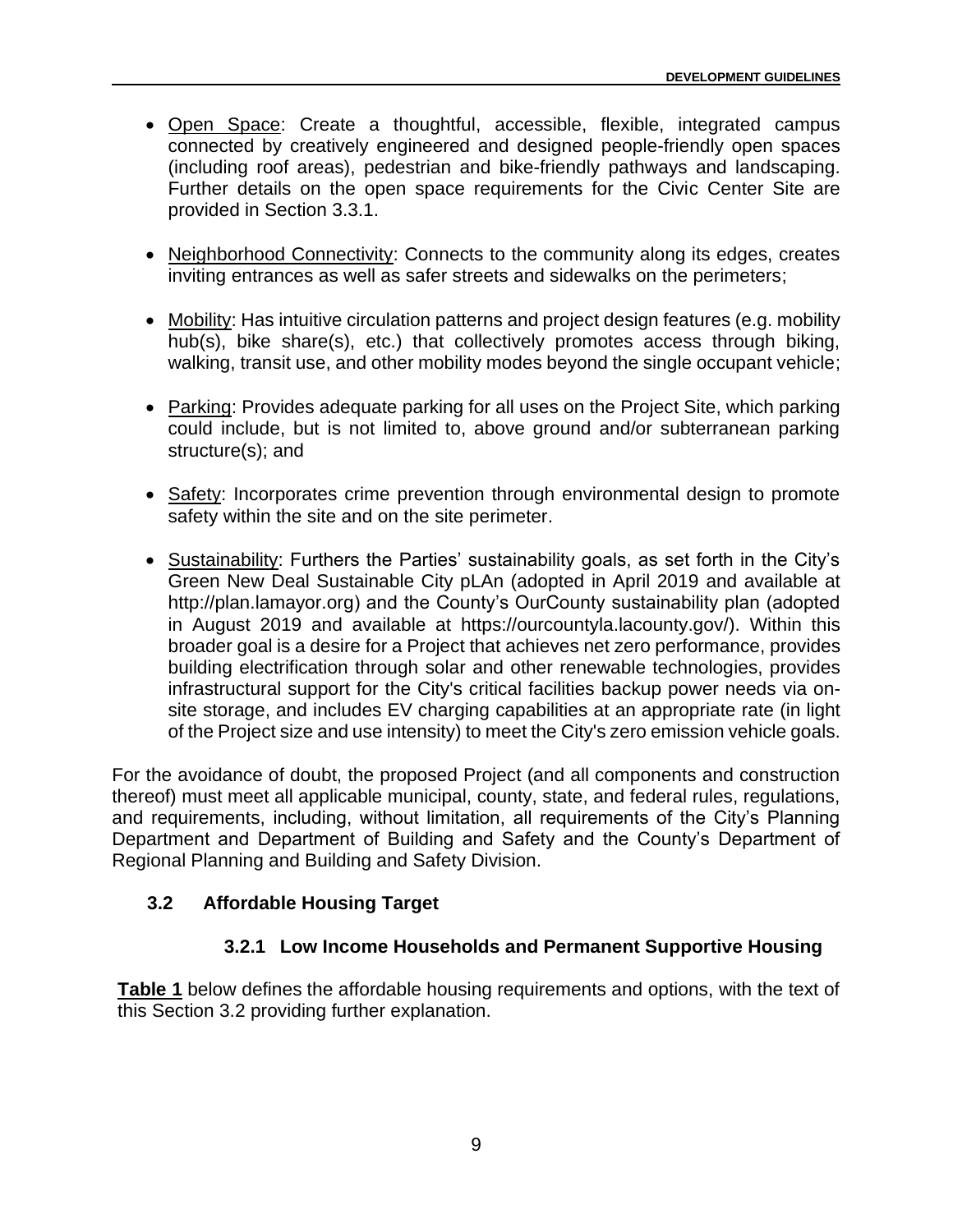### **Table 1: Affordable Housing Targets**

| West LA Civic Center and Courthouse Site                                                                          |                     |                                   |
|-------------------------------------------------------------------------------------------------------------------|---------------------|-----------------------------------|
| <b>Affordable Housing Targets - Site Wide</b>                                                                     |                     |                                   |
|                                                                                                                   | <b>Minimum</b>      |                                   |
| <b>Type of Units</b>                                                                                              | <b>Requirements</b> | <b>Optional</b>                   |
| All residential                                                                                                   | 300 units           |                                   |
| Lower Income: at or below 80% AMI, with a preference for<br>units serving low and extremely low income households | <b>30%</b>          |                                   |
| Senior affordable units (at or below 80% AMI), counted as<br>part of the overall 30% affordable goal              | 50 units            |                                   |
| Moderate Income: 80% - 120% AMI                                                                                   | 10%                 |                                   |
| Each additional unit at or below 80% AMI, above the 30%<br>required                                               |                     | 1 bonus point,<br>up to 100 total |

At least 300 residential units must be provided for on the Project Site and the Parties further require that at least 30% of all the residential units on the Project Site must be covenanted as affordable to households with incomes at or below 80% of the area median income (AMI) (the "Affordable Housing Target"), which income range encompasses Low Income, Very-Low Income, and Extremely Low-Income affordability levels. Proposers have the flexibility to consider alternatives that would result in the Affordable Housing Target being met on each of the Courthouse Site and the Civic Center Site taken individually or on the Project Site taken as a collectively whole, and these units may be targeted to a range of households types and needs; families, seniors, emancipated foster youth, veterans, etc. Covenants for affordable housing must be for a minimum of 55 years for rental housing and 45 years for ownership housing. Of the Affordable Housing Target, at least 50 of these units must be earmarked as affordable for seniors (i.e. over age 62) earning up to 80% of the AMI.

Additionally, the Parties have an objective to include Permanent Supportive Housing ("PSH") units on the Project Site, which are units targeted to homeless or formerly homeless individuals, households, seniors, veterans, and/or transition-aged youth. Any and all PSH units will count towards meeting the Affordable Housing Target.

The Parties seek a project with the majority of the affordable units restricted within the lower income range (i.e. at or below 80% AMI), with a further desire to achieve maximum affordability at the lowest possible income levels. The Parties do not have targeted percentages for the allocation of units as between these Low, Very-Low, Extremely Low and PSH units.

Further, while the Affordable Housing Target represents the Parties' minimum requirement, Proposers with additional affordable units will be provided with additional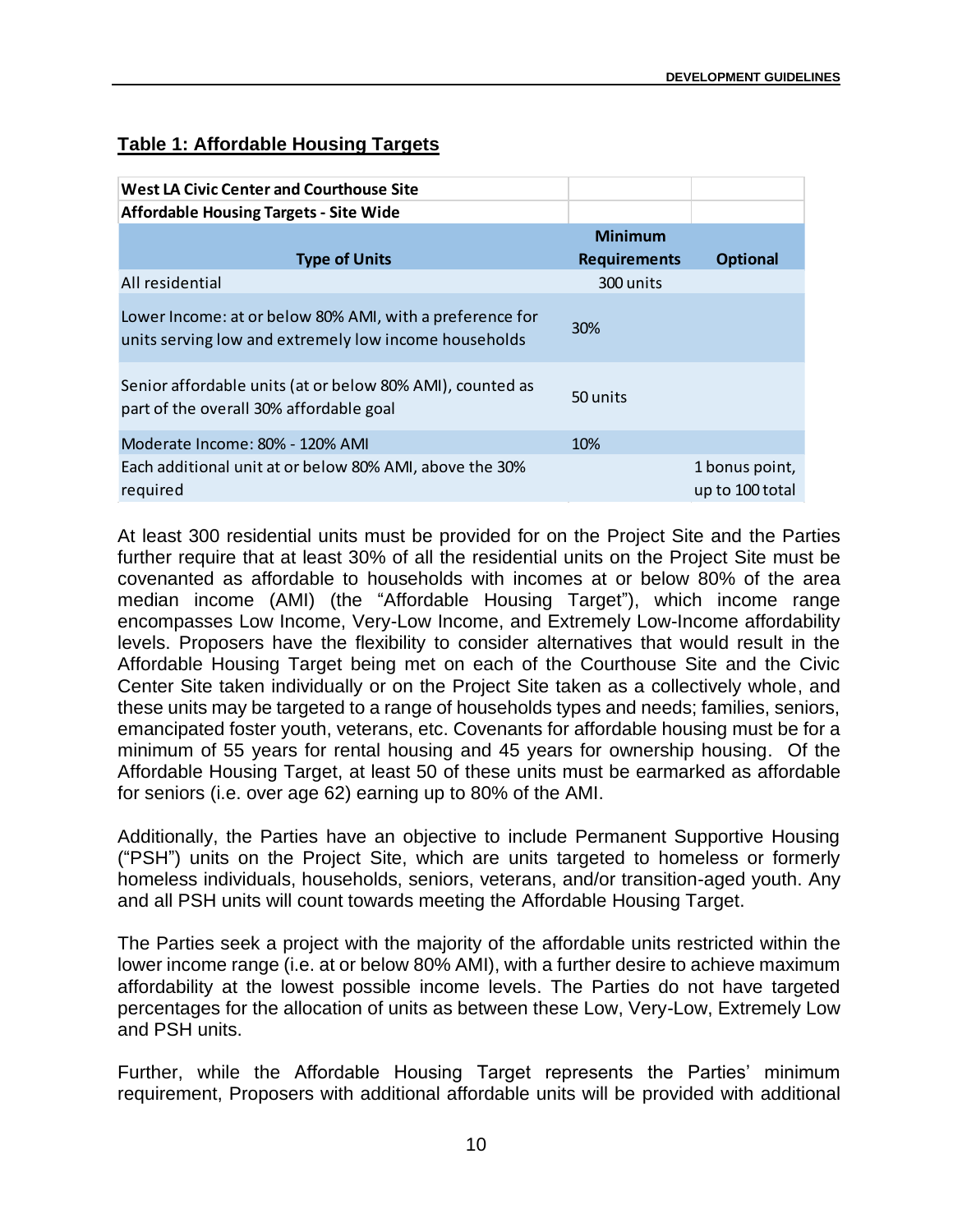points: for every one additional unit of affordable housing provided (which units must be affordable to households earning up to 80% of the AMI), a Proposer will receive one bonus point in their scoring up to a maximum potential of 100 bonus points.

There are numerous sources of subsidy for the affordability levels and targeted populations outlined above, which can contribute to the financial feasibility of maximizing affordable housing. Proposers should familiarize themselves with those public agencies that provide affordable housing subsidies and identify qualifying income levels that place their projects in a competitive position to receive such funds.

### **3.2.2 Moderate Income Households**

While maximizing the availability of Low, Very-Low, Extremely Low and PSH units are the Parties' top priority, the Parties also recognizes the lack of affordable housing for moderate income households that fall within the 80% - 120% of the AMI range. Subsidies for this income category remain elusive, making provision of these units challenging in a mixed income project. To that end, the Parties require 10% of the total units to target households at moderate income levels.

#### **3.2.3 Market Rate Units**

Despite the Parties' stated goal of increasing the affordable housing supply in the area, the Parties also realize that development teams may need to target a broader mix of incomes and include market rate housing in their proposals to support the overall financial feasibility of the project (including, i.e., the ability to finance the required payment for the County's acquisition of the Courthouse Site and the ability to finance construction of the City's various required municipal structures at no cost to the Parties). Including market rate housing will add to the overall housing supply, thus helping meet local demand, and allow for additional non-residential community serving uses and benefits.

### <span id="page-18-0"></span>**3.3 City's Municipal Uses – Requirements and Opportunities**

The City has specific requirements for the redevelopment of the Project Site, related to current uses and various bonds and covenants on the property, as well as optional opportunities for redevelopment of existing City facilities on the Project Site. Development financing scenarios should assume no City subsidy or future rent for meeting these requirements or goals beyond the value of the property, unless otherwise expressly stated below.

All municipal facilities (whether renovated, remodeled, or newly constructed) must be designed and constructed with the following sustainability criteria. First, facilities must be designed and constructed to comply with the City's Green New Deal Sustainable City pLAn (also referenced in Section 3.1), which document serves as a roadmap to achieving significant carbon reduction for the City of Los Angeles by setting targets for the City to reduce greenhouse gas emissions while promoting livability. In particular, the following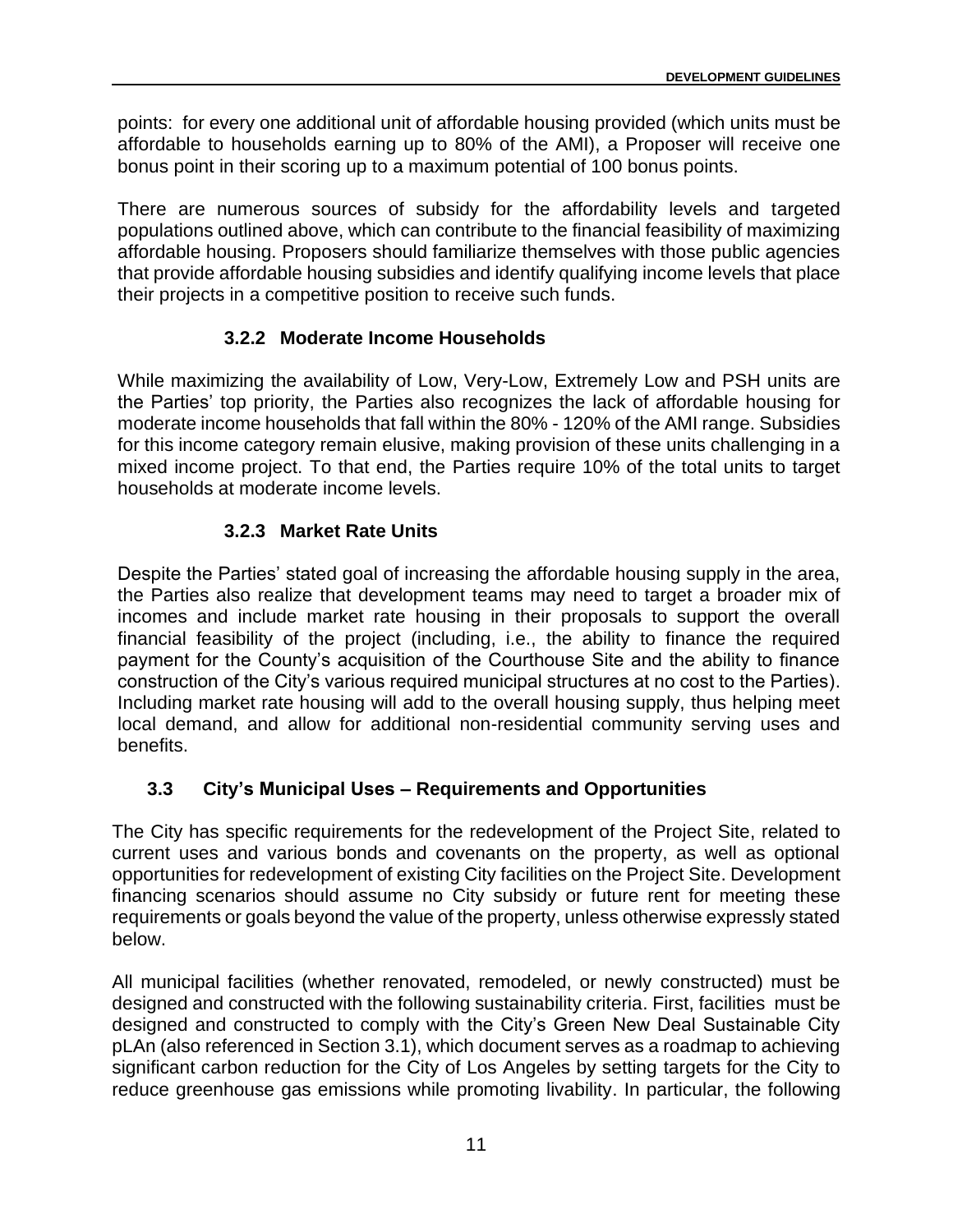chapters address urban development opportunities while setting greenhouse gas reduction targets: Clean and Healthy Buildings, Housing and Development, Mobility and Public Transit, and Urban Ecosystems and Resilience. Second, they must comply with the City Council mandate relative to implementation of the Leadership in Energy and Environmental Design (LEED) Silver standard in all newly-built or renovated City facilities measuring 7,500 s.f. or larger. This mandate was adopted by the City Council on May 8, 2009 and is available under Council File No. 07-0100.

### **3.3.1 Municipal Uses – Requirements**

Proposals must include and satisfy all of the following requirements.

1) Multipurpose Center: Replace the Felicia Mahood Multipurpose Center with a new Multipurpose Center built to the City's Department of Recreation and Parks (RAP) standards at no cost to the City or the County. There are two possible paths for meeting this requirement:

a. Rehabilitate and renovate (which may include expansion of) the Felicia Mahood Multipurpose Center in its current location as a stand-alone facility. The Center must conform to the following specifications (the "Multipurpose Center Specifications"):

- i. The senior center must be a minimum of 20,000 s.f.
- ii. The 20,000 s.f. senior center must include, *inter alia*, office space for a minimum of eight (8) employees, restrooms (for male, female and gender neutral), a director's office, a public counter and lobby area, a break room, multi-purpose rooms, activity rooms, a music room, a recreation room, a craft room, a social service office, a transportation office, club office, and a utility room. The minimum floor area requirements for these uses are as follows:

| -------------------------------------<br>Lobby | 324 s.f.   |
|------------------------------------------------|------------|
| Public Counter ---------------------------     | 162 s.f.   |
| Director's Office --------------------------   | 154 s.f.   |
| Social Services / Nutrition Office -----       | 630 s.f.   |
| Transportation Office -------------------      | 300 s.f.   |
| Club Office --------------------------------   | $300$ s.f. |
| Multi-Purpose Rm 1 with stage -------          | 2,390 s.f. |
| Multi-Purpose Rm 2 --------------------        | 2,466 s.f. |
| Multi-Purpose Rm 3 (indoor patio) --           | 2,600 s.f. |
| Service Room (Kitchen) ----------------        | 209 s.f.   |
| Craft Room --------------------------------    | 500 s.f.   |
| Activity Room 1 --------------------------     | 480 s.f.   |
| Activity Room 2 --------------------------     | 984 s.f.   |
| Computer Room -------------------------        | 400 s.f.   |
| Recreation Room (Pool / Exercise) --           | 960 s.f.   |
| Utility Room---------------------------------  | 300 s.f.   |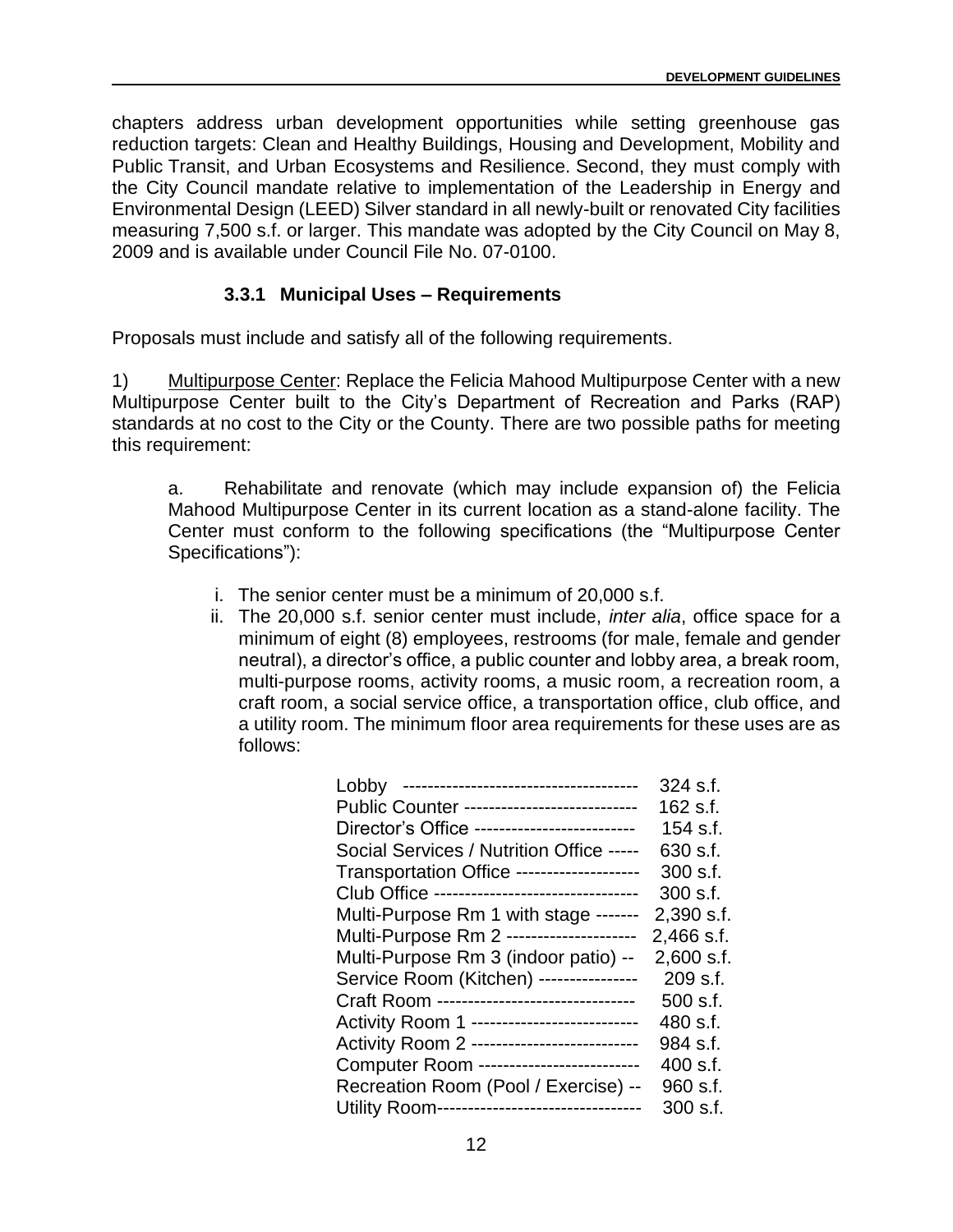| Storage Room ---------------------------     | 300 s.f. |
|----------------------------------------------|----------|
| Restrooms ---------------------------------- | 700 s.f. |
| Hallways (not included)                      |          |

- iii. The facility must meet code requirements for parking (but in no event shall less than 14 parking spaces be provided).
- iv. The facility must provide outdoor space for outdoor activities, such as a community garden or outdoor fitness.
- v. The facility must be accessible to trucks and vans for convenient delivery of prepared foods to be served to the seniors

b. Relocate the senior center to another location on the Project Site (i.e. into another existing building or into a newly constructed building on the Project Site), wherein at least 20,000 s.f. meet the Multipurpose Center Specifications listed above. The new senior center (and all supporting ancillary facilities) must be located on either the first or first and second floors. The senior center must be constructed and clearly recognizable as a completely separate, distinct facility from any other development uses (if any) within the structure, including having separate secured entries and separately metered utilities. Other uses (if any) in any shared structure should be compatible with a multipurpose center that serves seniors. Additional development uses may include affordable senior housing, municipal offices, and/or above ground or below grade parking.

If this option (b) is selected, the current location of the Center must remain park property and may only be developed for park purposes. If the park purposes proposed by the Proposer include publicly available open space, then such open space may count towards meeting the Civic Center Open Space Requirement. All actions related to the Center will require the approval of the Board of Recreation and Parks Commissioners in addition to the Mayor and City Council.

2) Municipal Building: Renovate the West Los Angeles Municipal Building or replace the functional municipal institutional space contained within the West Los Angeles Municipal Building at no cost to the Parties. Below are two possible paths for meeting this requirement:

- a. Renovate, remodel, or rebuild the existing Municipal Building for the existing tenants with the following specifications:
	- i. must contain 37,650 s.f. of usable office space;
	- ii. must have an upgraded HVAC system;
	- iii. must meet current seismic standards; and
	- iv. must include flexible meeting space.
- b. Expand the existing Municipal Building, build a new Municipal Building, or repurpose another existing building for the existing Municipal Building tenants and the additional capacity to accommodate the municipal uses currently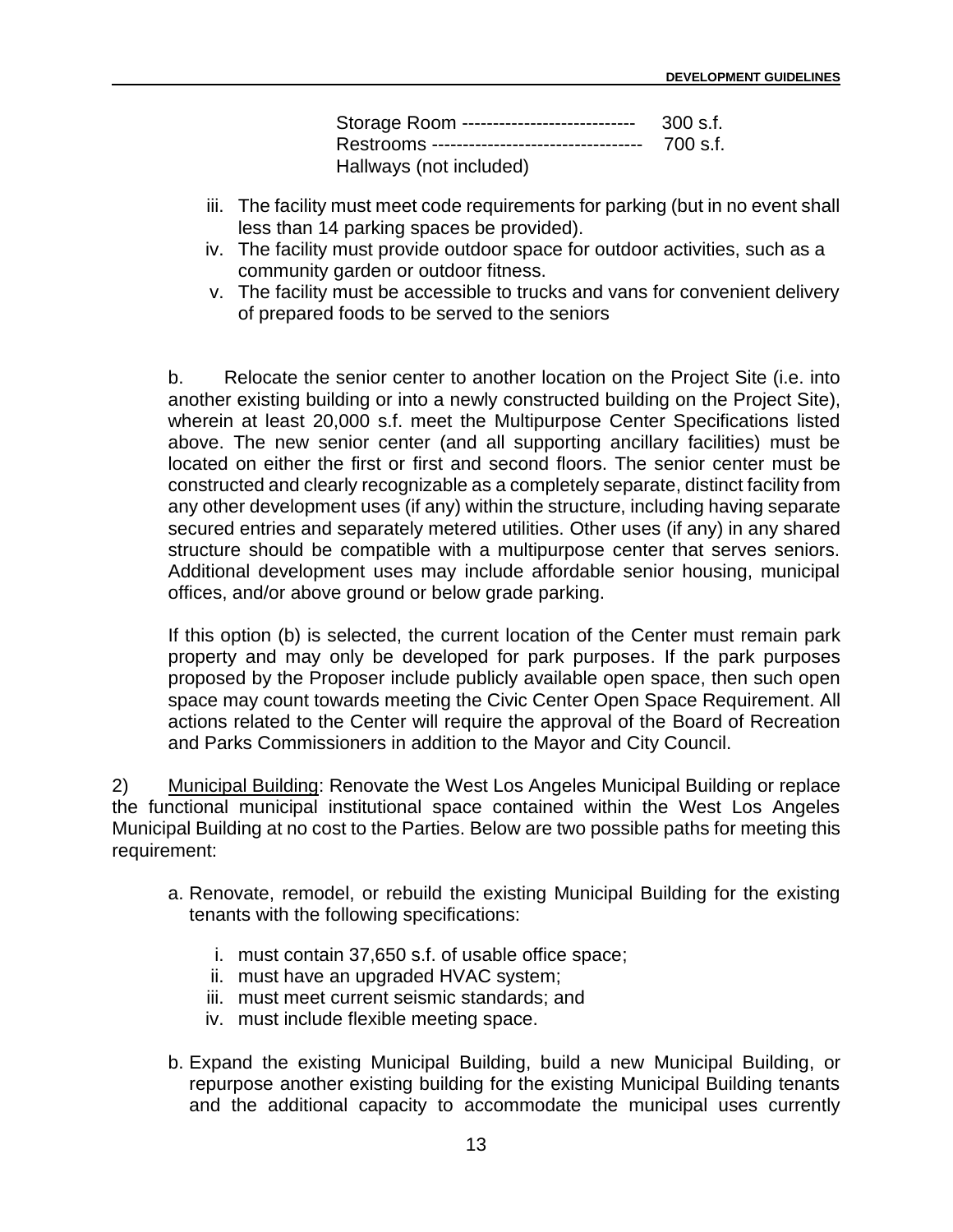located at 1645 Corinth Avenue, 11600 Wilshire Boulevard, 1575 Westwood Boulevard, and 1828 Sawtelle Boulevard with the following specifications:

- i. must contain 68,000 s.f. of usable office space;
- ii. must have an upgraded HVAC system;
- iii. must meet current seismic standards'
- iv. must include flexible meeting space.

If this second option (Scenario (2b)) is selected, then for the purposes of the Proposer's pro forma, a \$45,300,000 City contribution (which constitutes the estimated revenue from the sale of the Sawtelle property and the lease savings from the Wilshire and Westwood leases) may be assumed and factored into the financial model.

The foregoing is not a commitment of City funds. It is expressly noted that the **actual** City contribution that would result under this Scenario (2b) will be dependent on market conditions. Any such funding commitment will be subject to negotiation during the Exclusive Negotiating period.

3) Open Space: The open space on the Civic Center Site must be a minimum of 46,000 s.f. of publicly accessible open space (the Civic Center Open Space Requirement). The square footage used to satisfy the Civic Center Open Space Requirement need not be contiguous and may include publicly accessible, elevated roof deck square footage (provided that such elevated roof deck square footage may not exceed 20% of the Civic Center Open Space Requirement), but must flexibly anticipate a variety of uses. At least one open space area must be appropriately sized and located for use by the Farmer's Market and (outside of Farmer's Market hours) for other community gatherings such as movie nights, concerts, community arts programming, and other similar events. While skateboarding has been a traditional use of portions of the currently-existing open space, continuing this use is not a design requirement, though proposals that consider designing the open space in a way that allows skateboarders to continue the tradition in some manner will be considered favorably. Design of the retained open space should showcase it as an asset to the community and as an amenity to the redeveloped campus.

#### **3.3.2 Municipal Uses – Opportunities**

Beyond the required redevelopment of City uses on the Project Site, the City offers additional opportunities to redevelop existing facilities. Proposers may submit proposals that address none, some, or all of these opportunities.

1) LAPD Parcels, Generally: As detailed in Section 2.1, there are two parcels that may optionally be included within the proposed Project: APN 4261-011-912 (which currently contains the LAPD Vehicle Maintenance Facility) and APN 4261-012-903 (which currently contains the West Los Angeles LAPD Station). If a Proposer desires to include one or both of these parcels in the proposed Project, the proposed Project must then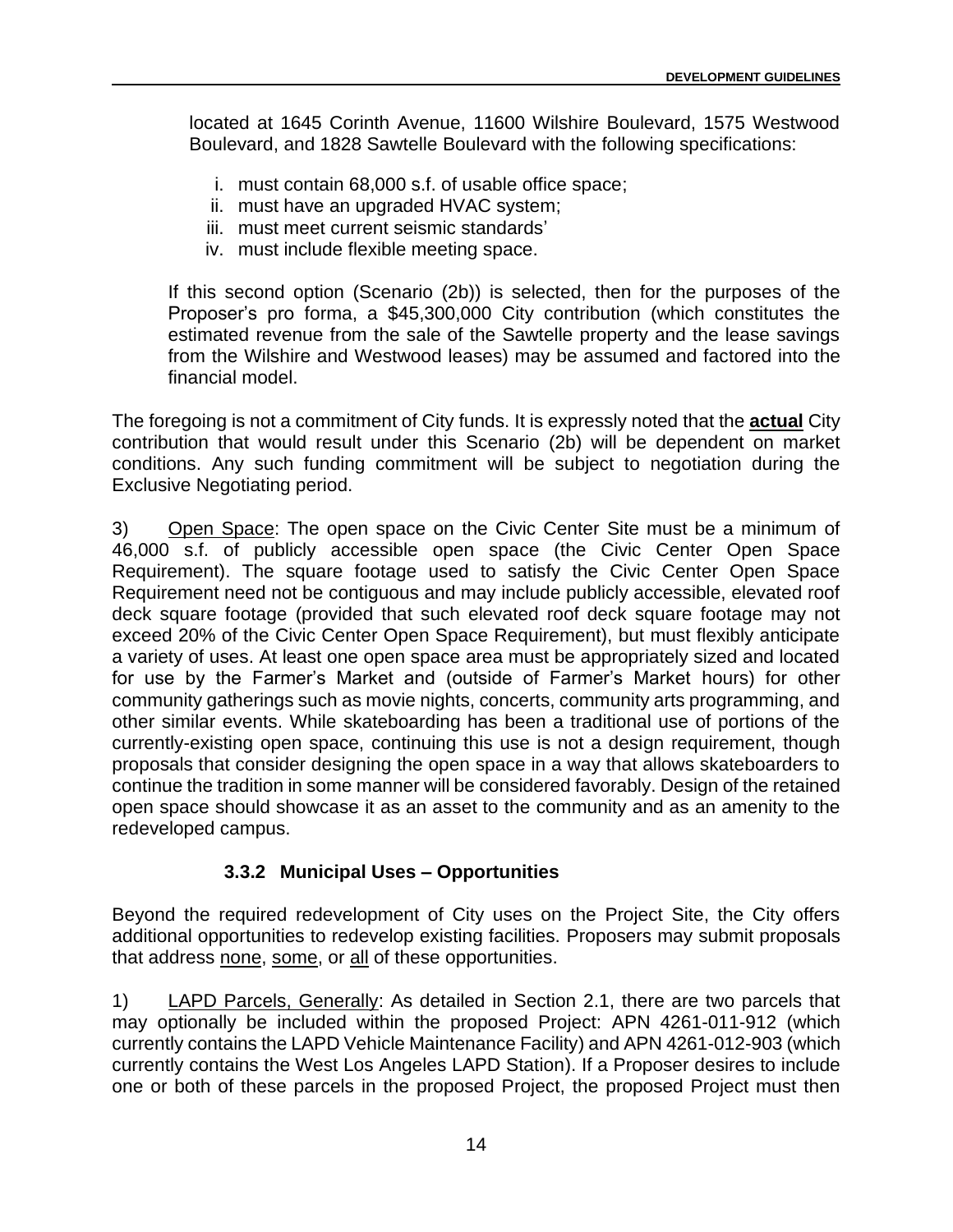include replacing the existing facilities with new facilities that satisfy the requirements set forth in this Section 3.3.2, all at no cost to the Parties.

Regardless of whether one or both LAPD parcels are included in the proposed Project, the various LAPD facilities (comprised of the LAPD Maintenance Facility, the LAPD Station and, if applicable, the below-mentioned LAPD Ancillary Parking Garage) must be grouped together and located adjacent to one another.

Proposers may elect to reconstruct the Maintenance Facility in its current location(s), relocate the facilities (or portions thereof) to other areas of the Project Site, or relocate the LAPD facilities entirely to a new location within LAPD's West Los Angeles Service Area, which Service Area is depicted on **Appendix D**. In the event of a proposed relocation outside of the Project Site, the Proposer is responsible for sourcing and purchasing (at the developer's sole cost and expense) the real property to be developed with the rebuilt LAPD facilities. Following construction of a new LAPD facility or facilities and relocation of LAPD functions to new location(s), either or both of the two LAPD parcels could then be redeveloped with alternate uses in a manner otherwise consistent with the requirements and guidelines of this RFP.

2) LAPD Vehicle Maintenance Facility: If the LAPD Vehicle Maintenance Facility site is incorporated, the project must replace the existing LAPD Vehicle Maintenance Facility with a new maintenance facility. This facility may be housed within a parking structure. The new maintenance facility must conform to the following specifications:

- The maintenance facility must be a minimum of 10,500 s.f.
- The 10,500 square feet maintenance facility should include office space for a minimum of 6 employees, restroom/shower facilities for male and female employees, a break room and storage rooms to accommodate parts storage, tool storage, battery storage, combustible liquids storage and the like. There should also be a Bicycle Unit Storage for bikes and "War Bag" storage for officer.
- The maintenance facility must be provided with at least 30 dedicated parking spaces to accommodate employee parking and the parking of vehicles awaiting service. Two (2) of the parking stalls should be EV charger equipped. These required parking spaces are separate and apart from any parking required in connection with the LAPD Station or the LAPD Ancillary Parking Garage.
- The maintenance facility must have six (6) garage bays.
- The facility must provide for and include the following tanks: one (1) 12,000 gallon gasoline tank, one (1) 1,000 gallon fresh oil tank, and one (1) 1,000 gallon used oil tank.
- The facility must contain two (2) gas pumps.
- The maintenance facility itself must be located entirely on the ground floor. Parking spaces for the maintenance facility may be on the ground floor or on another floor, where the parking is securely separated from any other parking use.
- If the proposed new facility also includes parking for other uses (i.e. within a larger parking structure), then such other parking may be located below ground, on the same floor as the maintenance facility, and/or on upper levels, provided that all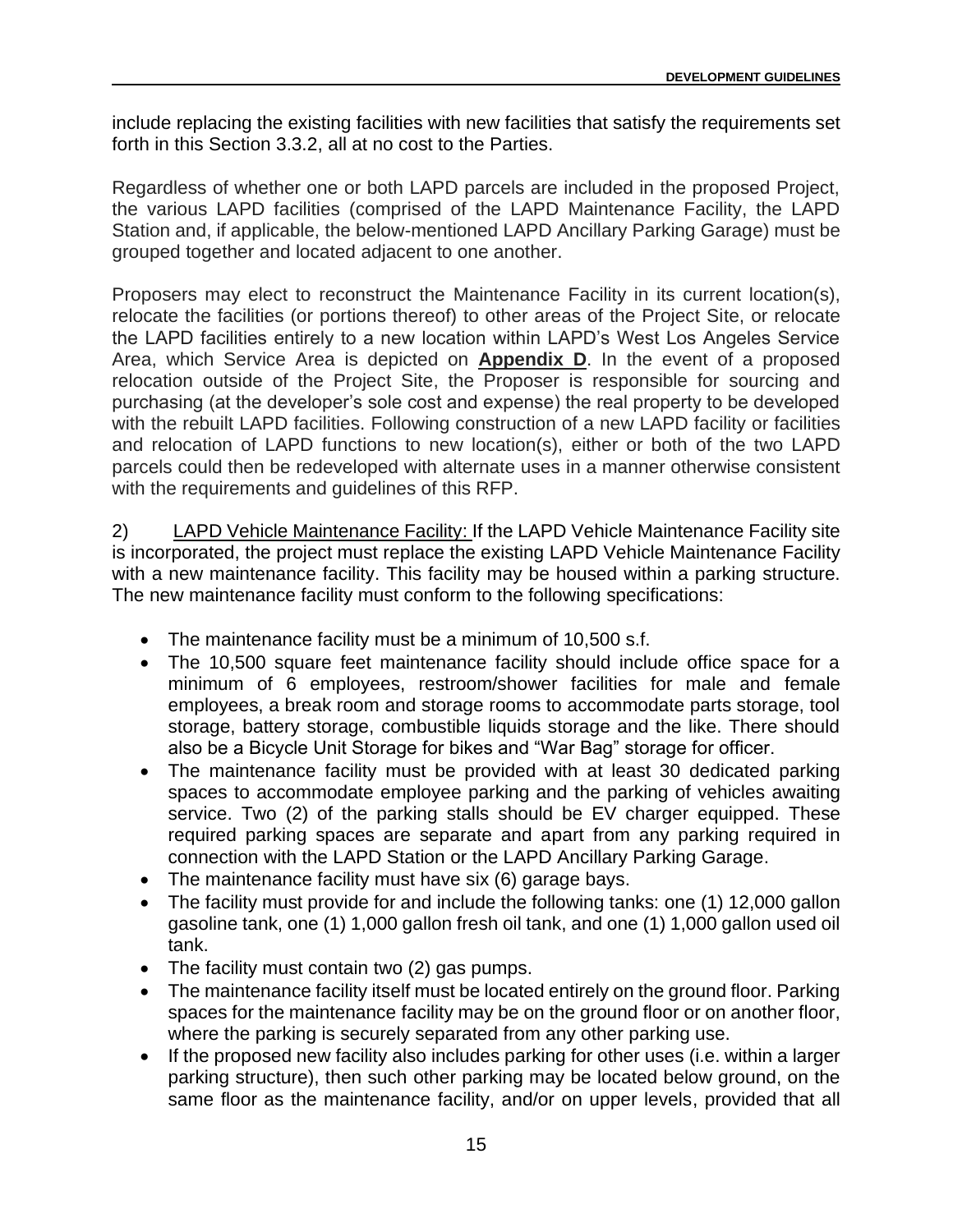parking for other uses is securely separated from the maintenance facility and its parking.

3) West Los Angeles LAPD Station: If the LAPD Station parcel is sought to be included in a proposed Project, the existing LAPD Station must be replaced with a new station and the following specifications must be satisfied:

- The new station facility must be a one-story stand-alone structure of 54,000 s.f., on a site of at least 120,000 s.f.
- The site must have at least two driveways for ingress and egress.
- The site must contain on-site parking to accommodate 8 visitor parking spaces and 23 secured parking spaces for LAPD vehicles.
- No further specifications are being provided at this time, but Proposers should assume a construction cost of approximately \$112 million in 2020 dollars, no portion of which will be funded by the City or County (i.e. Proposers are responsible for sourcing private or other public sources of funding).

4) LAPD Ancillary Parking Garage: If the Proposer seeks to include the LAPD Station parcel as part of its proposed Project, and resultingly construct a new replacement station, then a new parking facility (the LAPD Ancillary Parking Garage) must also be built. The LAPD Ancillary Parking Garage must have a capacity of 350 parking spaces, 20 of which are to be EV charger equipped. The new LAPD Ancillary Parking Garage may be a standalone structure or may be combined with the LAPD Vehicle Maintenance Facility. If combined with the new LAPD Vehicle Maintenance Facility, then the minimum parking count of the LAPD Ancillary Parking Garage are in addition to any parking spaces required to support the LAPD Maintenance Facility.

5) Ground Lease Income: Maximizing the potential ground lease income to the City is a goal but not a requirement for proposals at the Civic Center Site.

### <span id="page-23-0"></span>**3.4 Entitlements and Environmental Clearance**

Due to the dual ownership structure of the Project Site, the Parties have developed preliminary guidance on the approach to environmental review through the California Environmental Quality Act (CEQA) and entitlement. This guidance is summarized in a memo included as **Appendix E** to this RFP. This approach is not required, but rather provided to help Proposers develop their own entitlements plan and to clarify the Parties' current thinking on roles and responsibilities between the two owners (i.e. the City and the County), both having regulatory land use control. The preliminary approach was reviewed and accepted by the Los Angeles Department of City Planning, County Department of Regional Planning, County Counsel and the City Attorney's office. Notwithstanding the foregoing, the approach may change and the Parties are open to alternative approaches suggested by the Proposers, particularly approaches that will streamline the CEQA timeline.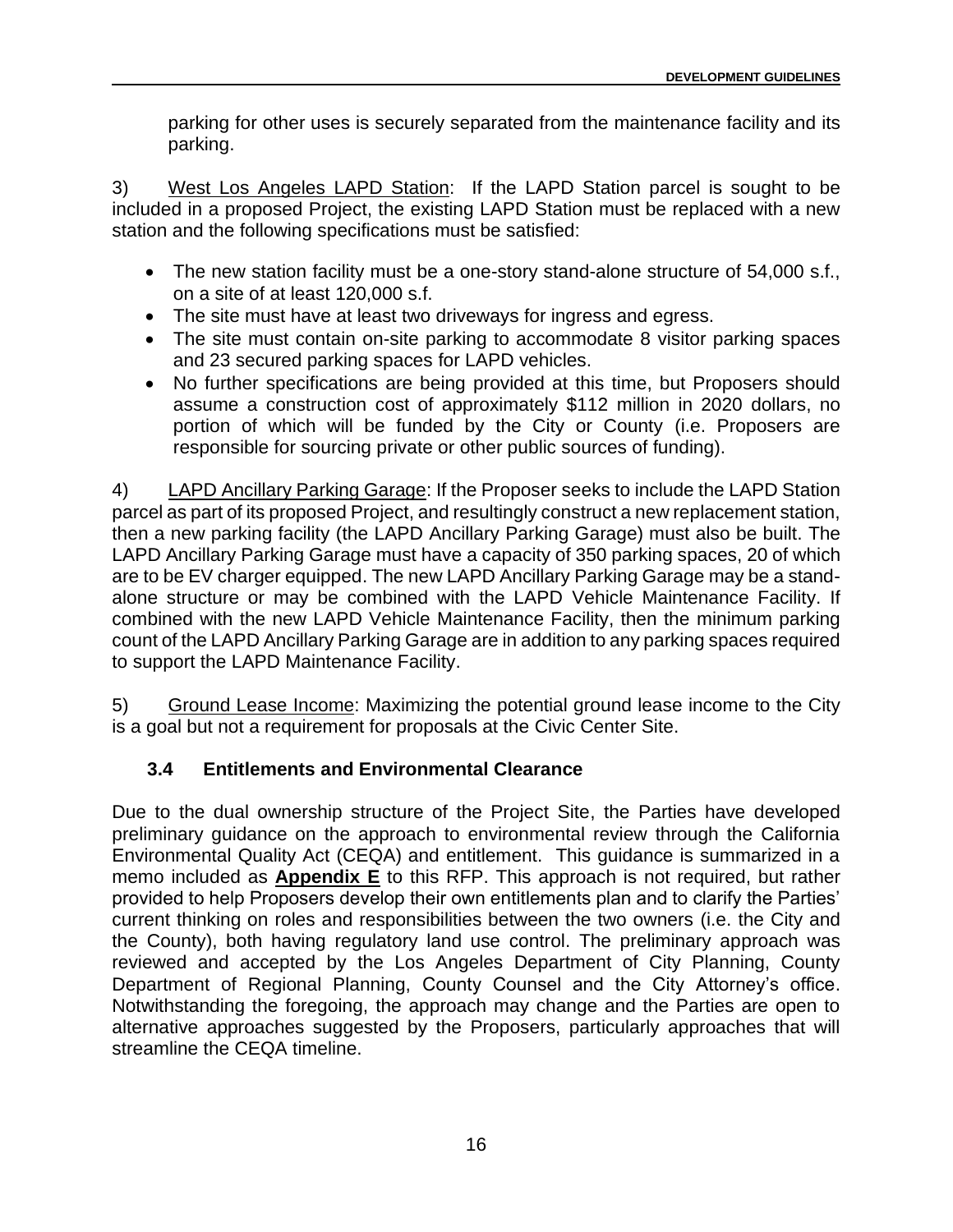Proposers are encouraged to carefully review **Appendix E**, which provides detail on various considerations with respect to CEQA and entitlements. A basic summary is provided below:

- CEQA: The CEQA study and review process for both the Courthouse Site and the Civic Center Site (i.e. the entire Project Site) must be completed jointly as part of a single project. The County will be the lead agency for the CEQA clearance process.
- Entitlements:
	- o Courthouse Site: the County plans to assert sovereign immunity over the Project Site portion that it owns. This will exempt the County's portion from most of the City of Los Angeles zoning code and planning requirements and instead apply County zoning. In earlier RFI and RFP documents, the County proposed the MXD zone, which would allow 3:1 FAR.
	- o Civic Center Site: The City will help facilitate the entitlements for the parcels it owns. These parcels are zoned PF – Public Facilities. Because they are within a TOC Tier 2 zone, the parcels may take on the zoning of the least restrictive adjoining zone, which is a C2-1VL zone with FAR of 1.5:1. The City's Transit Oriented Communities (TOC) Base Incentive would allow an FAR of 3.25:1. The proposer is responsible for researching and confirming all applicable zoning regulations.

### <span id="page-24-0"></span>**3.5 Financing Constraints**

Both Parties desire a ground lease structure for the long-term disposition of the Courthouse Site and the Civic Center Site. It is contemplated that each of the County and the City would enter into its own exclusive negotiation agreement and ground lease agreements with the selected developer as the financial considerations underlying each ground lease differ.

### **3.5.1 Courthouse Site**

As mentioned in Section 2.3.1, the County has an Option Agreement with the JCC and will need to provide notice by December 8, 2021 to exercise its option to purchase the Courthouse Site, in which event the County will close on the purchase on or about February 6, 2022, at which point the outstanding purchase price balance of \$32,202,000 will need to be paid. The County is therefore seeking a proposal in which the developer will commit to fully fund the outstanding purchase price balance of \$32,202,000 by February 6, 2022 or as soon as reasonably possible thereafter. <sup>1</sup> The selected developer may treat the purchase price amount as a capitalized ground lease payment.

<sup>1</sup> The County cannot approve the terms of a financial negotiation unless and until the proposed Project has been approved through the CEQA review process, thus the ultimate timing for such approval and payment depends on this process.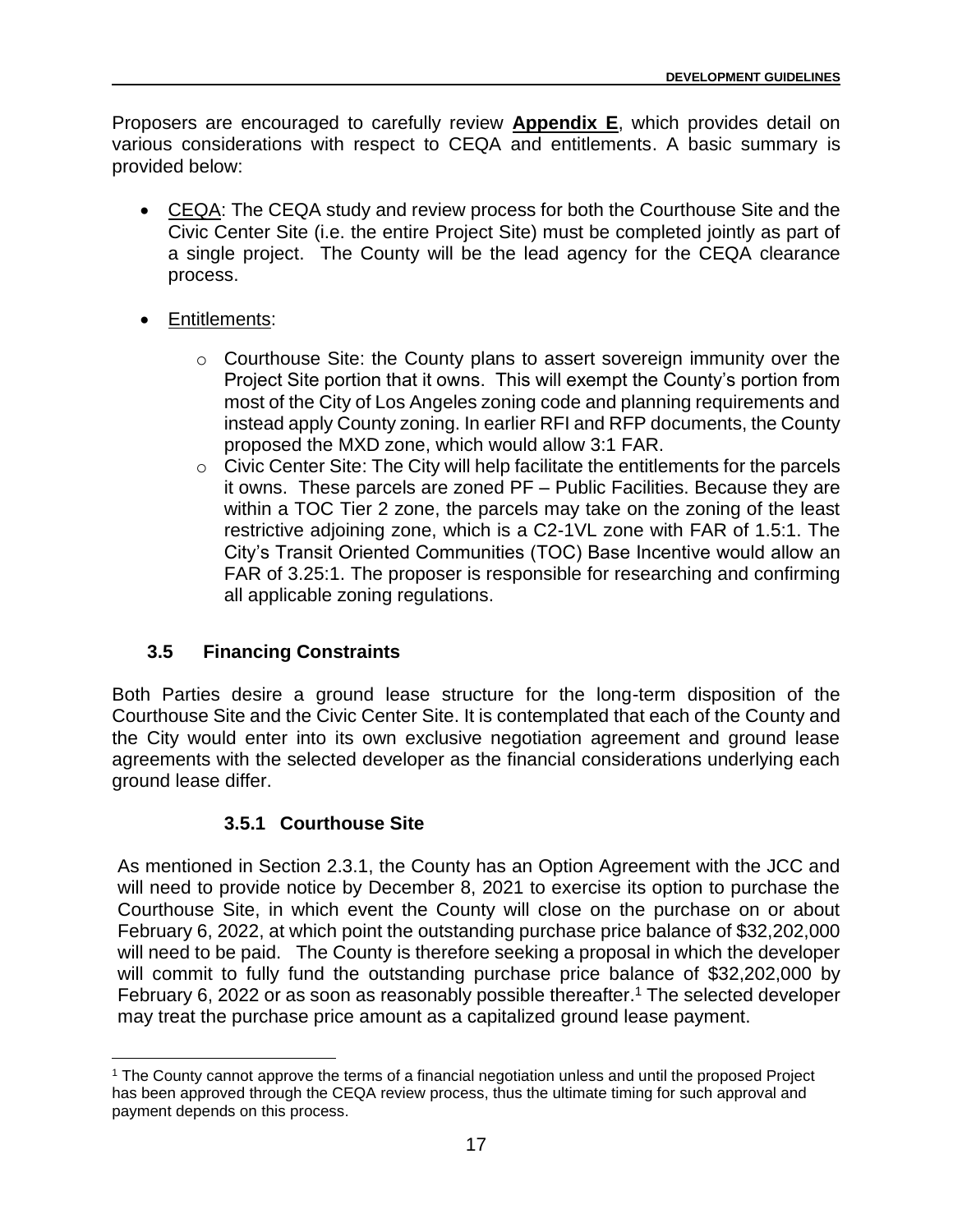The purchase price for the Courthouse Site is the fair market value according the Countyobtained appraisal dated January 18, 2019. The ground lease structure foresees ground lease payments be made to the County, based on the purchase price and potential future value of the Courthouse Site, depending on the selected developer's proposed development scheme, market conditions, construction prices, community benefits, and others.

At this time, there are no direct development subsidies being made available by the County with respect to the Courthouse Site, other than any public funds (which may include public funds available through City or County led programs or initiatives) that may be available for affordable housing or similar initiatives, the sourcing of which are the selected developer's responsibility.

#### **3.5.2 Civic Center Site (City Owned)**

The City owns the Civic Center Site, thus there is no similar "purchase price" equivalent that pertains to the Civic Center Site. However, as covered in Section 3.3, the City has a number of other financially-related priorities, including the provision of the desired publicserving facilities and municipal office space at no cost to the City, and the generation of ground lease income to the City. Proposers should consider these priorities when assembling a financial proposal for underwriting the Project. There is no minimum ground rent payment required, but any lease income to the City will be included in the overall evaluation of the proposal.

Development financing scenarios should assume no subsidy with respect to the Civic Center Site beyond the value of the Civic Center Site property itself, except as outlined in Section 3.3 (2)(b).

#### <span id="page-25-0"></span>**3.6 Public Workshop**

Following the proposal submittal deadline of 9:30 a.m. on August 11, 2020, the Parties will hold a public workshop on September 10, 2020. Subject to COVID-19 related safety and public gathering directives, this workshop will be located at either the Project Site or will be held online.

The Parties will conduct a preliminary evaluation of the proposals received, and the Proposers with the highest scores (likely the top three Proposers) will be allotted 15 minutes to present their project concept, followed by 20 minutes for questions and answers. The workshop will be open to the public and facilitated by the Parties. The public workshop will be audio recorded and transcribed by the County. Proposers will be required to summarize in four pages or less how the public reacted to the proposed project and how the Proposer would, if selected, tailor their community engagement strategy and process to consider the community's feedback. Proposers shall submit their Public Workshop Summary in an unalterable electronic version via email to the Contract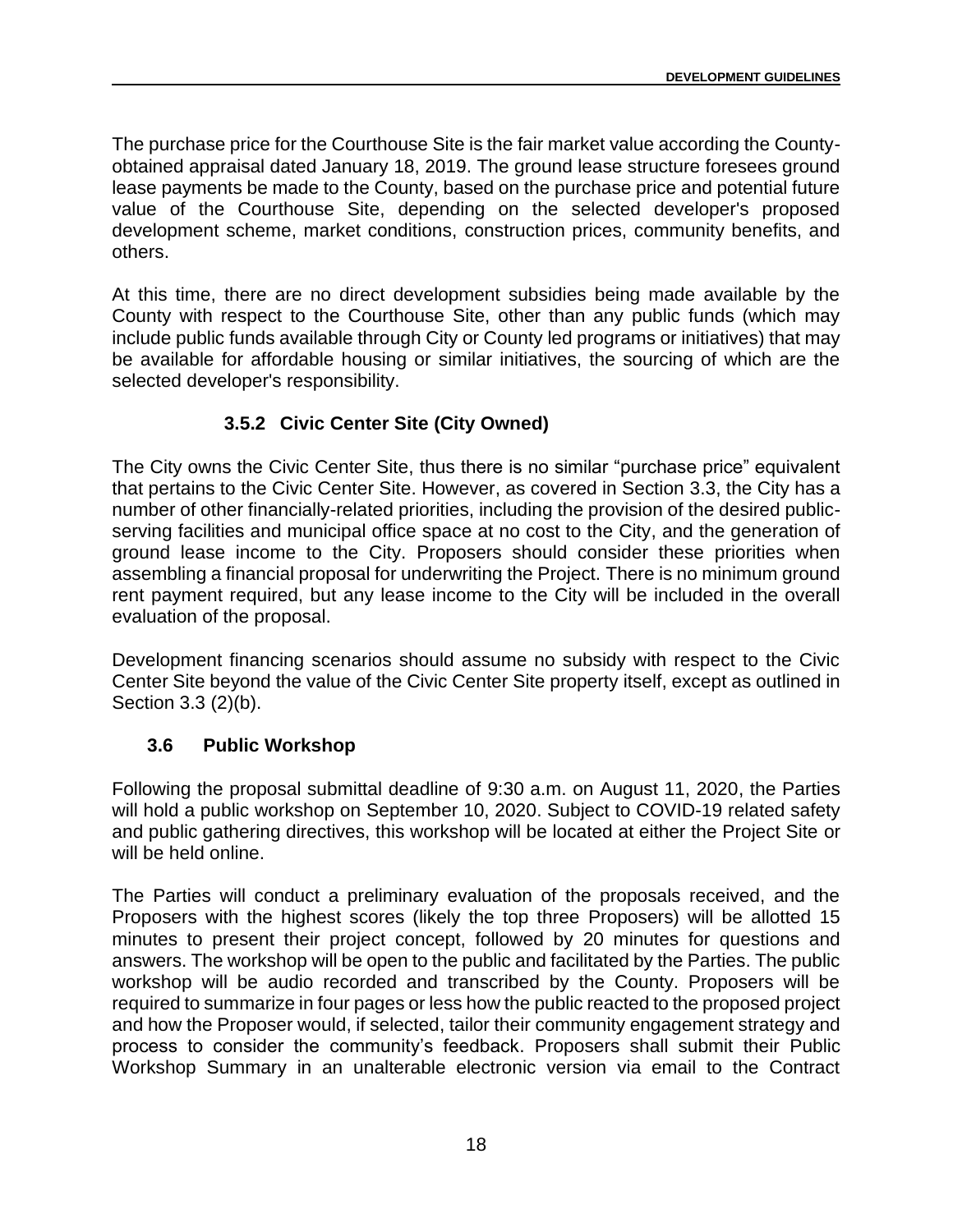Administrator listed below by September 18, 2020 at 10:00 a.m. The Public Workshop Summary will be part of the scoring of the proposals.

### <span id="page-26-0"></span>**3.7 Developer Team and Prime Proposer Requirements**

Throughout this RFP, developer and/or developer teams, whether a single firm or joint venture (JV), are collectively referred to as the "Proposer." If the Proposer is not an incorporated legal entity at the time of its submission, it is required to submit its teaming arrangement information and confirmation of joint and several liabilities. Each proposal must be submitted by a prime Proposer who serves as the developer team's main point of contact with the Parties (the "Prime Proposer").

Proposers should take care to ensure that the developer and/or developer teams assembled are capable of assuming all of the project roles required to entitle, environmentally clear, develop, construct, and operate the Project.

It is stressed that once a Proposer's proposal is submitted, the composition of the team cannot be altered without the prior written consent of the Parties. Once the respective exclusive negotiation agreements are awarded and executed, the Prime Proposer may request to change the composition of their team, but the Parties must approve any change in core team. The Parties reserve the right to approve or reject changes to any developer team based on objective criteria, at their sole discretion. The Parties also maintain the right to request additional subcontractors to supplement the developer team's development and operational needs.

### <span id="page-26-1"></span>**3.8 City and County Development Requirements**

The Parties have various requirements and direction pertaining to construction wages, construction hiring and local hire, and other standard development contract requirements and provisions, some or all of which may be applicable to the Project. These requirements are described in detail in the following locations:

- County's Local and Targeted Worker Hire Policy: See **Appendix F**
- County's Community Business Enterprise (CBE) Program: See **Appendix G**
- HUD Section 3: See **Appendix H**
- Greater Avenues for Independence (GAIN) Program and General Relief Opportunities for Work (GROW) Program: See **Appendix H**
- Prevailing Wage: See **Appendix H** and **Appendix K**
- Project Labor Agreement (PLA): The selected developer may be required to enter into a PLA for this Project. To the extent the Proposed Project will require a PLA, such an agreement will be negotiated during the Exclusive Negotiating Agreement (ENA) period.
- County's Ethics Declaration: See **Appendix I**
- City's Disclosure Ordinances regarding Slavery and Border Wall: See **Appendix J**
- City's Equal Benefits / First Source Hiring Ordinance: See **Appendix J**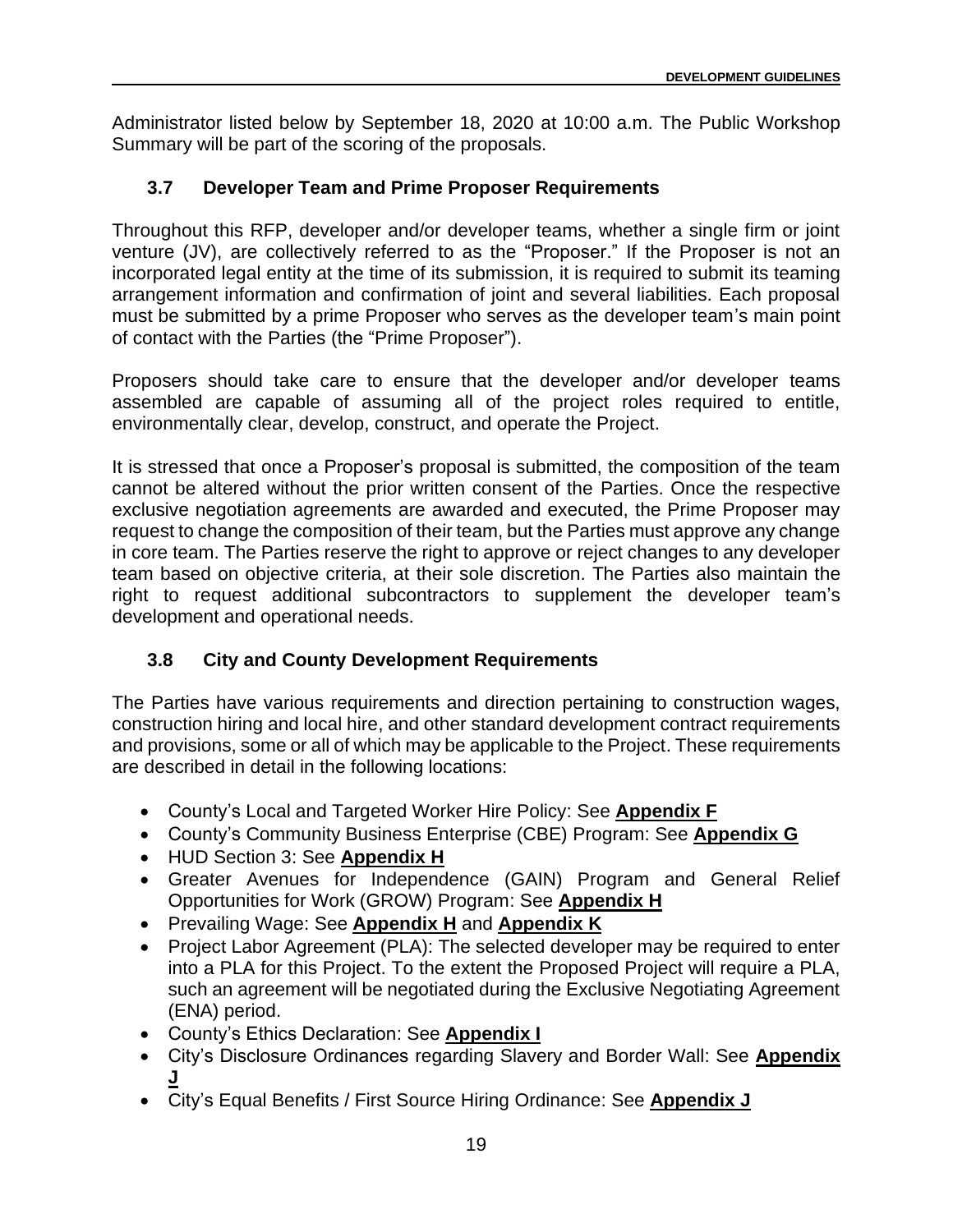• Other Policies (including the City's Standard Provisions for City Contracts): See **Appendix K** and **Appendix L**

Additional required forms and responses related to the foregoing that must be included in each proposal are discussed in Sections 4.8 and 4.9.

For the avoidance of doubt, and without limiting any other provision or requirement of this RFP, by responding to this RFP, each responding Proposer is affirming that it has read and understands all of the requirements and provisions described in this Section 3.8 and the various appendices referenced therein.

The Parties shall each impose their respective insurance requirements on the selected developer that will include some or all of the following coverages (noting that the following list may not be comprehensive): general liability, workers' compensation, automobile liability, professional liability (errors & omissions), contractor's pollution liability, builder's risk/property insurance--in addition to a surety (performance) bond. The selected developer must agree to provide all required insurance at limits satisfactory to each of the Parties, name the Parties as additional insured where applicable, and provide valid insurance certificates throughout the term of any agreements, contracts, and leases prior to the execution of any agreement, contract, or lease. These insurance requirements will be communicated to the selected developer during the Exclusive Negotiating Agreement (ENA) period.

### <span id="page-27-0"></span>**3.9 City and County Cost Recovery**

Each of the Parties will require in their respective ENAs and Ground Lease agreements cost recovery for staff time related to project development, review of the Parties' respective requirements, transaction expenses, and processing/review of CEQA studies. These costs may include, but are not limited to, the actual cost of (a) in-house staff time (including the Parties' overhead and administrative costs but excluding in-house costs incurred by County Counsel, City Attorneys, and LACDA project managers) and (b) third party consultation fees (including, but not limited to, consultants, engineers, architects, outside counsel, and advisors) for the performance of financial analyses, design review (including reviewing plans and specifications for the Proposed Project and engineering and other reports related to the Proposed Project), negotiations, appraisals, document preparation and other reasonable services related to the Proposed Project and the Project Agreements. The Parties shall provide reasonable documentation of Transaction Expenses to Developer upon Developer's request. Preliminary estimates of these costs include:

- o County Department of Regional Planning: \$62,000
- o Los Angeles Department of City Planning: \$38,000
- o City of Los Angeles Bureau of Engineering: \$75,000 per year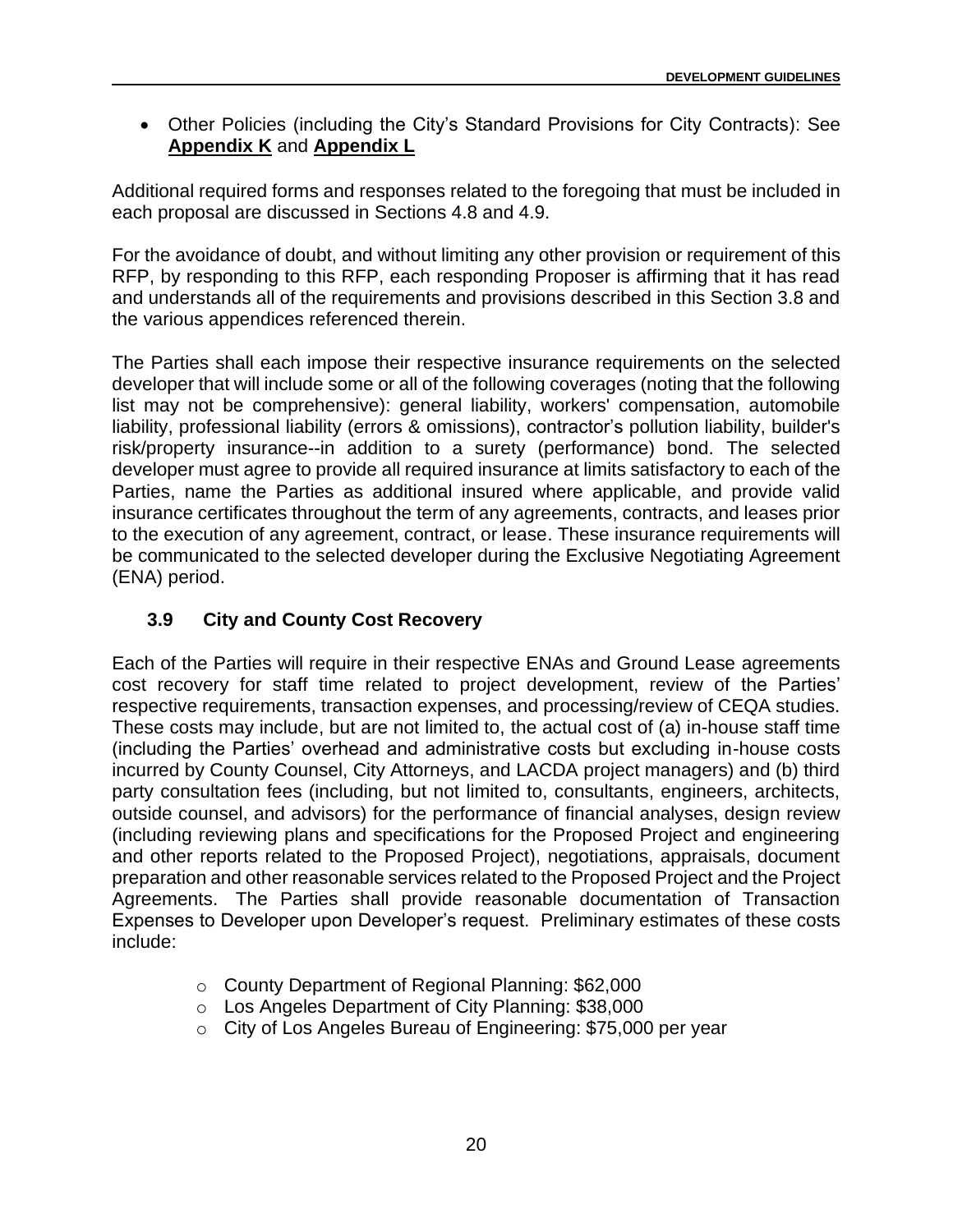### <span id="page-28-0"></span>**4.0 SUBMITTAL REQUIREMENTS**

Project proposals are due on **August 11, 2020 at 9:30 a.m.** 

In order to validly submit a proposal, each Proposer shall submit (i) four originals of their business proposal and (ii) an unalterable electronic version on flash drive. All required materials shall be addressed and delivered to:

#### **Emily Codilla, Procurement Coordinator Los Angeles County Development Authority Community & Economic Development Division 700 W. Main Street Alhambra, CA 91801**

All proposals shall be delivered in a sealed envelope or box labeled "Proposal for the West Los Angeles Civic Center and Courthouse Development Project, RFP No. LACDA 20-046, August 11, 2020."

Additional copies of the Architectural Drawings may be requested at a later date if needed for review by the Selection Panel.

Each Proposer must submit a complete proposal, with all the sections below in the sequence shown below, with all section divided by numbered tabs as shown below. The Parties reserve the right to reject any proposal that fails to submit all required components and documents or otherwise submits incomplete or partial documentation. Responses received after the scheduled deadline will be returned unopened.

The total submittal may not exceed 60 pages, provided that the following proposal components shall not be counted towards the maximum page limit: (a) the Cover Letter and Authority to Propose, (b) the Table of Contents, (c) any renderings, drawings, or site plans included as part of the Developer Team narrative (see Section 4.4.3), (d) any renderings, drawings, or site plans included as part of the Project Design and Concept narrative (see Section 4.5.2), (e) any preliminary project schedule included as part of the Project Design and Concept narrative (see Section 4.5.1), (f) reference letters from banks and investors (see Section 4.4.2), (g) financial statements and annual report (see Section 4.4.2), and (h) all Required Forms. The font size should be 11 point or larger, and the layout should be clearly legible.

A maximum page limit of 3 pages is suggested for each of the following proposal components: (a) Executive Summary and (b) References.

| TAB           | <b>TITLE</b>                                       |
|---------------|----------------------------------------------------|
|               | Cover Letter and Authority to Propose <sup>†</sup> |
| $\mathcal{P}$ | Table of Contents <sup>†</sup>                     |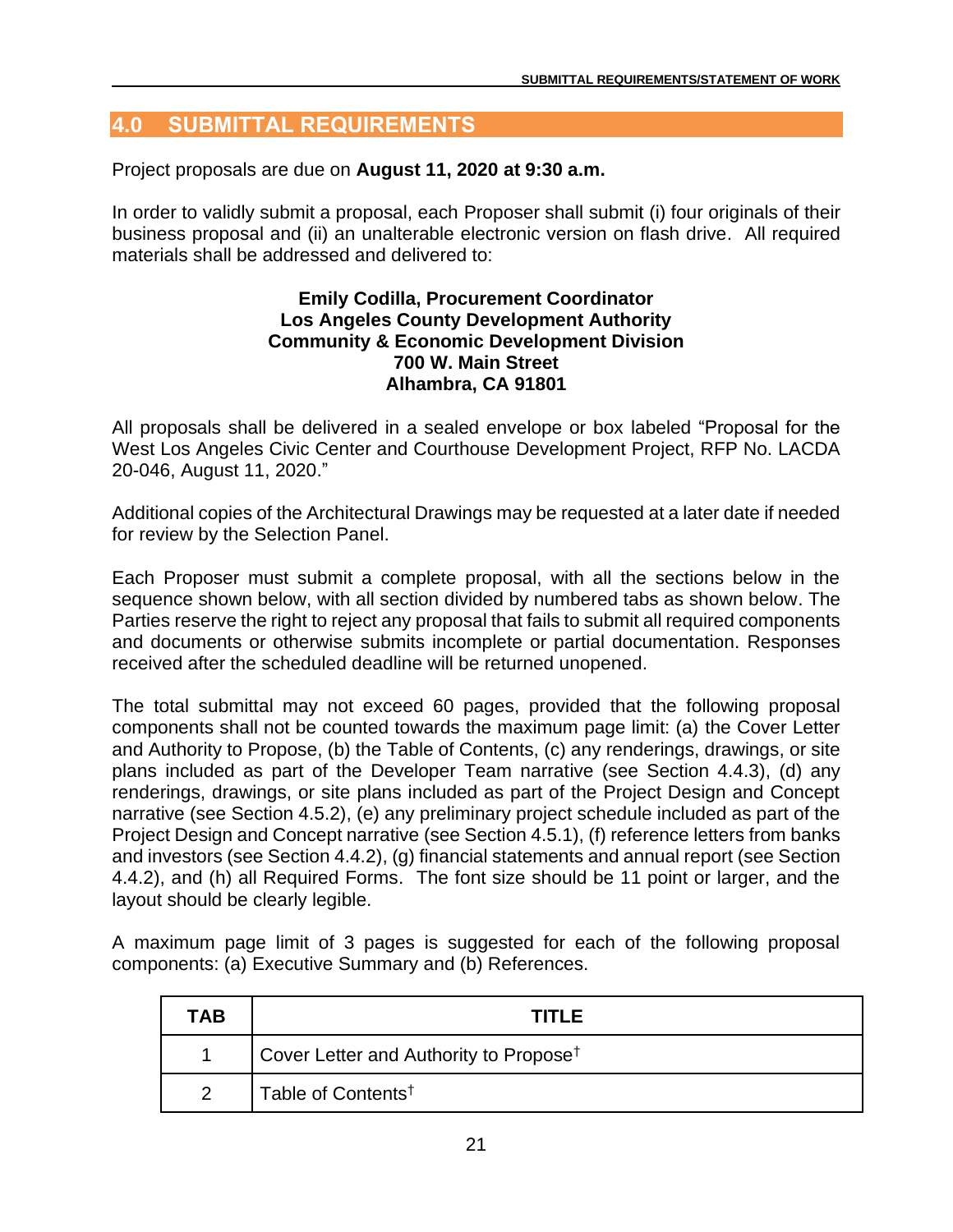| 3  | <b>Executive Summary**</b>                                                                                                                                                                                                                                                                                                                                                                                                                                                                                                                                                                         |
|----|----------------------------------------------------------------------------------------------------------------------------------------------------------------------------------------------------------------------------------------------------------------------------------------------------------------------------------------------------------------------------------------------------------------------------------------------------------------------------------------------------------------------------------------------------------------------------------------------------|
| 4  | Developer Team <sup>††</sup>                                                                                                                                                                                                                                                                                                                                                                                                                                                                                                                                                                       |
| 5  | Project Design and Concept <sup>††</sup>                                                                                                                                                                                                                                                                                                                                                                                                                                                                                                                                                           |
| 6  | <b>Financing Strategy</b>                                                                                                                                                                                                                                                                                                                                                                                                                                                                                                                                                                          |
| 7  | <b>Community Outreach and Engagement Strategy</b>                                                                                                                                                                                                                                                                                                                                                                                                                                                                                                                                                  |
| 8  | <b>County Workforce Hiring Requirements</b>                                                                                                                                                                                                                                                                                                                                                                                                                                                                                                                                                        |
| 9  | Required Forms <sup>t</sup>                                                                                                                                                                                                                                                                                                                                                                                                                                                                                                                                                                        |
| 10 | References**                                                                                                                                                                                                                                                                                                                                                                                                                                                                                                                                                                                       |
|    | <sup>†</sup> Not included in total page count<br><sup>tt</sup> Any renderings, site plans, or drawings included are not included in<br>total page count. For Developer Team submissions, bank and investor<br>reference letters, financial statements, annual reports, rating reports, and<br>other similar evidentiary support are not included in the total page count.<br>For Project Design and Concept submissions, the preliminary project<br>schedule is not included in the total page count.<br>** Recommended page count limit is a maximum of three pages for each<br>of these sections |

### <span id="page-29-0"></span>**4.1 Cover Letter and Authority to Propose**

The cover letter must be on official company letterhead and identify the Proposer, the name of the key point of contact, the Proposer's legal structure. The letter must be signed by the person or persons who have legal authority to bind the firm in contractual matters with the Parties and be accompanied with evidence (i.e. a copy of a corporate resolution, by-laws, or operating agreement) that the signor has legal authority to enter into binding contracts on behalf of the Proposer.

### <span id="page-29-1"></span>**4.2 Table of Contents**

Each Proposer must include a Table of Contents listing the various sections included in the Proposal.

### <span id="page-29-2"></span>**4.3 Executive Summary**

The Executive Summary should set forth a brief statement of key features of the Proposal, team qualifications, and evidence of understanding of the scope and services to be provided. Proposers must describe the team's strengths and qualifications, capacity to complete the proposed development, key experience, and expertise. The Executive Summary should include a statement about why the Proposer's proposal would be the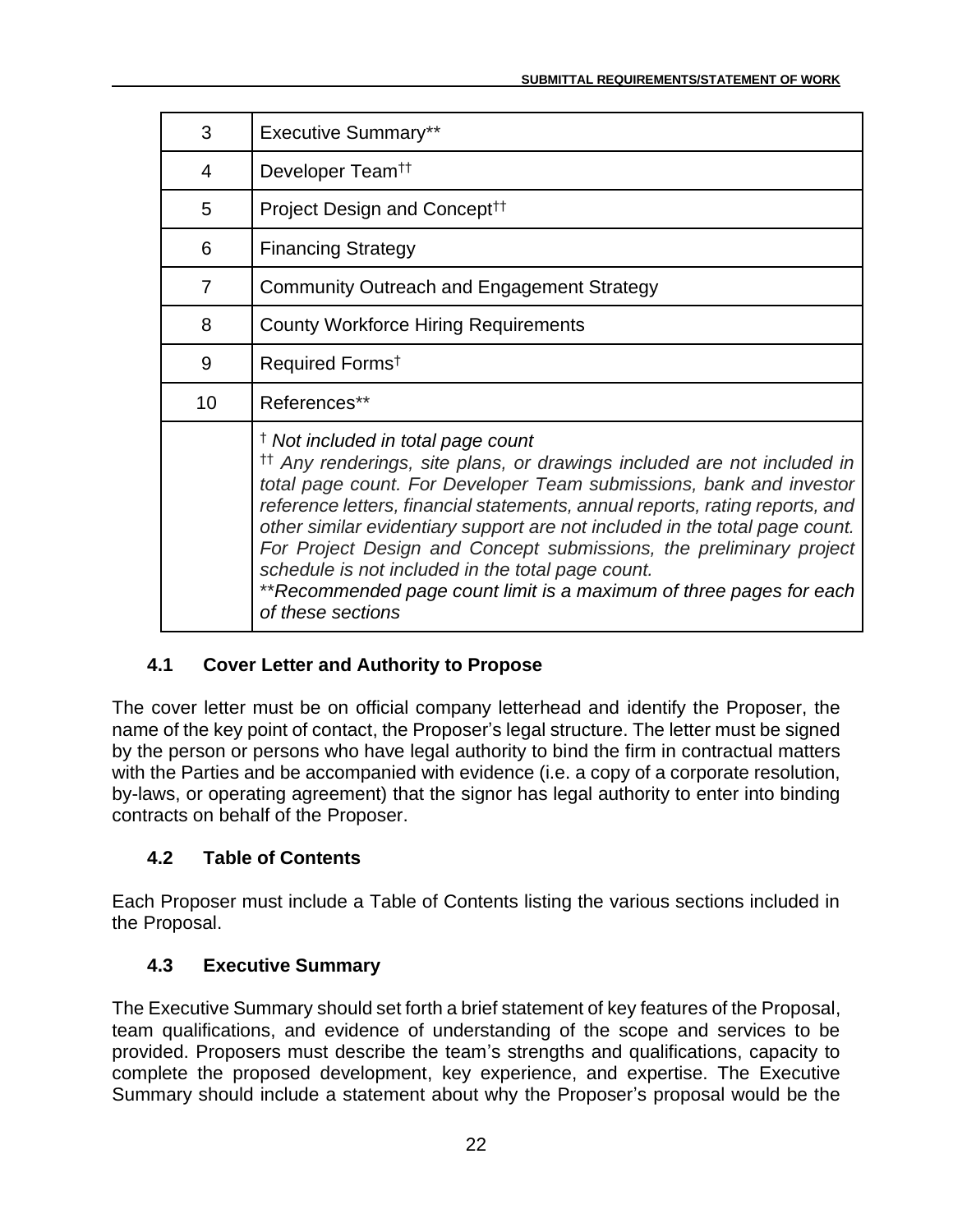best selection and why their design model would best serve the strategic goals for the proposed Project.

### <span id="page-30-0"></span>**4.4 Developer Team Qualifications**

The Proposer must provide detailed information sufficient to demonstrate to the Parties that the Proposer has the financial resources, capacity, and readiness to deliver its proposed project. The Parties are interested in the Proposer's track record in structuring public/private partnerships, relationships with financial institutions and ability to finance complicated and multi-phased projects, and the commitment to deliver projects that enhance community and create great places. The Parties are particularly interested in proposers that have a demonstrated track record of delivering complicated public/private real estate projects utilizing long-term ground lease agreements.

The Developer Team submittal section seeks information on qualifications, with responses organized to address the following areas and topics:

### **4.4.1 General Team Qualifications**

- Provide an organizational chart of the key team members, identifying a Prime Proposer that will be responsible for all contract matters. (The Prime Proposer's authorized representative should be the same as the signor of the cover letter.)
- Describe the Proposer's experience developing facilities in the County of Los Angeles and include relevant examples.
- Describe the team's experience working successfully with public regulators, including, but not limited to, the City, County, and environmental oversight agencies.
- Describe experience in ownership and management of completed development projects that are similar to what is being proposed under this RFP. If a management firm is to be employed to manage the proposed project, submit sufficient data on its experience to enable determination of its ability to manage this development.
- Submit descriptions and illustrations of the proposed lead architect's work on development projects that have been built or are under construction. These projects should be of a similar magnitude to the proposed development for the Project Site.
- Community-Based Organizations (CBO), Small/Disadvantaged Business Enterprise (SBE/DBE), Disabled Veterans Business Enterprise (DVBE) - If the proposed project will include CBO, SBE/DBE, or DVBE participation, include a description of the CBO, SBE/DBE, or DVBE entities providing professional services as part of the Proposer team.

### **4.4.2 Financial Capacity – Experience Financing Mixed-Use Real Estate Projects and Proposer Financial Status**

• Funding Sources – Describe experience with securing similar funding sources as those contemplated in the proposed project (which may be accomplished through reference to any Project Examples provided pursuant to Section 4.4.3).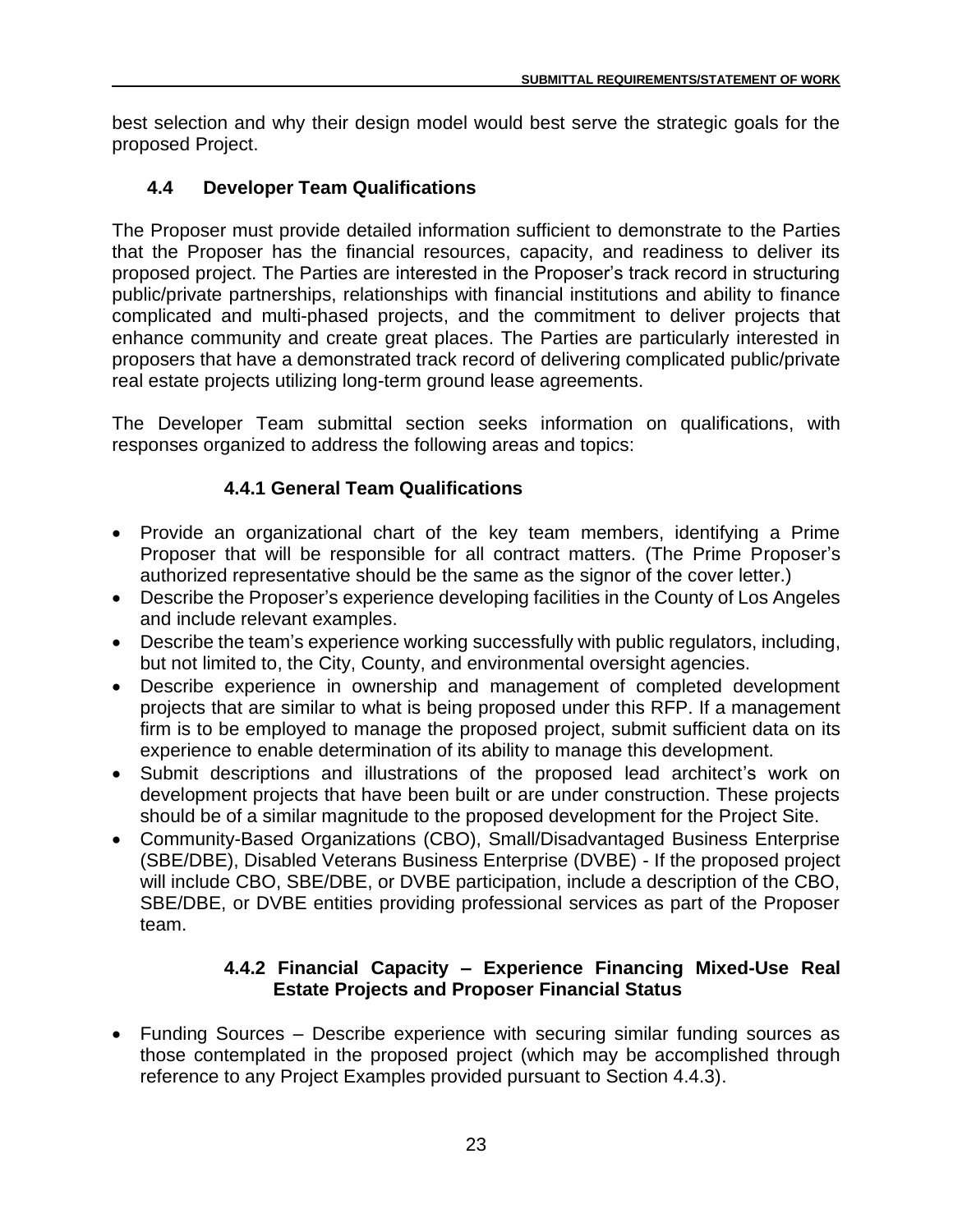- Finance and Investor Relationships Describe ability to establish and maintain relationships with debt and equity providers and describe current relationships with debt and equity providers. At least three reference letters from previous lenders and/or equity providers are required, as further noted in Section 4.10. These reference letters are exempt from the page count.
- Ground Leases Describe your experience working with ground lease structures.
- Bankruptcy Information Provide statement indicating whether or not the Proposer, or parent company or affiliates, has ever declared bankruptcy. If so, state the date, court jurisdiction, and amount of liabilities and assets.
- Defaulted or Non-Performing Loans Identify any loans or financial obligations of the Proposer that have been defaulted on within the last five years. Identify any existing non-performing loans including the outstanding balance and duration of delinquency for the Proposer.
- Other Relevant Information Provide any other relevant information that will help the Parties understand the financial capabilities of the Proposer and, specifically, the sufficiency of Proposer's financial strength to complete the Project. This may include Proposer financial statements, annual reports, rating reports, or other relevant documentation. These documents are exempt from the page count. Any confidential material shared with the Parties in response the RFP must be marked "Confidential." Notwithstanding the foregoing, Proposer understands that, unless exempt under applicable law, this RFP and any documents that it submits under this RFP, may be subject to public inspection or copying under the California Public Records Act, California Government Code Section 6250 et seq., except materials that are marked "Confidential."

### **4.4.3 Project Examples**

Provide a list and overview of three development projects that the Proposer and/or proposed team members have participated in, describing the entity's specific role in the projects and showing the location, scope, cost, and scale of the work, with emphasis on projects that are similar in type, scale, institutional, and urban context to the current proposal. Identify the status of the project. Specifically, Proposers shall include examples of at least three completed public/private transactions, with the following details provided for each such transaction:

- Indicate the source(s) and uses of both debt and equity financing for each component of each project;
- If any of the project examples were multi-phase projects, describe how the various phases were financed beginning in the predevelopment phase through construction completion;
- If applicable for any such project(s), list the project-specific experience with public financing sources such as the Economic Development Administration, New Markets Tax Credit, Opportunity Zones, Low-Income Housing Tax Credit, U.S. Department of Housing and Urban Development financing;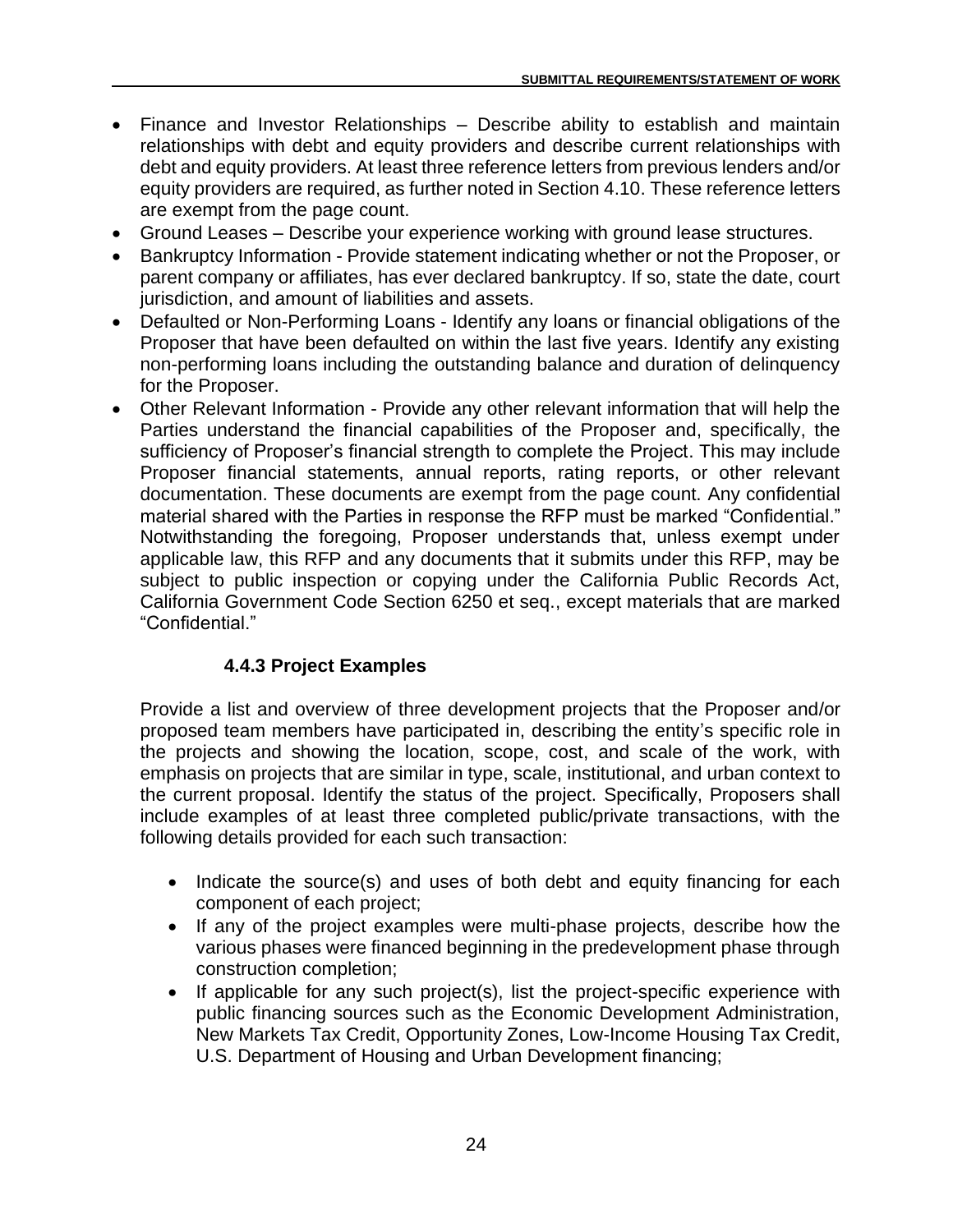- If applicable for any such project(s), describe the ground lease structure and any material details relating to the how the ground lease structure operated as the tool for long-term site control;
- Provide any other relevant information that demonstrates capacity (financial and operational) and ability to structure and finance public/private transactions, especially with regard to projects of a similar scale as the proposed project and with affordable housing components serving similar tenant populations;
- Include site plans, renderings, and/or photographs of these projects; and
- Note any projects where team members have worked together previously.

### <span id="page-32-0"></span>**4.5 Project Design and Concept**

As part of the RFP submittal requirements, Proposers must provide the following:

### **4.5.1 Narrative Description**

- Describe the proposed development concept for the Project, including, but not limited to, the building(s)' physical envelope and other features to be included. Describe clearly which specific parcels are proposed to be included.
- Describe how the proposed facilities will complement the surrounding neighborhood and how the proposed design will help the Parties realize their vision for the Project Site.
- Describe how the Proposer will address the historic significance related to Project Site as well as your understanding of contributing and/or character-defining features, and how they will be considered.
- Describe the proposed unit mix for the residential component.
- Describe the proposed commercial tenant mix. Please include the type of uses, such as creative space, standard commercial retail, educational and/or other institutional uses, or a mix of these commercial activities.
- Describe how the proposed development concept provides for adequate space for the desired municipal uses detailed in Section 3.3.
- Describe how the proposed development incorporates sustainability initiatives and/or sustainable design features.
- Describe the entitlements strategy for the project, demonstrating an understanding of the site's opportunities and constraints and the path to meeting the CEQA timeline described in Section 2.3.1.
- Provide a preliminary project schedule that includes a preliminary development and construction schedule in tabular, Gantt, or similar format. Describe the schedule to develop, entitle, and construct the improvements, including sequence of events and timeline. Include the completed project schedule.

### **4.5.2 Architectural Drawings**

Proposers shall provide the following drawings, all of which should be submitted as 11" x 17" documents with a graphic scale: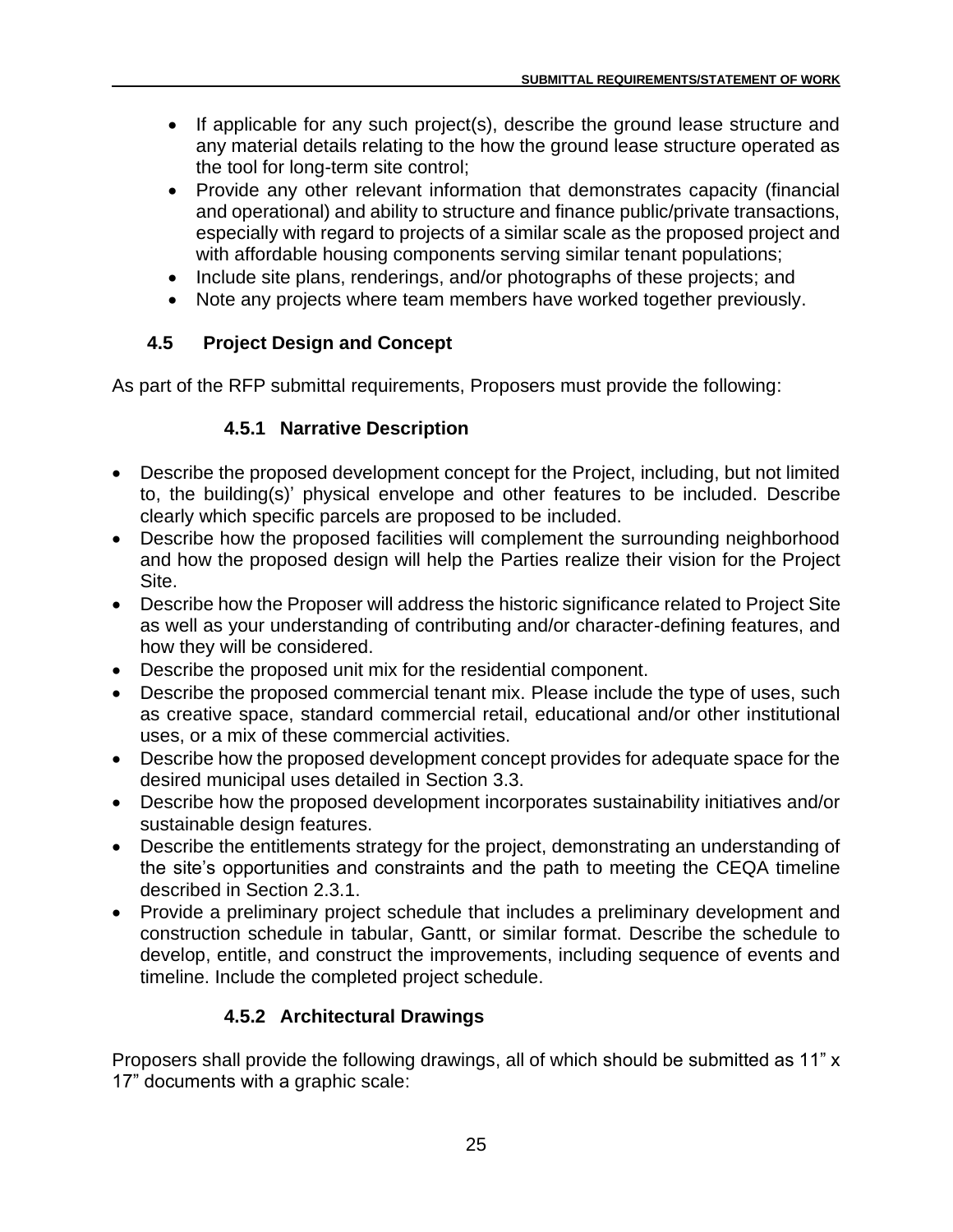- Site Plan The site plan should, in addition to reflecting the ground floor plan elements and massing, show and label setbacks and easements, streets and curbs, adjacent building footprints, and surrounding uses within 0.25 miles of the Project Site, such as bus stops, businesses, and community institutions.
- Site Sections At least one cross section and one longitudinal site section is required, which should best show significant site characteristics, such as changes in elevation, and the approximate location of adjacent site structures within 20 feet of the property line.
- Ground Floor Plan The ground floor plan showing all grade level uses including the location of pedestrian and vehicular entrances, parking, stairs, elevators, retail uses, community spaces, trash enclosures, and landscaping.
- Upper Floor Plans Floor plans should be provided for all the upper floors showing housing unit layouts, stairs, elevators, laundry, and/or other common spaces as applicable.
- Roof Plan A roof plan should be included only if it includes special features, such as a roof terrace, garden, or other special feature.
- Parking Plan (above ground and/or subterranean) The parking plan should show the vehicular access to that level, parking layout, stairs, elevators, trash enclosures, and any other major elements. Note that the plan should address **all** parking needs of the proposed project.
- Building Sections Building sections should show, at minimum, one cross section and one longitudinal section showing typical floor-to-floor heights and overall building height dimensions. Sections should show any unique features such as courtyards.
- Elevations Colored elevations.
- Rendering At least one (1) colored rendering from a pedestrian's point street level vantage point looking at the Project Site should be provided.

All Americans with Disabilities Act (ADA) requirements should be included.

### **4.5.3 Affordable Housing Program**

Please provide a simple description of the site-wide affordable housing program, which includes the number of units, type of development (i.e, family, senior, PSH, etc), and the targeted income levels for each unit and/or development. This information may be provided in tabular format with minimal text. Be sure to make clear the overall percent of affordable residential units, as compared to the overall unit count proposed for the Project Site.

### <span id="page-33-0"></span>**4.6 Financing Strategy**

The purpose of the information requested in this section is to demonstrate the financial feasibility of the proposed Project, using the Proposer's market assumptions. Though this is a preliminary analysis of feasibility, it will provide the Parties a sense of the project being proposed and the financial assumptions being made. The Parties understand that proposing teams are likely to consider a financing strategy across the entire Project Site.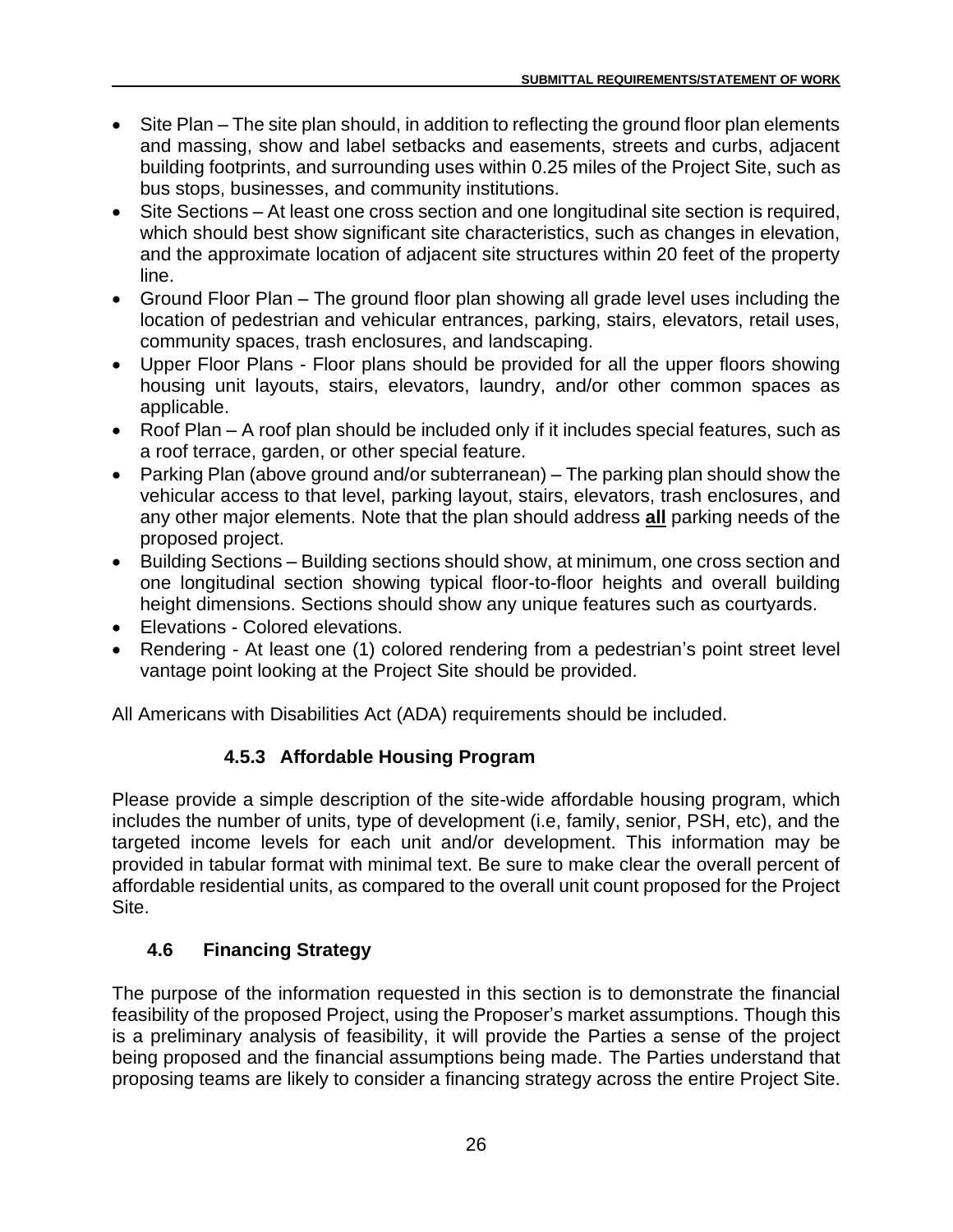However, Proposers will need to present a financing strategy that clearly delineates for the Parties (1) how the project will pay for the Courthouse Site acquisition price; (2) how the project will pay for the City requirements set forth in Section 3.3; and (3) any and all additional revenue streams offered to each of the Parties, including any lease income to the City. As the financing strategy is developed, key drivers include:

- County Financing Strategy: The County desires a ground lease structure and is seeking that the ultimate developer commit to making a lump-sum payment equal to \$32,202,000 on or close to the date on which the County closes on its purchase of the Courthouse Site. Outside of any publicly available affordable housing funds that the Proposer may plan to source and secure, there is no expectation that the County will provide further capital for the acquisition and/or development of the Project Site. Therefore, it is incumbent upon the Proposer to adequately explain its financing plan to both (a) acquire the Courthouse Site (which requires payment to the County of the \$32,202,000 purchase price balance) and (b) fund the development and construction of the Proposed Project.
- City Financing Strategy: The City will evaluate Proposers' financing strategies with an eye to ensuring the strategies achieve the City's requirements as outlined in Section 3.3. The City desires a ground lease structure. There is no minimum ground rent payment required, but lease income will be included in the overall evaluation of the proposal.

Proposers must provide the following as part of their proposal:

- Detailed Project Budget Provide a development budget that includes all direct and indirect costs, and financing expenses. Cost details should include capitalized ground rent payment, hard construction costs (including tenant improvement budgets), parking costs, on and off-site infrastructure costs, all indirect soft costs, and all construction and permanent financing costs. Soft development costs should be detailed as appropriate, including architecture and engineering, construction insurance, legal fees, developer overhead and administration, brokerage fees and leasing commissions, and lease reserves. Include a statement of how each estimate was calculated, including unit costs, assumptions, and other relevant explanatory information.
- Pre-Development Budget As a subset of the total proposed project budget, provide a budget for predevelopment activities, as well as a "sources and uses" statement. Provide any background or supporting information to verify the funding for predevelopment expenses (e.g. identified financial partner, internal sources, existing credit facilities, etc.).
- Pretax Project Pro Forma Provide a 15-year operating pro forma and projected return on investment for each project phase. The pro formas should include detailed assumptions for revenues and expenses, including revenues by use and phase on a square foot basis, operating expenses, vacancy rates, and stabilized occupancy levels. Describe the expected lease-up period, amount of lease commissions, and assumed escalation and inflation rate assumptions. Describe any pre-leasing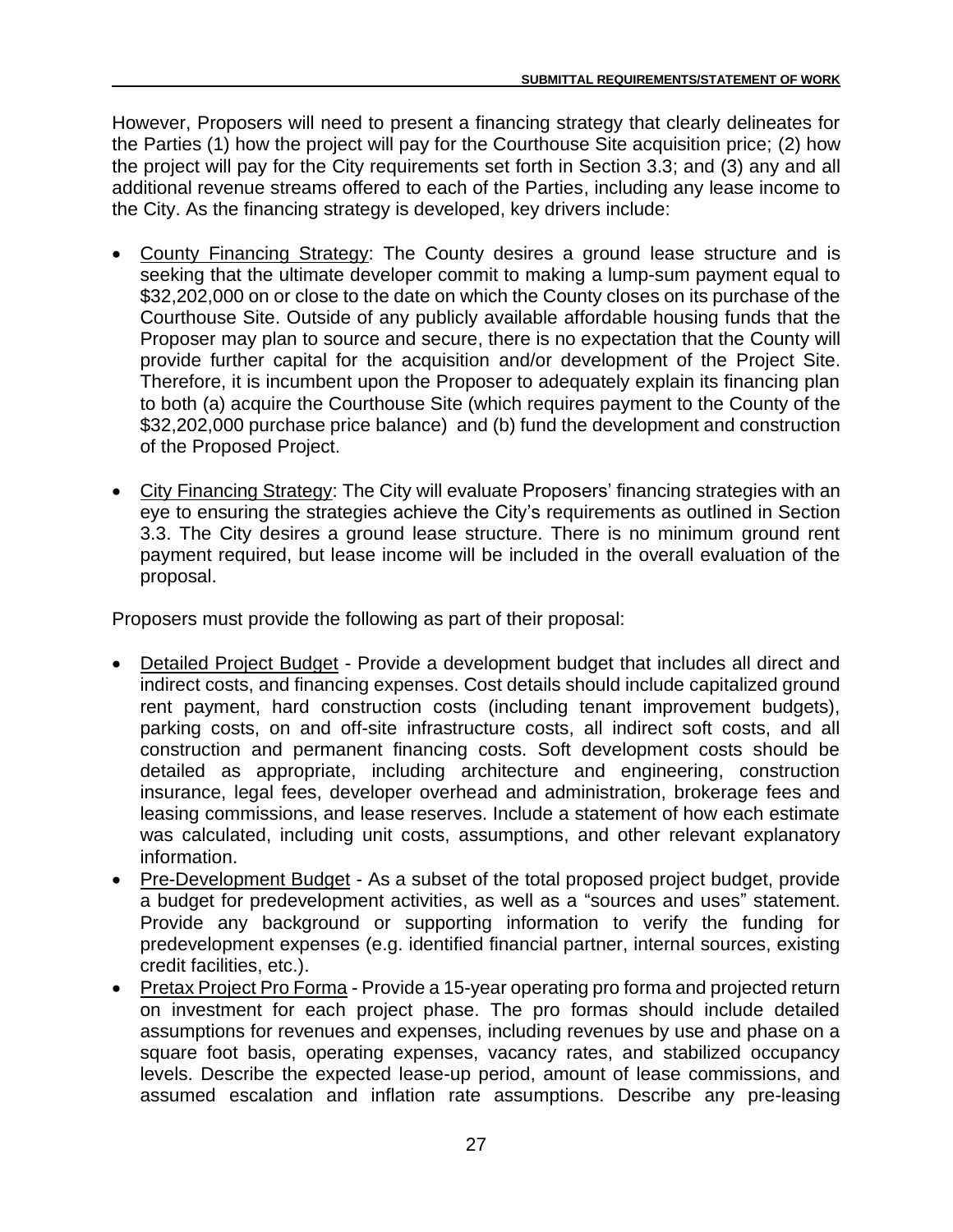commitments, expected grocery or anchor tenants, in-line tenants, and whether major chain tenants are anticipated. Include any financial assumptions or conditions affecting the financial feasibility of the proposed project.

- Capital Structure and Project Sponsorship Indicate the anticipated sources of proposed project funding, both in the construction and permanent financing phases. Describe anticipated capital structuring terms, including anticipated leverage ratios, debt interest rates, target investment rates, loan terms, financing costs, and any other relevant project financing assumptions, such as potential operating subsidies. Provide information about the use of grant funding and other subsidies and third-party funding, if applicable.
- Financial Offer to the Parties For each ground lease, provide the proposed ground lease term, structure, and payment schedule being proposed.
- Contingencies Include any financial contingencies the Proposer is imposing on the proposal being offered to the Parties.

### <span id="page-35-0"></span>**4.7 Community Engagement Strategy and Proposer Presentations**

### **4.7.1 Community Engagement Strategy**

Community outreach and engagement is of paramount importance to the successful development of the Project. Therefore, the Proposer must:

- Describe the team's experience in managing development projects with significant stakeholder outreach and community input.
- Describes the team's experience in developing collaborative relationships, including community-based organizations, local community stakeholders, the historic preservationist community and other strategic partners, to meet the Parties' vision and community needs and interests.
- Submit a detailed Community Outreach Plan that describes how stakeholder input will be obtained and incorporated at every stage of the process; during the ENA/entitlements, as design is progressed, and into construction. Be sure to address how the engagement strategy considers unique/new methods of engagement given the potential requirement for some social distancing to continue in the future.

### **4.7.2 Public Workshop/Proposer Response**

As described in Section 3.6, the Parties will review the proposals received and invite the top-ranked Proposer teams to present at a public workshop, to be held on September 10, 2020. Presenting proposers will be required to summarize in four (4) pages or less how the public reacted to the proposed project. Proposals shall submit their public workshop summary in an unalterable electronic version via email to the Contract Administrator listed below by September 18, 2020 at 10:00 a.m. For the avoidance of doubt, this requirement will only apply to Proposers who present at the public workshop and is therefore not a submittal requirement for proposals submitted on the Submittal Date.

### <span id="page-35-1"></span>**4.8 County Workforce Hiring Requirements**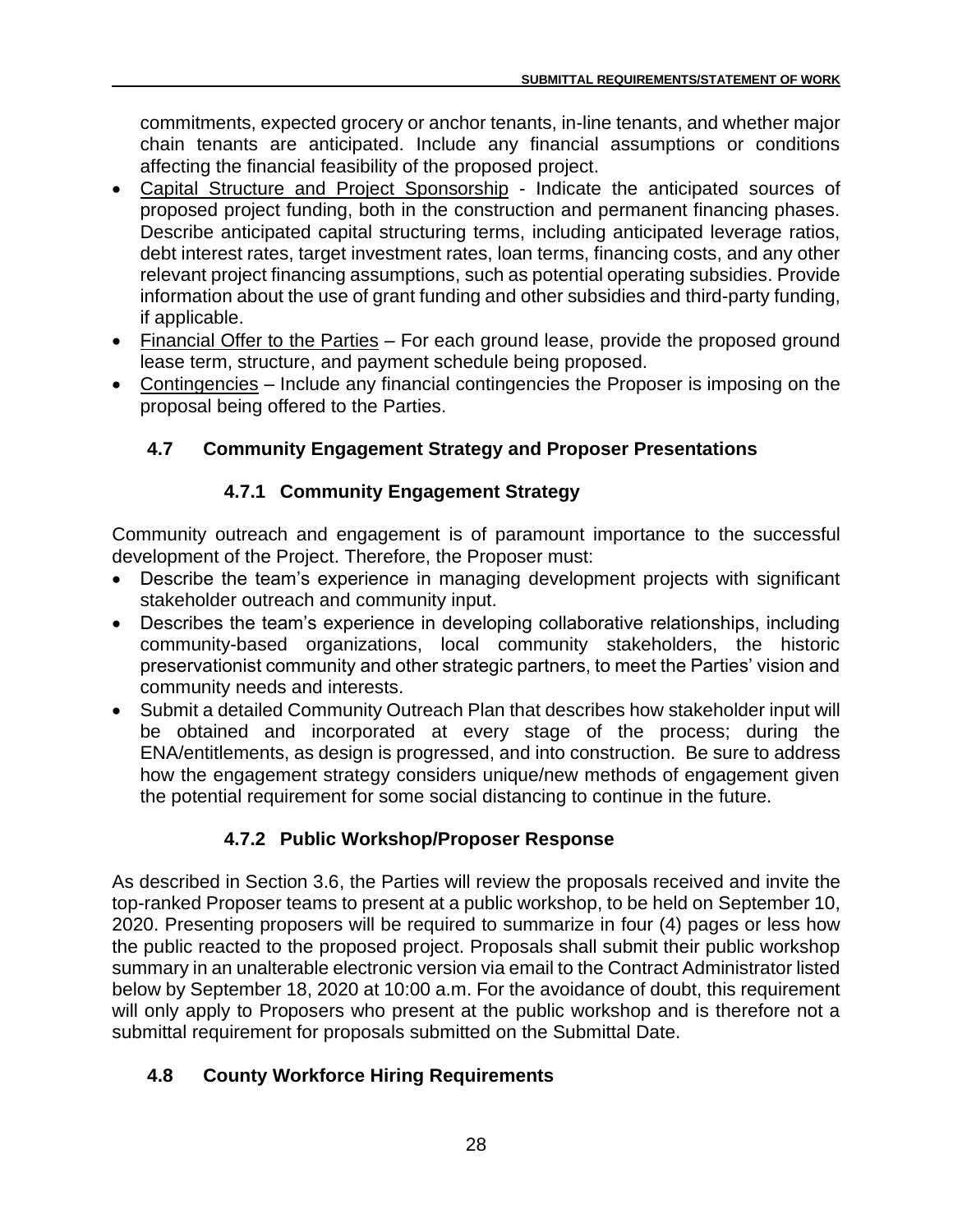As noted in Section 3.8 and the various Appendices referenced therein, depending on the funding source(s) that will be used for this Proposed Project, Proposers may need to comply with the County's Local and Targeted Worker Hire Policy, the County's Community Business Enterprise (CBE) Program Policy, HUD Section 3 provisions, GAIN/GROW requirements, and/or a Project Labor Agreement.

The Proposer must submit a response that: (1) acknowledges each requirement, (2) commits to adhering to each requirement, to the maximum extent applicable over the course of the project, and (3) provides examples of experience with these, or similar/related programs, on other projects. This submittal requirement will be evaluated on a pass/fail basis as part of the evaluation criteria. Please refer to **Appendices F, G,**  and **H** for more information on each program.

### <span id="page-36-0"></span>**4.9 Required Forms**

Proposers must complete, sign and date all of the following required forms:

- County's Ethics Declaration, which is included as **Appendix I**;
- City's Disclosure Ordinances Affidavit and First Source Hiring/Equal Benefits Ordinance Affidavit, samples of which are included as **Appendix J**. The following additional instructions apply with respect to completion of these Required Forms:
	- o These forms must be filled out electronically on the Los Angeles Business Assistance Virtual Network (https://www.labavn.org/).
	- o To complete these forms, each Proposer must have a profile on the Los Angeles Business Assistance Virtual Network. Proposers without an existing profile must create one at the Los Angeles Business Assistance Virtual Network at https://www.labavn.org. Once established, the profile will allow the Proposer to complete the required forms.
	- o Through the County's Procurement Coordinator, City staff will be made available to assist proposers with system access if necessary.
- The following City Bidder Compliance Forms, which are included as **Appendix K**:
	- o Proposer Workforce Information
	- o Statement of Non-Collusion
	- o Contractor Responsibility Ordinance Questionnaire
	- o Municipal Lobbying Ordinance CEC Form 50
	- o Bidder Contributions CEC Form 55
	- o Certificate of Compliance with Child Support Obligations
	- o California Iran Contracting Act Compliance Affidavit
	- o Living Wage Ordinance (only the included "LWO Exemption Application")

The City's Standard Provisions for City Contracts is provided for reference only and is included as **Appendix L**. By responding to this RFP, each responding Proposer affirms that it has read and understands these provisions and agrees to comply with the City's Standard Provisions for City Contracts.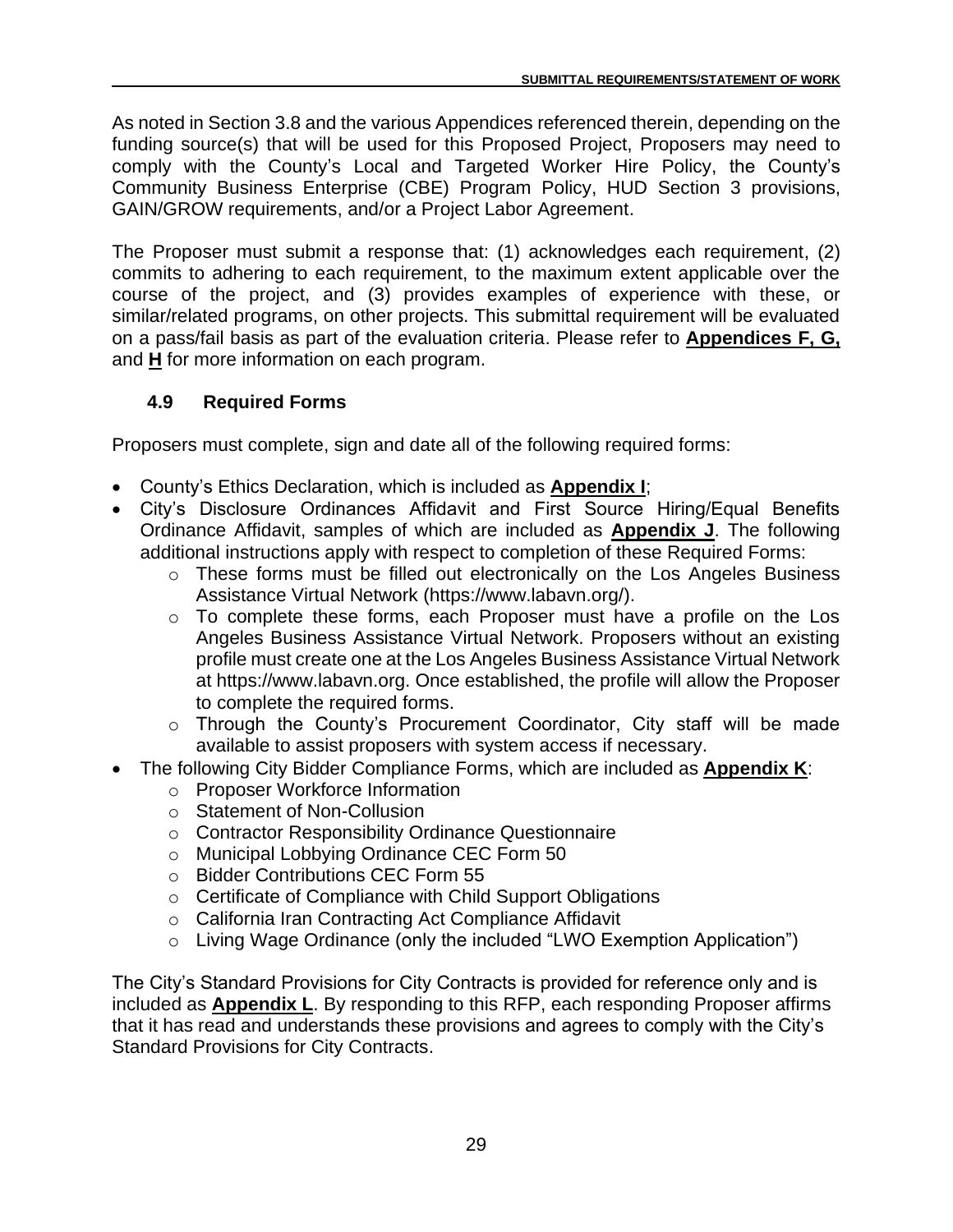### <span id="page-37-0"></span>**4.10 References**

Proposers must list five references—either stakeholders or agencies—for similar projects started or completed during the past three years. For each reference, the following details must be provided:

- Agency/Stakeholder
- Business/Organization Type
- Address
- Contact Person (which must be an individual with direct knowledge of performance; contact name, title, address, telephone number, and email address should be provided)

In addition, as noted in Section 4.4.2, proposers must provide at least three references from previous lenders and/or equity providers.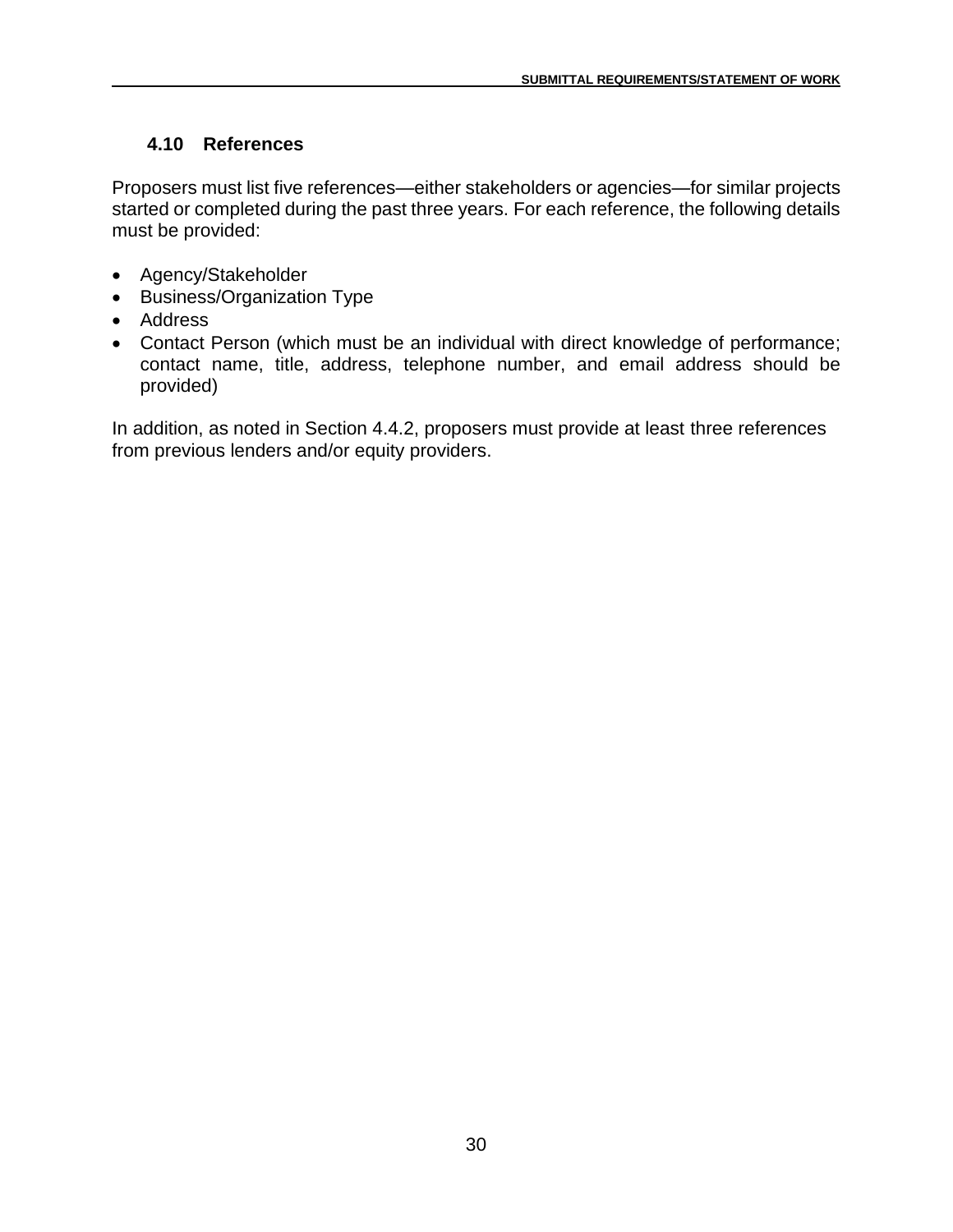### <span id="page-38-0"></span>**5.0 PROPOSAL EVALUATION**

Proposals received in response to this RFP will be reviewed and scored for their relative strengths and weaknesses based on the responses to the submittal requirements and statement of work. The following criteria are representative of the evaluation each element of the proposal will undergo and are weighted according to the Parties' priorities.

### <span id="page-38-1"></span>**5.1 Threshold Requirements**

- Proposals must be complete and responsive to all items identified in this RFP.
- The Prime Proposer must be a legal entity.
- The Prime Proposer must be a developer with relevant experience and capacity to deliver the Project.
- The proposed Project must include at least 300 residential units, with at least 30% of those units covenanted at or below 80% of the AMI and 10% covenanted between 80% - 120% of the AMI.

A written submittal to this RFP will be the primary basis on which the Parties will consider their award for their respective ENAs. Therefore, Proposers should be thorough, detailed, and as concise as possible when responding to each proposal item and in assembling a proposal. In the written proposal, Proposers must include responses to all proposal items requested and Proposer's concept must be aligned with the proposed development. Proposers will not be able to add to or modify their proposals after the proposal due date. The Parties may deem a Proposer nonresponsive if the Proposer fails to provide all required documents and copies.

In submitting the proposal, the Proposer agrees the proposal will remain valid for 180 days after the deadline for submission of proposals and may be extended beyond that time by mutual agreement. Proposals accepted by the Parties in writing constitute a legally binding contract offer.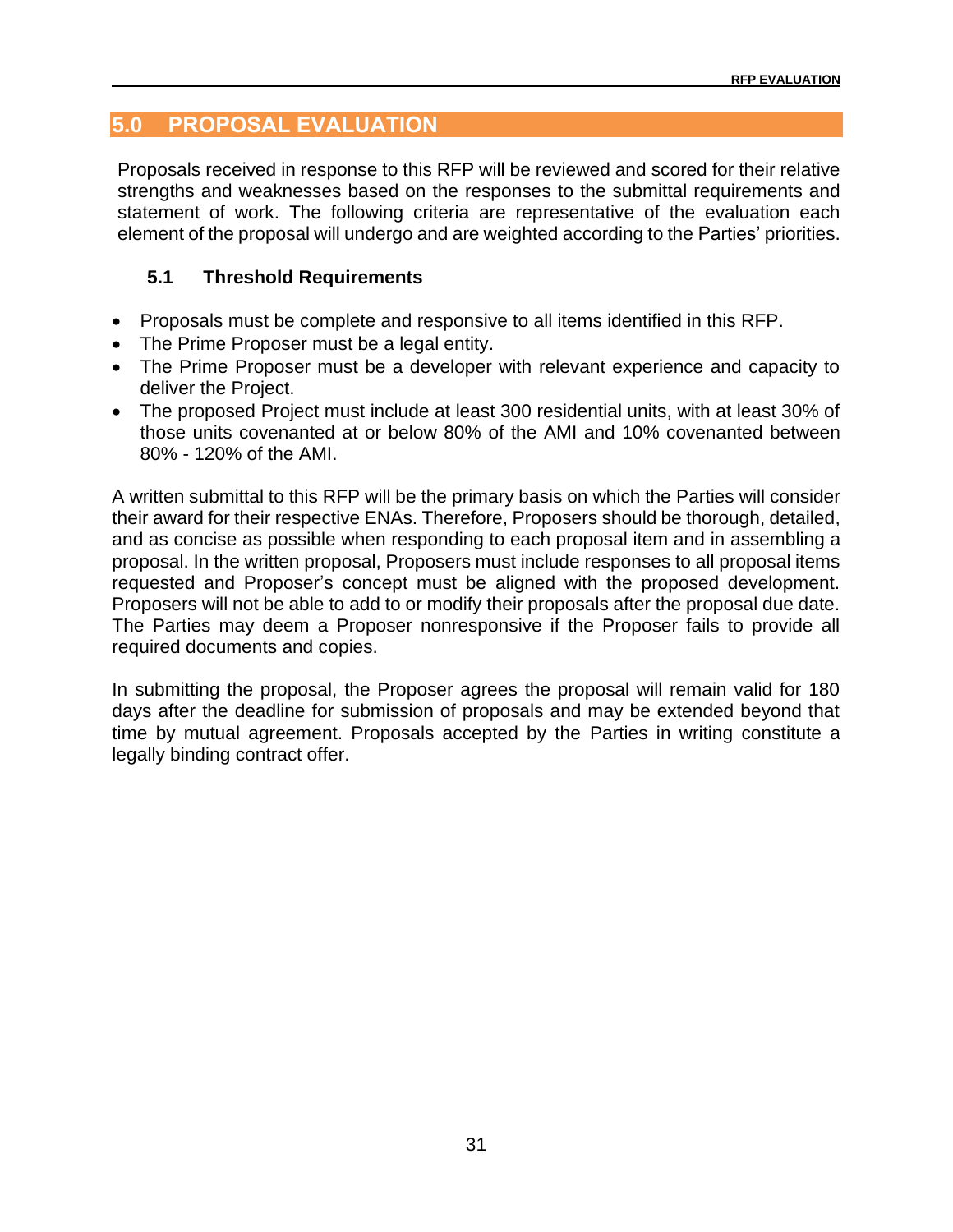### <span id="page-39-0"></span>**5.2 Evaluation Criteria**

| <b>EVALUATION CRITERIA</b><br>(in weighted order)                                                                                                                                                                                  | <b>MAXIMUM POINTS</b> |
|------------------------------------------------------------------------------------------------------------------------------------------------------------------------------------------------------------------------------------|-----------------------|
| Development Team Experience and Financial Capability                                                                                                                                                                               | 300                   |
| <b>Financing Strategy</b>                                                                                                                                                                                                          | 250                   |
| Vision, Scope, and Design Concept                                                                                                                                                                                                  | 250                   |
| <b>Community Outreach and Engagement Strategy</b>                                                                                                                                                                                  | 200                   |
| <b>City and County Requirements</b>                                                                                                                                                                                                | Pass/Fail             |
| Additional points for each additional unit of affordable<br>(which units are affordable to households at or below 80%<br>of the AMI) in excess of the 30% minimum threshold (one<br>additional point per unit for up to 100 units) | 100                   |
| Additional points for Public Workshop Summary (for short-<br>listed Proposers only)                                                                                                                                                | 100                   |

### **5.2.1 Development Team Experience and Financial Capability (30%)**

- The development team includes an experienced development entity, financial partners, and such disciplines as a licensed architect.
- The development team has experience managing development projects and securing similar funding sources contemplated in the proposed project, including in-depth knowledge and a high comfort level with ground lease structures.
- The development team demonstrates strong relationships with financial institutions and there are no reported bankruptcies that may negatively affect the project.
- The Proposer includes key members demonstrating strong expertise and capacity in both development and operation of similar projects.
- The Proposer has experience working successfully with local and state regulators.
- Prior construction experience or other relevant experience to effectuate the proposed plan.

### **5.2.2 Financing Strategy (25%)**

- The Proposer has clearly identified a reasonable financing structure for the acquisition of the West LA Courthouse Site and the overall Project Site that allows the Parties to ground lease the Project Site back to the Proposer.
- The proposed plan evidences the Proposer's ability to fund pre-construction activities immediately upon award.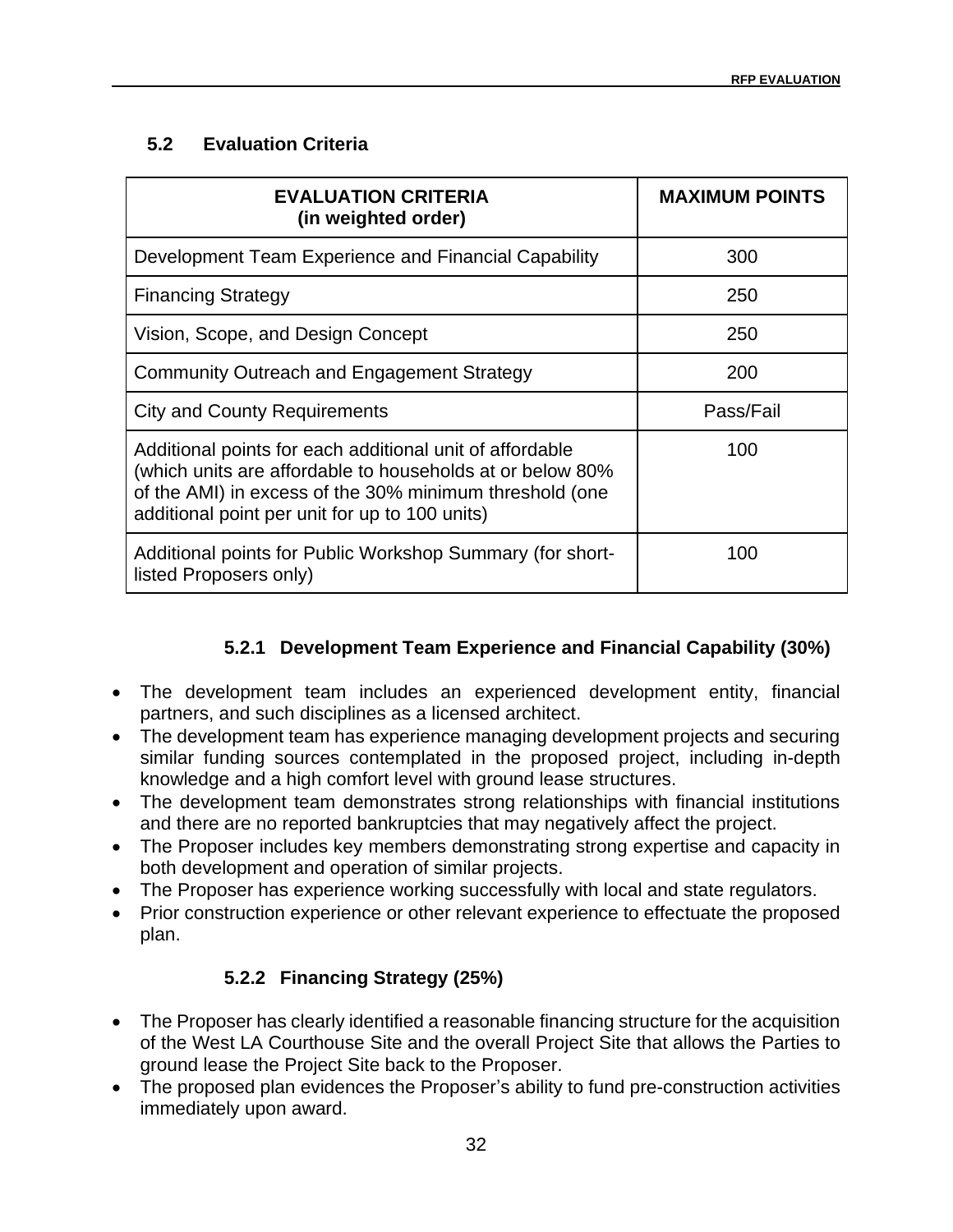- The Proposer clearly demonstrates ability to provide or obtain its proposed financing for the Proposed Project.
- The reasonableness of the proposed Project Budget (assumptions of construction costs).
- The reasonableness and feasibility of the Pretax Project Pro Forma.
- Clarity of proposed financial structure and relative strength of proposed partners and/or lending institutions identified to provide such funding or other support.
- Experience and success in prior securing the proposed financing sources.
- The pro forma demonstrates financial feasibility. The Proposer has identified proposed sources of funds to cover financial gaps. The Proposer clearly identifies the anticipated sources of Proposed Project funding, both in the construction and permanent financing phase.
- Financial proposal maximizes ground lease revenue to the City.
- Financial proposal provides an appropriate overall revenue stream to the City and/or County when viewed in light of the overall development mix, community benefits and revenue projected over the term of the ground leases.

### **5.2.3 Vision, Scope, and Design (25%)**

- The proposal provides architectural plans for the proposed project, showing and labeling setbacks, easements, and key features of the design concept including a demonstrated understanding of ADA requirements.
- The proposed design complements the surrounding community.
- The proposed design effectively supports the Proposer's proposed commercial tenant mix.
- The proposed design meets the Parties' requirements and otherwise adheres to the design guidance established in Section 3.1.
- The proposed design provides affordable housing aligned with the goals established in Section 3.2.
- The proposed design meets the Parties' requirements and achieves some or all of the City's goals established in Section 3.3.
- The development schedule is realistic, phased appropriately, and evidences the Proposer's grasp of the necessary elements of predevelopment and construction, including entitlements and permitting requirements.
- The proposed vision and design details the Proposer's understanding of the historic significance in relation to the Project Site (including any potentially contribution and/or character-defining features) and how these elements will be considered and addressed going forward.
- The proposed development includes affordable housing at or above the 30% threshold requirement for Low Income (i.e. up to 80% of the AMI) and the 10% requirement for Moderate Income (i.e. between 80-120% of the AMI).

For every one additional unit of affordable housing provided (which units must be affordable to households earning up to 80% of the AMI), a Proposer will receive one bonus point in their scoring up to a maximum potential of 100 bonus points.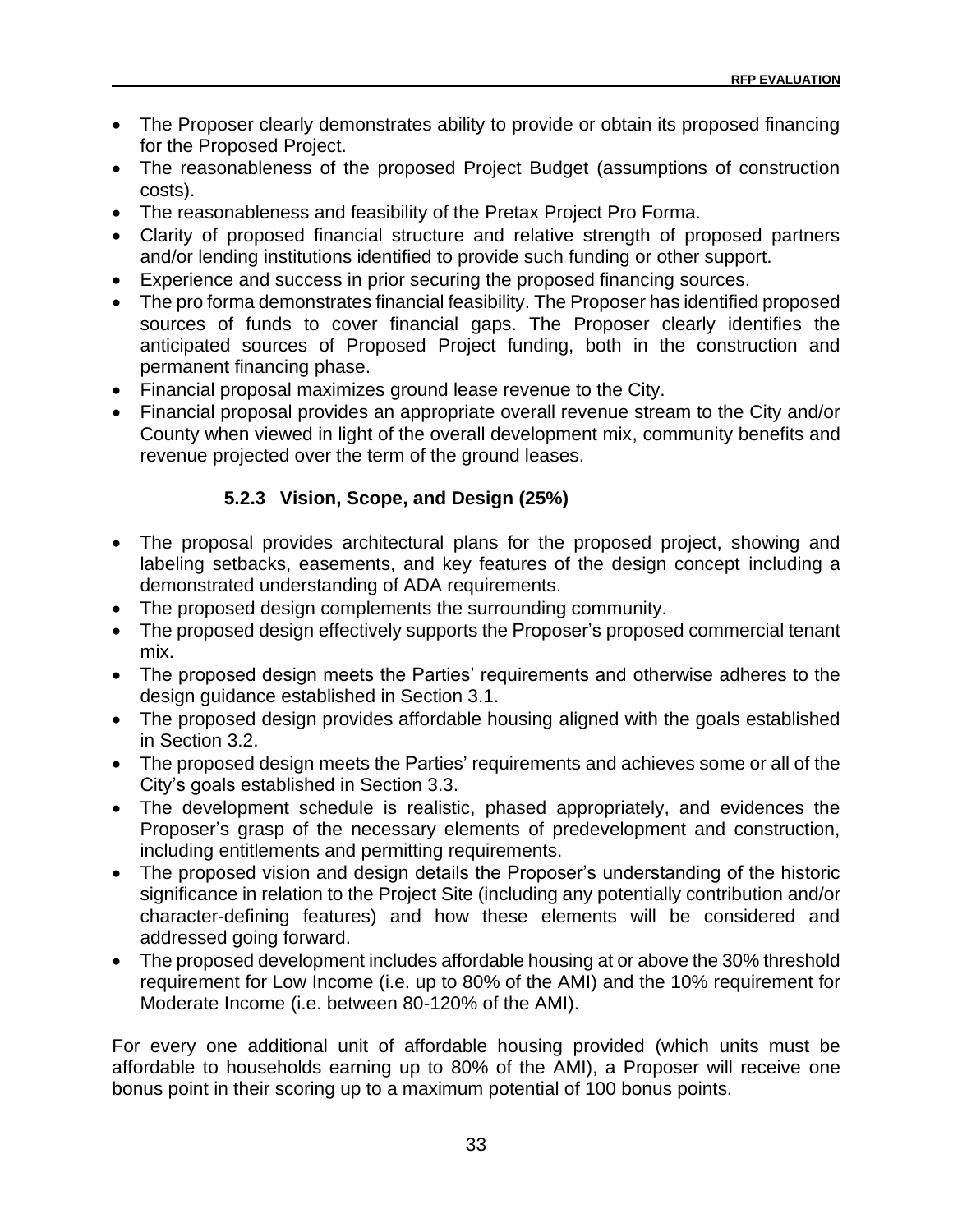### **5.2.4 Community Outreach and Engagement Strategy (20%)**

- The Proposer has submitted a draft community outreach plan that is comprehensive and covers all phases of the development process.
- The Proposer has demonstrated a history of working with the community which it serves and aligning its outreach, activities, and operations with community needs and expectations.
- Quality of the plan to engage community members.

For those Proposers invited to present at the public workshop, the four-page summary will become part of the overall score, with a maximum of one hundred (100) additional points.

### **5.2.5 County and City Requirements (Pass/Fail)**

The Proposer has:

- Acknowledged and committed to adhere to, to the maximum extent applicable over the course of the Project, all County and City requirements described in Section 3.8 and **Appendices F**, **G**, **H**, **I**, **J**, **K**, **L** and **M**.
- Provided examples of past experience implementing prevailing wage, local hire, employment of CBEs, GAIN/GROW, HUD Section 3, and Project Labor Agreements.
- Completed and submitted all of the Required Forms included in, or for which examples were provided in, **Appendices I**, **J** and **K**.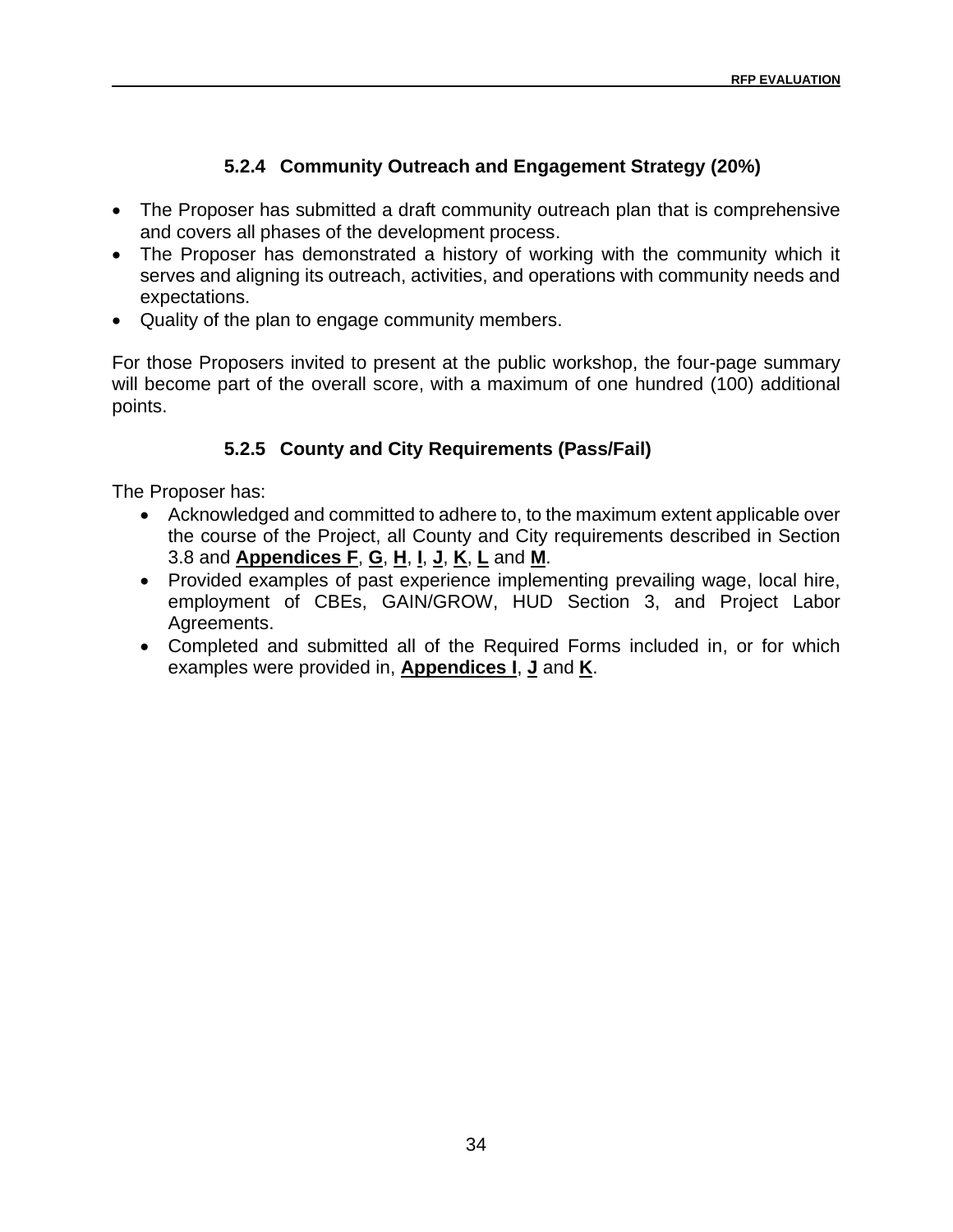### <span id="page-42-0"></span>**6.0 PROCUREMENT PROCESS OVERVIEW AND TIMELINE**

The RFP timeline is set forth in Section 6.1 below **but all dates may be subject to change**. Details regarding the RFP process are provided in Sections 6.2 through 6.14 below. Any changes to the timeline and/or process will be noted in writing and posted accordingly.

The Parties' expectation is that the selected Proposer would apply for LACDA Notice of Funding Availability (NOFA) funds and other publicly available funds for the Proposed Project.

### <span id="page-42-1"></span>**6.1 Critical Dates**

| Public Workshop Summaries Due by (if applicable) September 18, 2020 at 10:00 a.m. |  |
|-----------------------------------------------------------------------------------|--|
|                                                                                   |  |
|                                                                                   |  |
|                                                                                   |  |
| County Board and City Council Approval of ENANovember 17, 2020                    |  |

As noted above, all of these "Critical Dates" represent the Parties' currently anticipated timeline; however, **all dates are subject to change in the Parties' respective sole and absolute discretion**.

### <span id="page-42-2"></span>**6.2 RFP Pre-Proposal Meeting and Inquiries**

Before submitting a proposal in response to this RFP, all Proposers are strongly encouraged to attend a Pre-Proposal Meeting on **June 2, 2020 at 2:00 p.m.** Given the current restrictions on gathering sizes due to the COVID-19 pandemic, it is anticipated that the Pre-Proposal Meeting will be held virtually through an online virtual meeting platform To ensure that all interested Proposers are included in the virtual Pre-Proposal Meeting, each Proposer who desires to attend the Pre-Proposal Meeting must RSVP by sending the name of their firm, attendee names, and attendee email addresses to [emily.codilla@lacda.org](mailto:emily.codilla@lacda.org) by **4:00 p.m. on May 27, 2020**. The County's Procurement Coordinator will use the Proposer-provided emails to send the virtual meeting link for the Pre-Proposal Meeting as well as any email updates regarding any changes to, or additional details regarding, the Pre-Proposal Meeting.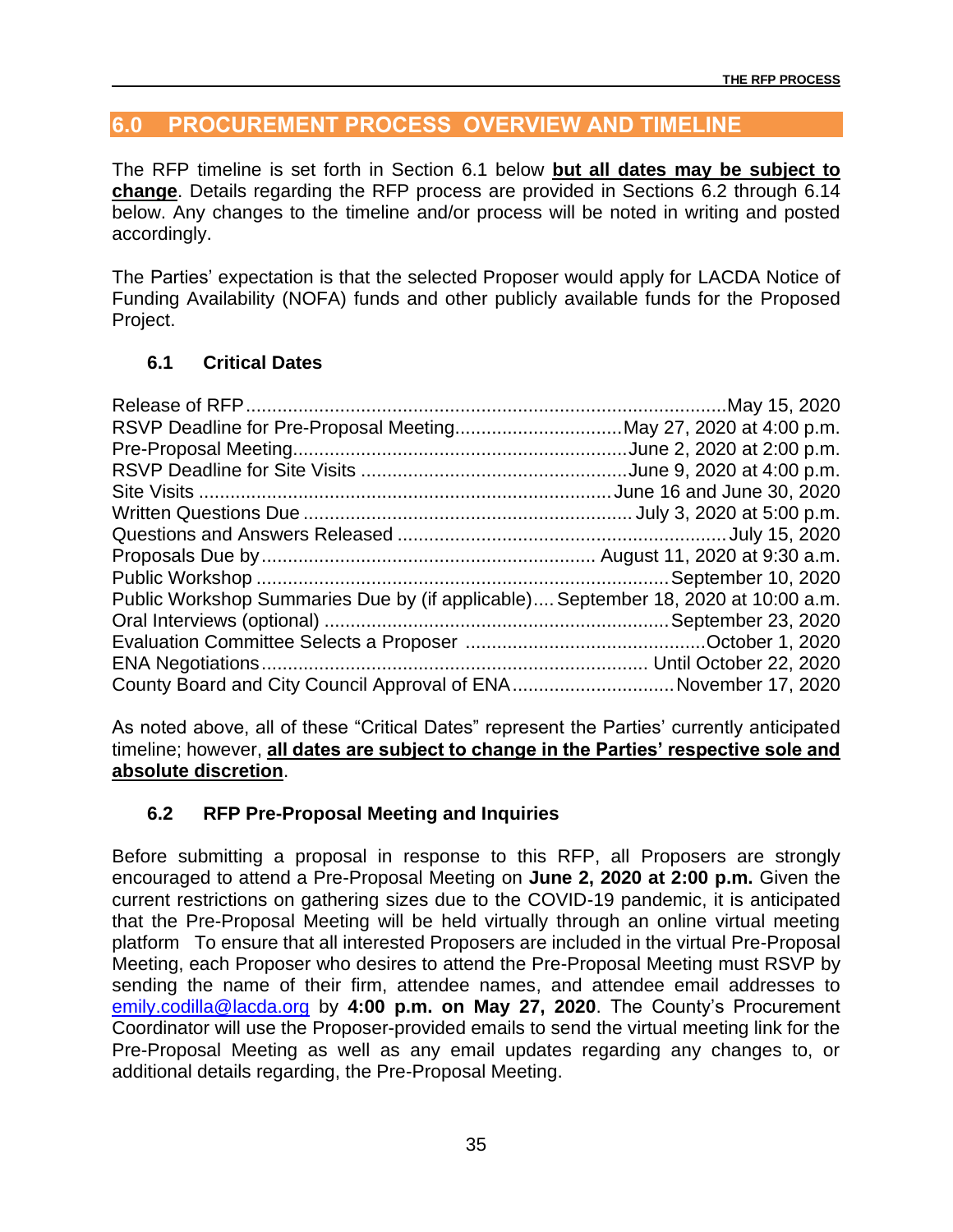Questions and inquiries requesting interpretation or clarification regarding this RFP may be submitted through email to [emily.codilla@lacda.org](mailto:emily.codilla@lacda.org) through and until **5:00 p.m. on July 3, 2020**. All such emails should state "West LA Civic Center and Courthouse Development Project Questions" in the subject line. Where such interpretation or clarification requires a change in the solicitation documents, the County will issue an amendment to this RFP. Neither of the Parties shall be bound by, and the Proposers shall not rely on for any purpose, any oral interpretation or oral clarification of the solicitation documents. The Parties' responses to questions and inquiries will be released on the County's procurement system portal by **July 15, 2020**. The Parties reserve the right to modify questions and group similar questions to help improve clarity. The County may release responses to questions received prior to the final release date, but no responses will be posted after that date.

All communication in connection with this RFP must be submitted in writing via e-mail to Emily Codilla on behalf of the LACDA at [emily.codilla@lacda.org.](mailto:emily.codilla@lacda.org)

### <span id="page-43-0"></span>**6.3 Proposal Submission**

The response to this RFP shall be made according to the requirements set forth in Section 4.0, both for content and for sequence. Noncompliance with these requirements or misrepresentations may be cause for rejection of the proposal.

### <span id="page-43-1"></span>**6.4 Proposal Evaluation**

An Evaluation Committee will review proposal packages received based upon the criteria defined in Section 5.0 of this RFP.

The Parties reserve the right to communicate with Proposers to seek clarification and understand further details of their proposals.

The Parties, at their sole discretion, may create a short-list of the top-ranked Proposers to participate in a public workshop, as described in Sections 3.6 and 4.7.2. The Parties, at their sole discretion, may conduct interviews with the highest-scoring Proposers. At an interview, Proposers would have the opportunity to answer questions from the Evaluation Committee, as well as community stakeholders.

The Parties, at their sole discretion, may schedule working meetings with the highestscoring Proposers. At a working meeting, Proposers would meet with the Evaluation Committee to discuss their proposal package. The Proposer would have an opportunity to present its initial concepts and would receive input on perceived strengths and weaknesses of its proposal.

The Parties reserve the right to revise the solicitation documents prior to the proposal submittal due date. Such revisions, if any, will be made by amendment or addendum to this RFP and Proposers will be notified.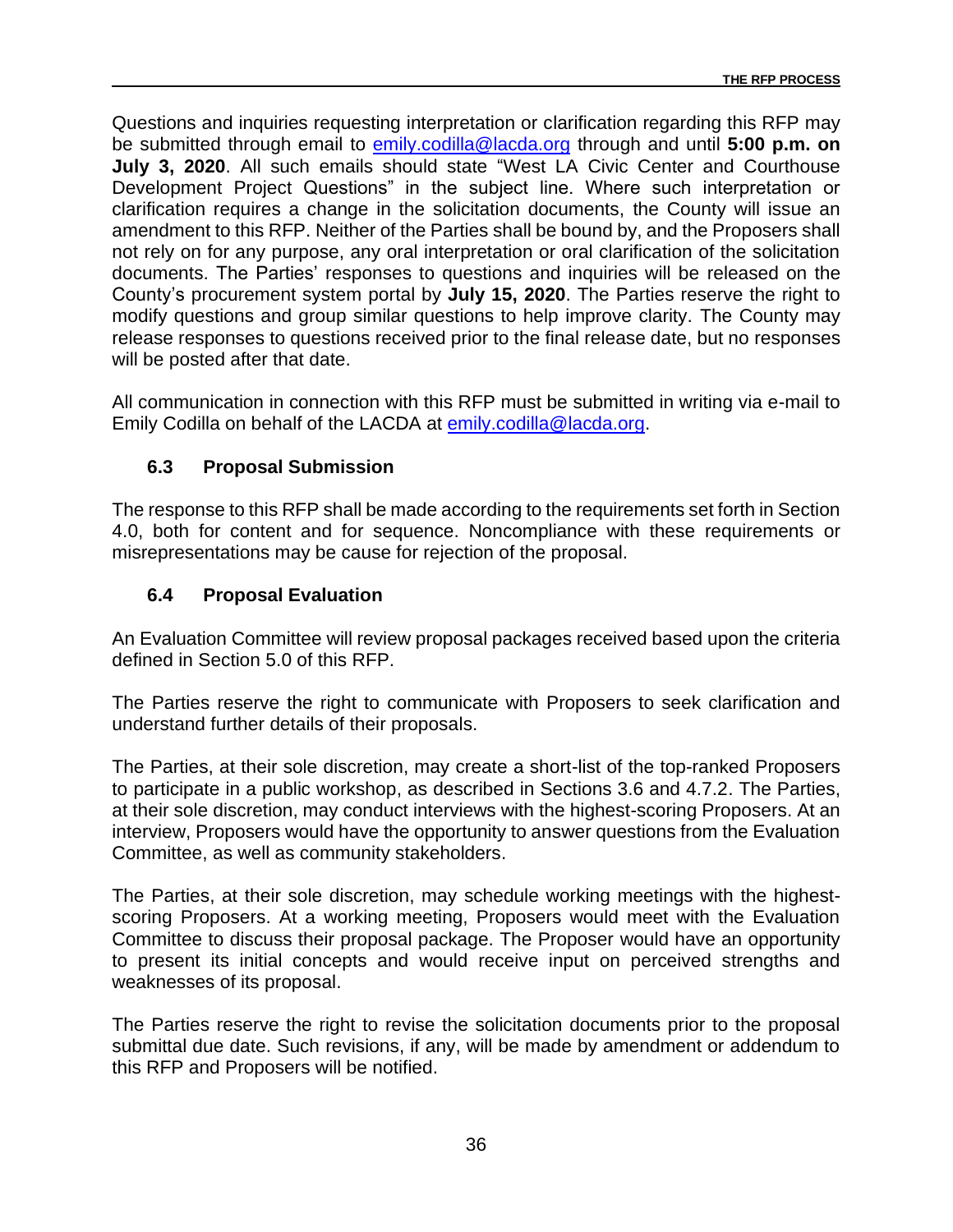Prior to submitting its proposal to the Parties for consideration, each Proposer is responsible for checking the associated vendor websites to ensure that it has received all applicable amendments. The websites can be found at the following links.

> <https://camisvr.co.la.ca.us/webven> <https://wwwa.lacda.org/for-vendors>

Proposers are cautioned to limit exceptions, conditions, qualifications, and limitations to the provisions of this RFP as they may be determined by the Parties to cause the Proposal to be deemed nonresponsive. The Parties may determine in their sole discretion whether a Proposal is responsive and reserves the right, but assumes no obligation to waive deficiencies, informalities, and irregularities to the maximum extent permitted by law.

All Proposals shall be submitted in strict accordance with the RFP documents. Copies of the solicitation, the Parties' responses to all written questions, and request for interpretation and clarification will be available through addenda to this RFP. Should the Proposer be selected, the Proposer is solely responsible for the examination of solicitation documents, reviewing all amendments, and comprehending all conditions that may impact the Proposal and the performance under the ENAs. Failure of the Proposer to examine and inform itself is at its sole risk.

The Proposer, by means of a written request signed by the Proposer's authorized representative (identified in the cover letter to the proposal), may withdraw a proposal. A PDF copy of the written request shall be emailed to the Procurement Coordinator prior to the recommendation of the selected proposer to the City Council and County's Board of Supervisors.

#### <span id="page-44-0"></span>**6.5 Selection of a Developer**

Based on the Evaluation Committee's review of the proposals, the Parties, by and through the LACDA's Executive Director and the City's City Administrative Officer, will recommend the highest-rated Proposer to the County Board of Supervisors and Los Angeles City Council for selection as the developer. Notwithstanding a recommendation of a department, agency, individual, or other, the Board of Supervisors and City Council retain the right to reject any and all proposals, to individually select one or more Proposers for further negotiations (including, for example, a situation in which County selects one proposal and the City selects another), to exercise their judgment concerning the selection of a developer and the terms of any resultant agreement, and to determine which developer best serves the interests of the Parties. The Board of Supervisors and City Council are the ultimate decision-making bodies and make the final determinations necessary to arrive at a decision to select a developer.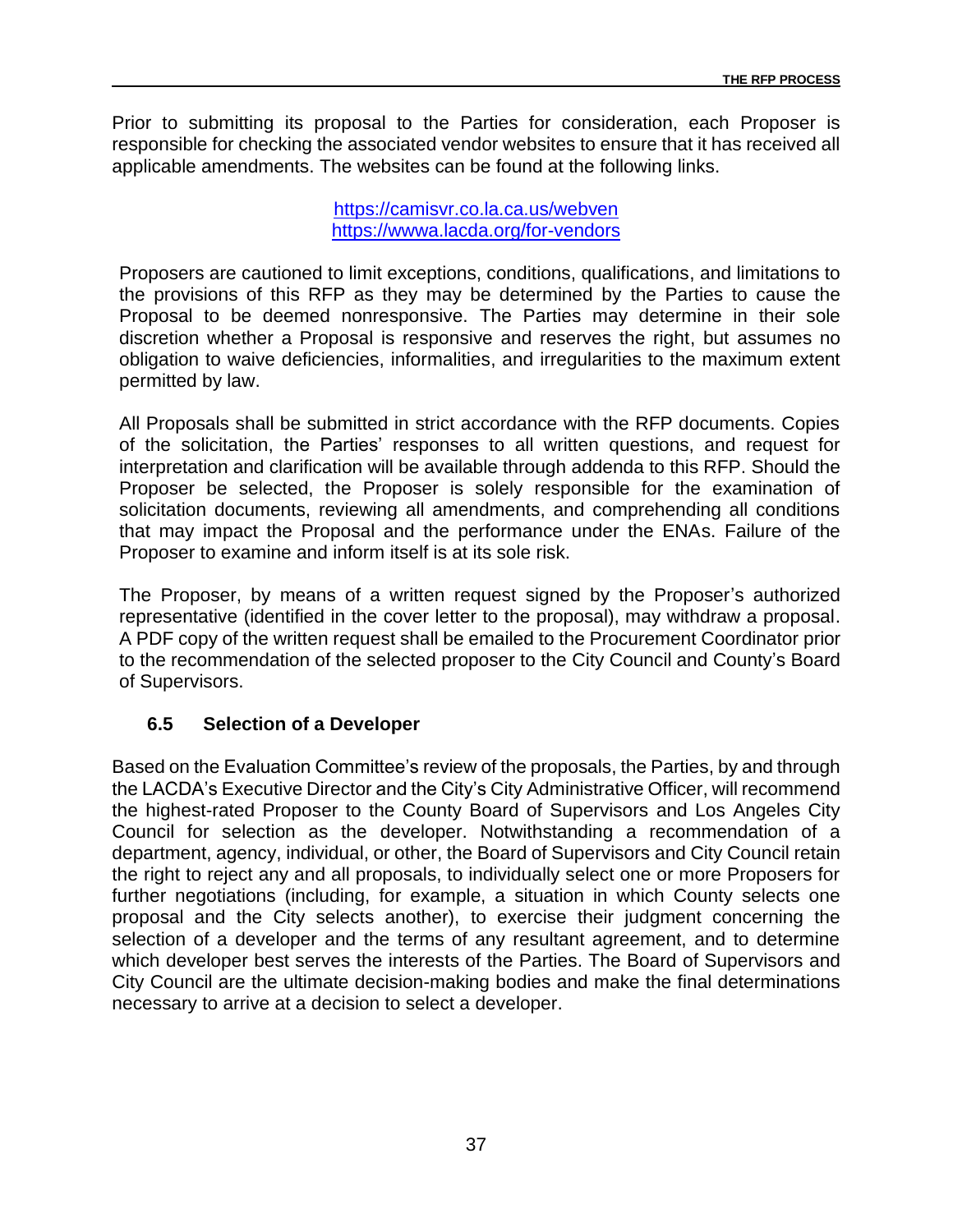### <span id="page-45-0"></span>**6.6 Exclusive Negotiation Agreement**

The Parties expect to recommend to the County Board of Supervisors and Los Angeles City Council a selected developer who will then enter into two separate ENAs with the County and City. Before the selected Proposer is recommended to each legislative body, the selected Proposer will be required to sign a separate Exclusive Negotiating Agreement (ENA) with each of the County (the "County ENA") and the City (the "City ENA"). If the County Board approves the selection of the recommended Proposer and authorizes execution of the County ENA, the County will then execute the County ENA with the selected Proposer. If the City's City Council approves the selection of the recommended Proposer and authorizes execution of the City ENA, the City will then execute the City ENA.

The ENAs will provide for an exclusive negotiation period during which final deal terms will be negotiated and documented in a lease agreement and associated agreements. The Parties anticipate releasing their respective forms of ENA to Proposers via an addendum(a) to this RFP prior to the Submittal Deadline.

Upon execution of the ENAs by the selected Proposer and the respective Party, the selected Proposer will be required to pay a predevelopment costs deposit to each of LACDA (as agent for and on behalf of the County) and the City. Each deposit shall be one percent (1%) of the total development cost of the Proposed Project up to a maximum amount of \$100,000 to each of the County and \$100,000 to the City (each, an "ENA Deposit"). Each of the Parties will be able to draw upon and apply its ENA Deposit for repayment of costs incurred by the County and the City, as applicable, in proceeding with due diligence, entitlements work, environmental clearance work, negotiation activities, or any other type of pre-development work contemplated by the ENAs or otherwise necessary to finalize the development agreement, development and disposition agreement, and/or the ground lease structure. An estimated budget for these costs is provided in Section 3.9. During the term of the ENA, whenever the balance of either ENA Deposit balance is depleted by fifty percent (50%), the selected developer shall promptly replenish the ENA Deposit(s) to the initial amount. Additional details regarding the ENA Deposit will be set forth in the forms of the ENA of each respective Party.

As part of the ENAs, the selected Proposer will be required to develop and commit to a detailed schedule of performance.

The initial negotiation period described in the ENA may be extended at the sole discretion of the respective Party. If timely progress is not achieved during the exclusive negotiation period, the Parties may choose not to extend and may subsequently enter into an exclusive negotiation with the next highest-rated Proposer. In considering an extension, the Parties shall determine whether substantial progress has been made towards fulfillment of the requirements of the ENA and may require payment of additional deposits.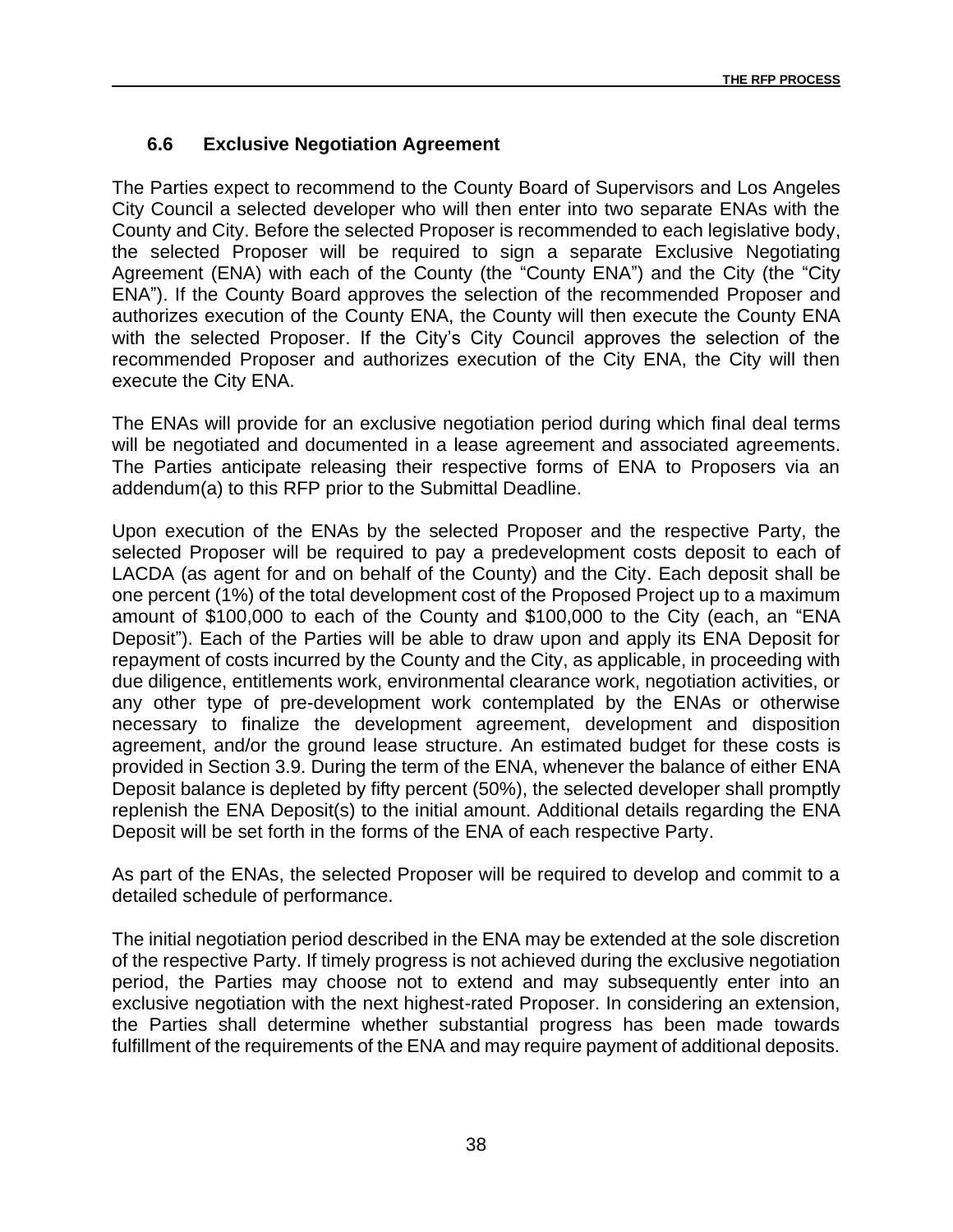Should the Parties negotiate satisfactory terms of the proposed Project during the ENA period including, but not limited to, a project description, development concept, the Parties' role in development and project implementation, due diligence, entitlement approach, timeline, lease terms, and compensation structure, then at the conclusion of the ENA process, the Parties and selected developer will formalize deal terms through a lease agreement and associated agreements to guide the development of the site (discussed in more detail in Section 6.8 below). Prior to staff recommending to the legislative bodies approval of the negotiated terms, the Proposed Project must complete the CEQA review process and secure approval from the lead regulatory agency (as discussed in more detail in Section 6.7 below).

#### <span id="page-46-0"></span>**6.7 Environmental Clearance, Entitlements and Related Activities**

As previously mentioned, the City Council and the County Board of Supervisors can only vote on, approve, and adopt the financial terms of the final development and the final form of ground lease after all appropriate environmental clearances have been completed.

The Proposer shall be responsible for all activities and costs related to compliance with CEQA including the preparation of any required environmental reports (i.e., an Environmental Impact Report, Mitigated Negative Declaration, etc.) entitlements, permits and all associated work and costs relating to the implementation of the Proposer's Proposed Project.

Further guidance on the CEQA and Entitlement process is set forth in Section 3.4 and see **Appendix E**.

#### <span id="page-46-1"></span>**6.8 Ground Leases**

During the term of the ENA, each respective Party and the Proposer will negotiate the terms of the respective long-term ground lease. The Proposer will be expected to enter into a separate ground lease with each of the Parties. The ground leases shall describe the rights and responsibilities of selected developer and the respective Party with respect to each Project Site. The Parties' interests under the respective Party's ground lease will not be subordinated to any interest the developer or its lenders or investors will have in the Project Site. The base term of the respective Party's ground lease is negotiated on a case by case basis, and the Proposer must propose, *inter alia*, a ground lease term as part of the RFP submittal (as referenced in Section 4.6). Generally these terms are presented to the legislative bodies (i.e. City Council and the County Board of Supervisors) concurrently with CEQA recommendations, such that the ground lease can be conditionally executed upon legislative approval of the terms (and related CEQA adoption), and fully effective upon satisfactory fulfillment of the closing conditions required in the ground lease.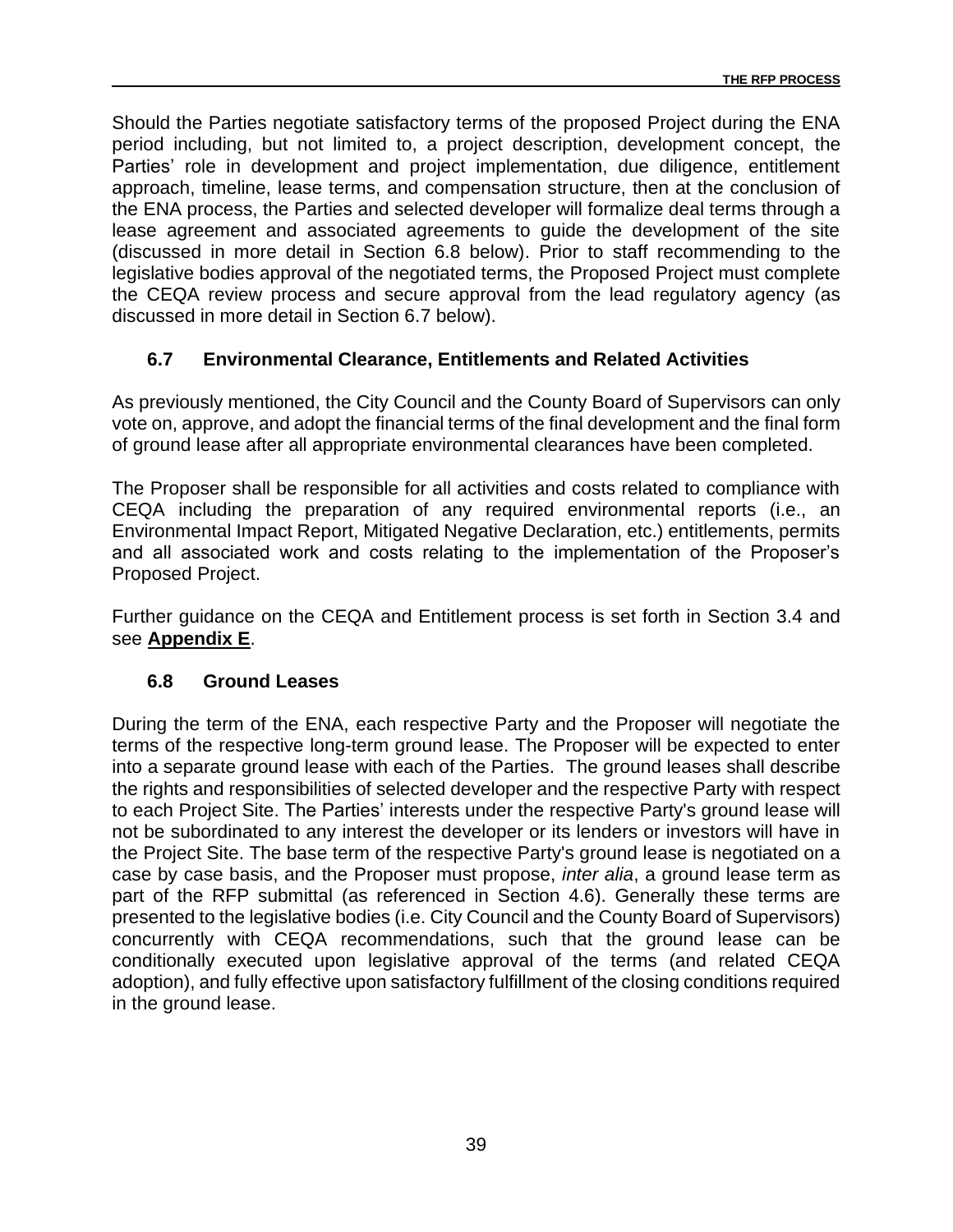### <span id="page-47-0"></span>**6.9 Closing**

As described in Section 2.3, the selected developer will be expected to pay to the County an amount equal to the outstanding purchase price balance the Courthouse Site for \$32,202,000. As such, the County desires a ground lease structure with a capitalized ground rent payment (or similar financing mechanism) equal to at least \$32,202,000, to be paid by the recommended Proposer to the County on or close to the date on which the County closes on its purchase of the Courthouse Site.

### <span id="page-47-1"></span>**6.10 General Process Guidelines**

The Parties each reserve all rights to cancel the selection process, change the selection process, or not select a Proposer.

This RFP and selection process do not constitute any type of offer and imposes no contractual or other liability on the Parties. There is no guarantee that a ground lease or other agreement will be consummated, or that anything will be developed.

The Parties reserve all rights with regard to this solicitation, including, but not limited to, the right to amend or modify this RFP, reject all proposals, extend any dates, or, subject to an ENA, initiate negotiations with the next highest-rated Proposer if negotiations with the highest-rated Proposer do not result in an agreement.

Should the Parties not receive qualified proposals of interest by a submittal deadline, it reserves the right to extend that deadline until qualified proposals of interest are received.

Proposers are responsible for ensuring submittals are actually received.

All materials submitted during any part of the selection process become the exclusive property of the Parties. Submissions in response to this RFP become a matter of public record. The Parties shall not, in any way, be liable or responsible for the disclosure of any such record or any parts thereof, if disclosure is required or permitted under the California Public Records Act ("PRA") or otherwise by law. The Proposer may designate portions of its submittals that contain proprietary data as "CONFIDENTIAL," but the Parties cannot guarantee that it will be able to enforce such confidentiality.

Proposer understands that, unless exempt under applicable law, this RFP and any documents that it submits under this RFP may be subject to public inspection or copying under the PRA. For avoidance of doubt, notwithstanding any directions received from Proposer, the Parties, solely in compliance with the PRA, may disclose that information to which the Parties have a reasonable, good faith belief that no applicable exemption under the PRA applies. If any requests for disclosure are made pursuant to the PRA or comparable applicable laws requesting disclosure of the portions of a submittal marked as "CONFIDENTIAL" then prior to releasing any documents, the Parties shall: a) notify Proposer within 10 days of receiving such request, and b) provide Proposer with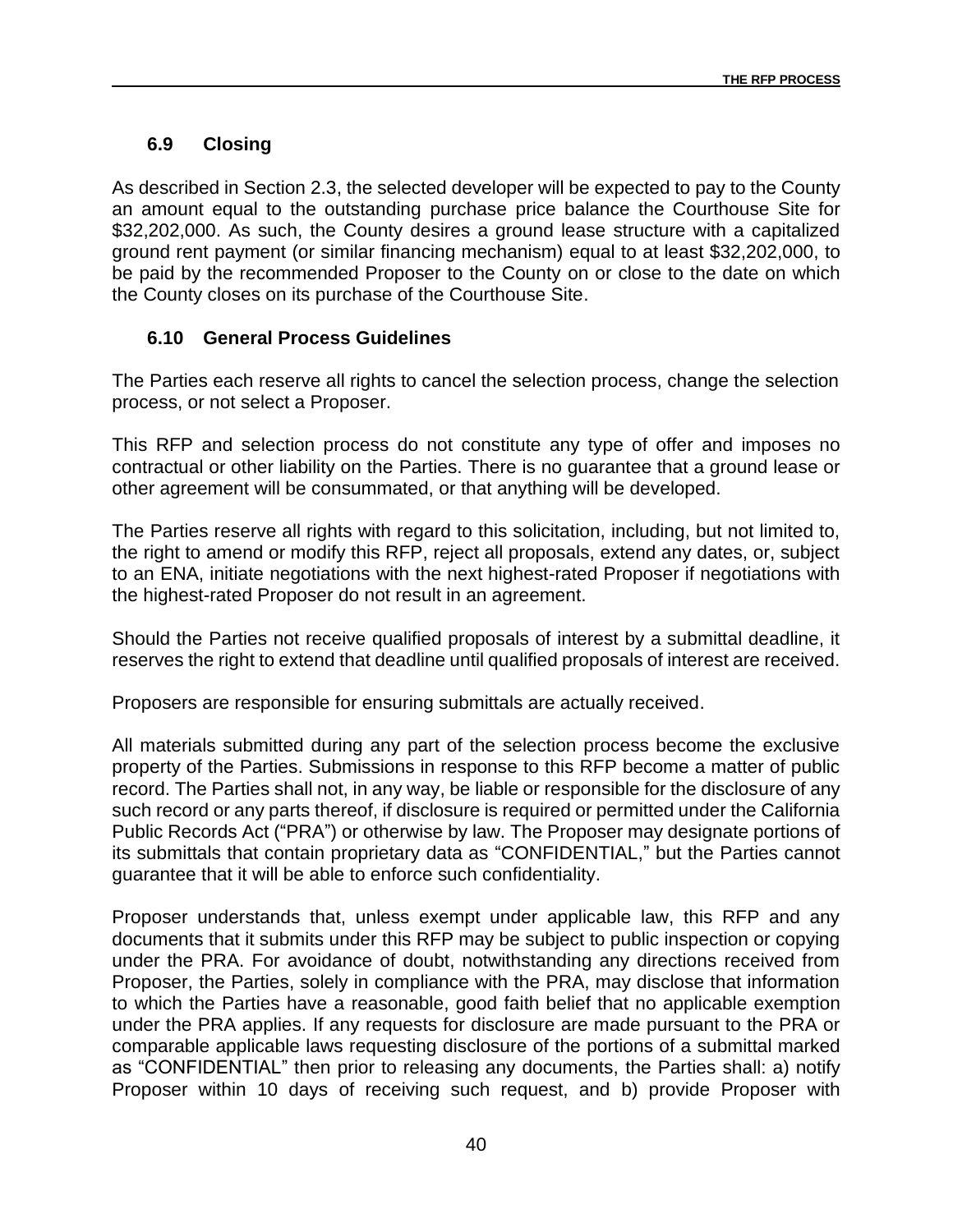reasonable information so that Proposer can determine whether or not to seek any protective orders, petitions and the like to protect Proposer's confidential information, or the confidentiality of all or part of this agreement and documents submitted under this agreement. If Proposer fails to take any of the steps listed in ii) above, within the time provided, the Parties may disclose the requested records pursuant to the PRA. Proposer hereby waives any and all claims against the Parties arising from or relating to a disclosure of documents by the Parties which the Parties exercise in their discretion pursuant to this section. Nothing herein prevents Proposer from filing an action in equity to enjoin the disclosure of any documents, records, or information. The Proposer shall not be entitled to an award of damages or attorneys' fees in connection with any such action.

#### <span id="page-48-0"></span>**6.11 Process Integrity Guidelines**

It shall be the policy of the Parties to adhere to the Process Integrity Guidelines, outlined below, during its selection of a Developer team pursuant to this RFP.

Each Proposer is individually and solely responsible for ensuring compliance with the following specific Process Integrity Guidelines. This responsibility extends to the Proposer's employees, agents, consultants, lobbyists, affiliates, and all other parties or individuals engaged by Proposer or otherwise acting in concert with Proposer for purposes of developing or supporting the selection process.

- The Process Integrity Guidelines outlined in this section shall be operative from release of this RFP until such time as the Board of Supervisors and City Council meetings at which the County Board of Supervisors and City Council award an agreement.
- Collusive activities among separate Proposer teams are expressly forbidden and may result in immediate disqualification of all involved parties.
- Proposers are prohibited from offering promotional outreach, hospitality, gifts, or other like activities directed toward City and County staff, elected or appointed officials, or proposal reviewers.
- All communication related to the RFP with the Parties must be directed to the County's contact(s) identified in the RFP. Contacting any other City or County staff member, elected or appointed officials, or proposal reviewers may result in disqualification of the Proposer.
- Notwithstanding the restrictions on communications set forth above, nothing in this section is intended to restrict or prohibit proposers from communicating with City and County staff and officials during an open and public County Board of Supervisors or City Council meeting, or Proposer presentations.
- Any and all information provided by Proposers during any part of the RFP, selection, or documentation process shall be factually correct.
- Proposers are informed of this section and are required to provide written acknowledgement and acceptance of these guidelines. Any evidence which indicates a Proposer has failed to comply with the Process Integrity Guidelines described herein may result in that Proposer's disqualification.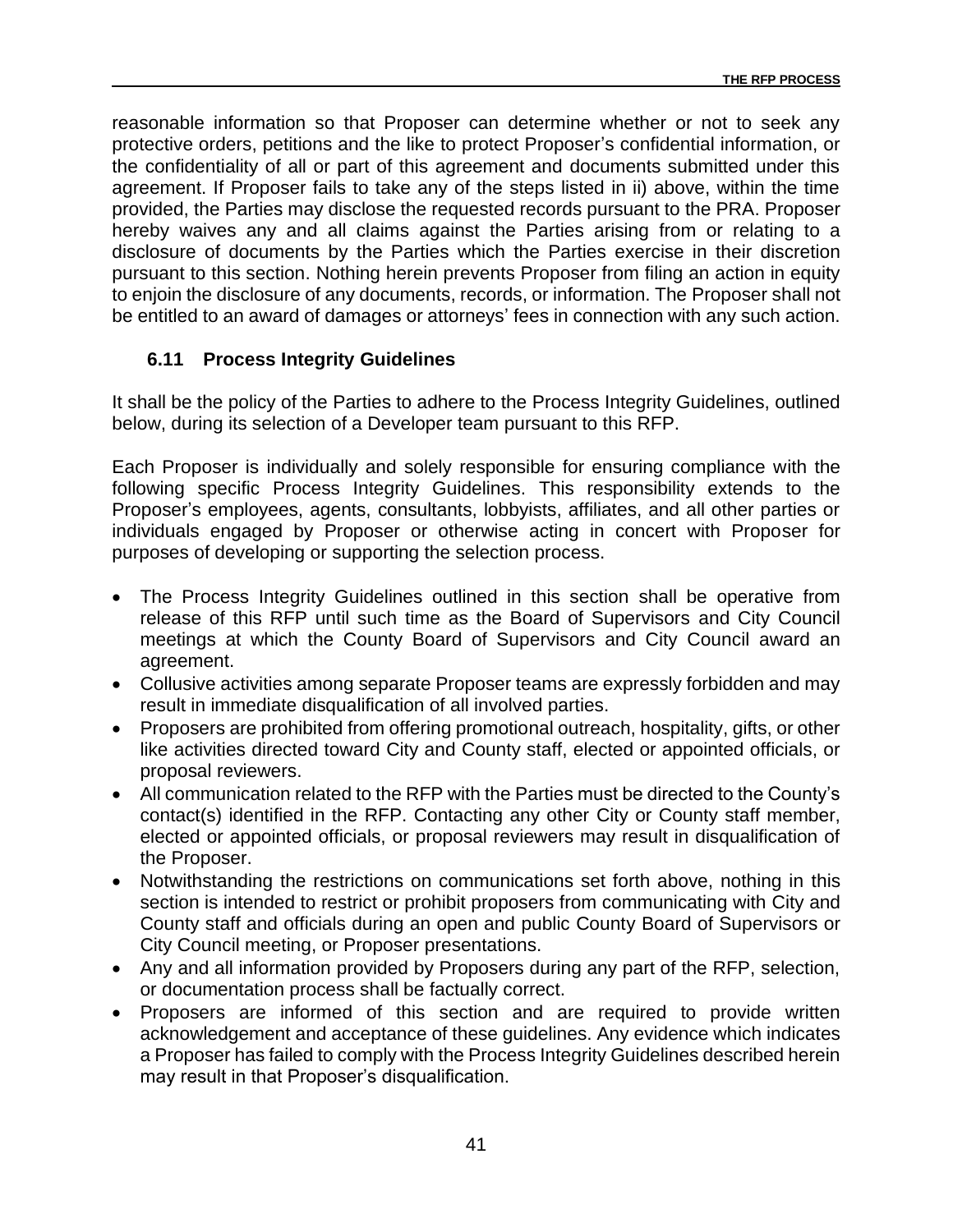• Any questions regarding the Process Integrity Guidelines shall be in writing and shall be transmitted by mail to the County's contact(s) identified in the RFP.

### <span id="page-49-0"></span>**6.12 The Parties' Rights**

The Parties may investigate the qualifications and responsibility of any Proposer under consideration, using any information available to the Parties. The Parties may require confirmation of information furnished by a Proposer and require additional evidence of qualifications and responsibility to perform as described in this RFP.

The Parties reserve the right to:

- Reject any or all of the proposals at its discretion;
- Negotiate the terms of any proposal;
- Remedy errors in the RFP;
- Cancel the entire RFP;
- Issue subsequent RFP;
- Amend the RFP before and after receipt of Proposals;
- Exercise their sole discretion to determine matters of responsiveness and issues that may be cured or addressed through evaluation of the criteria and sub-criteria identified in the RFP, and request further or additional information from any or all Proposers;
- Appoint evaluation committees to review Proposals;
- Seek the assistance of outside technical experts to review Proposals;
- Request clarification from any or all Proposers of any information contained in Proposals;
- Conduct discussions with any or all of the Proposers;
- Approve or disapprove the use of particular Proposer key team member;
- Exercise their discretion in evaluating Proposals according to the Evaluation Criteria to determine the Proposal most advantageous to the Parties;
- Negotiate with any, all or none of the Proposers;
- Individually select one or more Proposer(s) for further negotiations (including, for example, a situation in which County selects one proposal and the City selects another);
- Disqualify the Proposal(s) upon evidence of an organizational conflict of interest, false or misleading certifications or representations in its Proposal, or collusion with intent to defraud or other illegal practices on the part of the Proposer(s);
- Waive any informalities or irregularities in any Proposal, to the extent permitted by law;
- Award an ENA without interviews, discussions, or negotiations; or
- Examine any books, records, accounts, and other documents of any Proposer as it relates to the Proposal.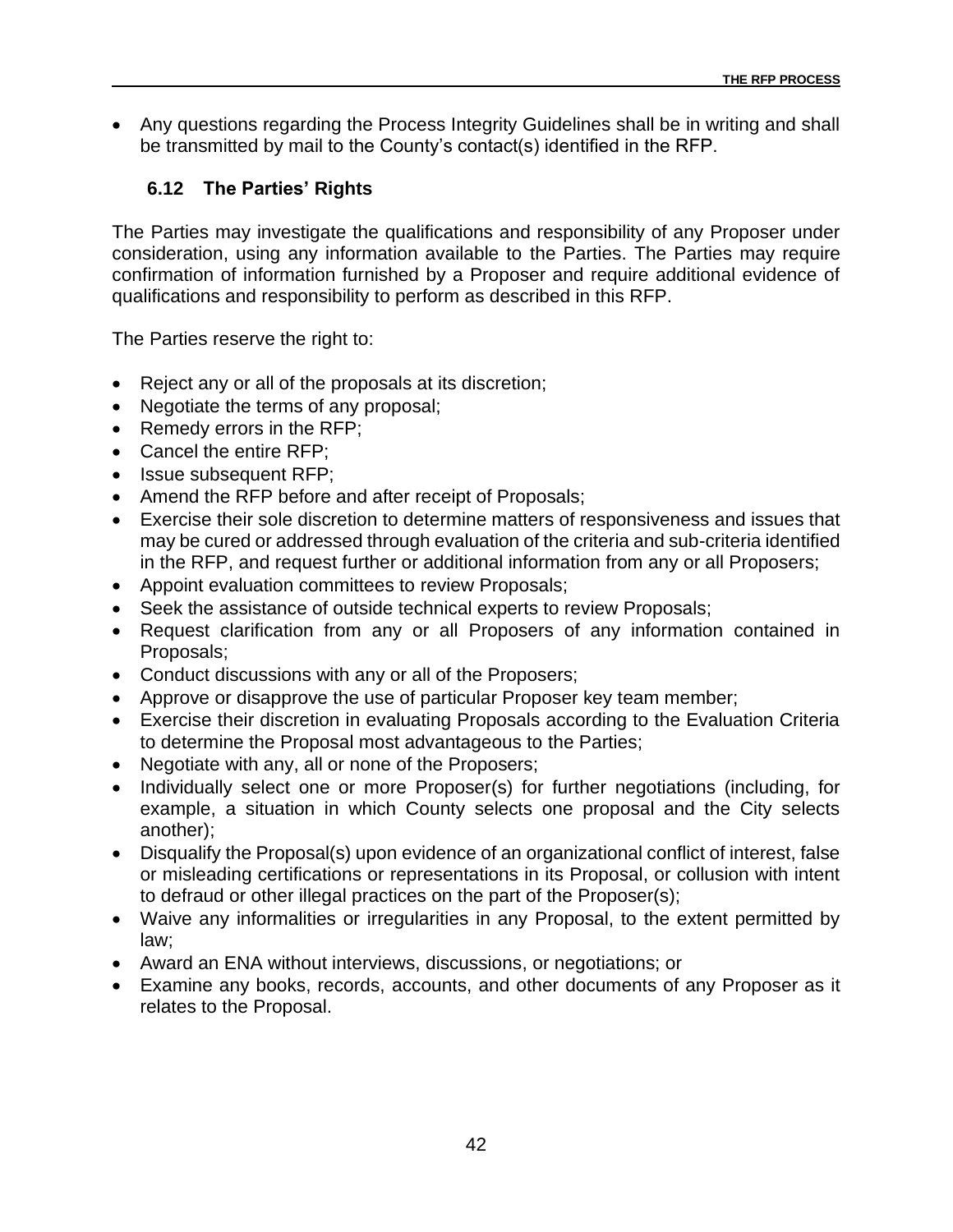### <span id="page-50-0"></span>**6.13 Rights in Technical Data, Patents, and Copyrights**

The Parties shall have the right to use, duplicate, modify, or disclose all documents and materials and the information conveyed therein, in whole or in part, in any manner whatsoever, and to have or permit others to do so, except as limited by the PRA as mentioned in Section 6.10 (General Process Guidelines).

To the extent the Proposer incorporates documents and materials where the copyrights and other intellectual property rights to such documents and materials belong to third parties, the Proposer shall agree to grant to the Parties and their respective officers, agents, and employees acting within the scope of their official duties, a royalty-free license to publish, translate, reproduce, deliver, create derivative works of, and otherwise use as they deem fit. No such materials shall be included in documents and materials prepared or developed by Proposer and its subcontractors hereunder without the written permission of the copyright owner for the Parties to use such in the manner herein described.

The Proposer warrants that the documents and materials shall be delivered free of any rightful claim of any third party for infringement of any United States patent or copyright. If a suit or proceeding based on a claimed infringement of a patent or copyright is brought against the Parties, the Proposer shall, at its own expense, defend or settle any such suit or proceeding if authorized to do so in writing by the Parties, and indemnify and hold harmless the Parties and their respective subsidiaries, agents, and employees from all liability, damages, costs, and expenses associated therewith, including, but not limited to, defense costs and attorneys' fees.

### <span id="page-50-1"></span>**6.14 Organizational Conflicts of Interest**

Organizational conflict of interest rules apply to this procurement. Any person, firm, corporation, joint venture, or partnership, or subcontractor determined to have an organizational conflict of interest is subject to disqualification. Further, the selected Proposer may be ineligible to participate in certain future contracts due to an organizational conflict of interest.

An organizational conflict of interest exists when there is a lack of impartiality or impaired objectivity, unequal access to information, and biased ground rules, and includes, but is not limited to any of the following:

#### **6.14.1 Opportunity to Create Contracting Opportunities**

The Proposer's prior work product, whether it is performed on behalf of the Parties or another public or private entity, afforded an opportunity for the Proposer to make or influence the RFP with the intent of proposing on or participating on a development at the Project Site.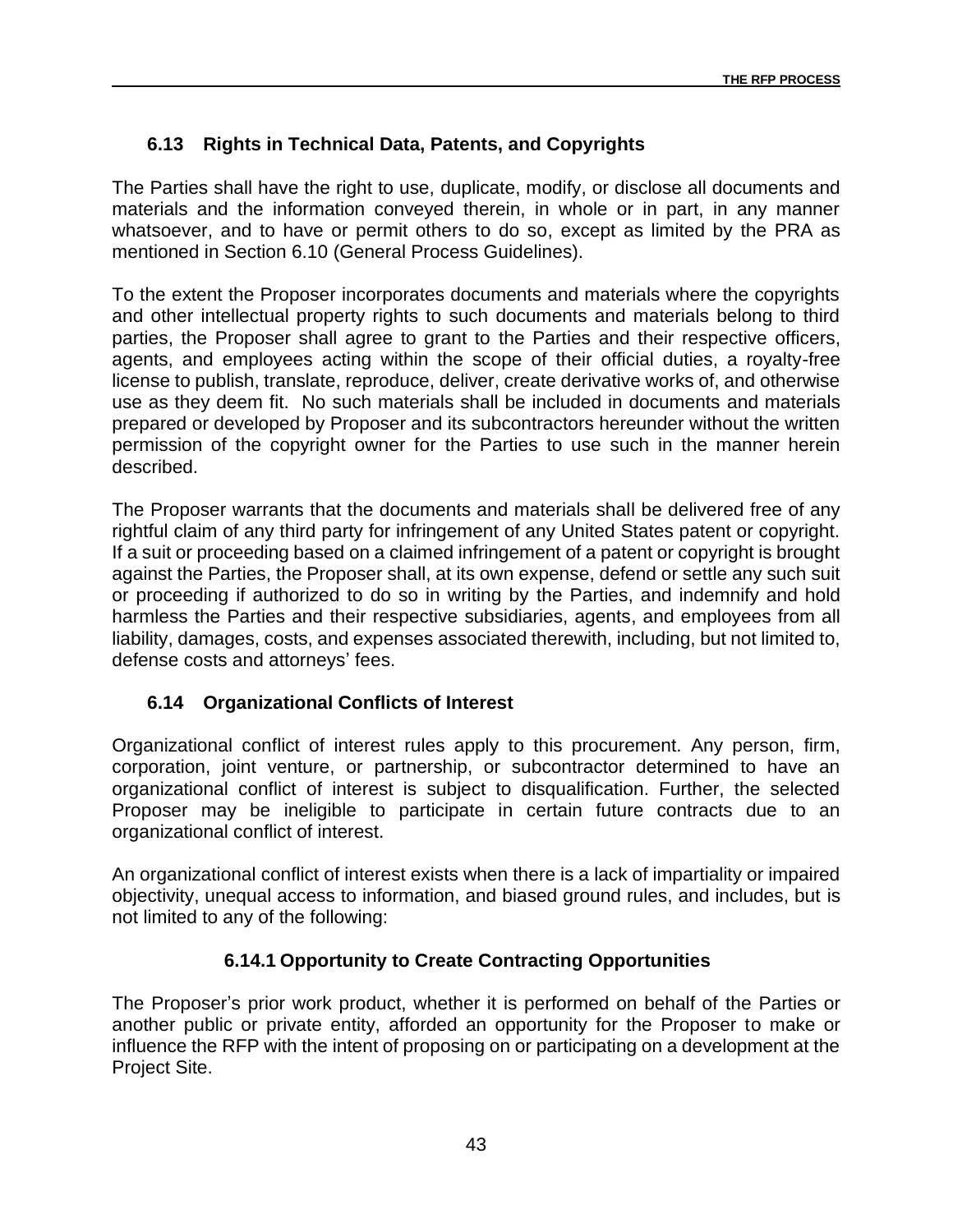### **6.14.2 Evaluation of Prior Work Product**

The Proposer would be in position to evaluate its own prior work product as part of the development of the Project Site, whether the prior work product is performed on behalf of the Parties or another public or private entity.

#### **6.14.3 Access to Information**

The Proposer received confidential or other information as part of the work performed for the Parties or another public or private entity, which is not otherwise available and cannot be made available to other potential bidders and which provides the Proposer with an unfair competitive advantage in the preparation of its proposal.

#### **6.14.4 Inappropriate Communication with the Parties**

After the RFP is issued, any person, firm, corporation, joint venture, or partnership, or other interested party that has discussions regarding this RFP with anyone within the City or County other than the County Procurement Coordinator may be considered to have gained an unfair competitive advantage. Any person, firm, corporation, joint venture, or partnership, or subcontractor determined to have an inappropriate communication with the Parties are subject to disqualification.

#### <span id="page-51-0"></span>**6.15 Filing of Protests**

Any non-selected Proposer may submit a written Protest of Agreement Award, in the manner and timeframe as specified by the Parties.

A Protest of Agreement Award may, in the Parties' sole discretion, be denied if the request does not satisfy all of the following criteria:

- 1. The person or entity submitting a Protest of Agreement Award is a Proposer;
- 2. The Protest of Agreement Award is submitted by a non-selected Proposer within five (5) calendar days after the date of the letter notifying such non-selected Proposer that they were not selected;
- 3. The person or entity submitting a Protest of Agreement Award asserts in appropriate detail with factual reasons one or more of the following grounds for review:
	- a. The Parties materially failed to follow procedures specified in the solicitation document. This includes:
		- i. Failure to correctly apply the standards for reviewing the proposal format requirements.
		- ii. Failure to correctly apply the standards and/or follow the prescribed methods for evaluating the proposals as specified in the solicitation document.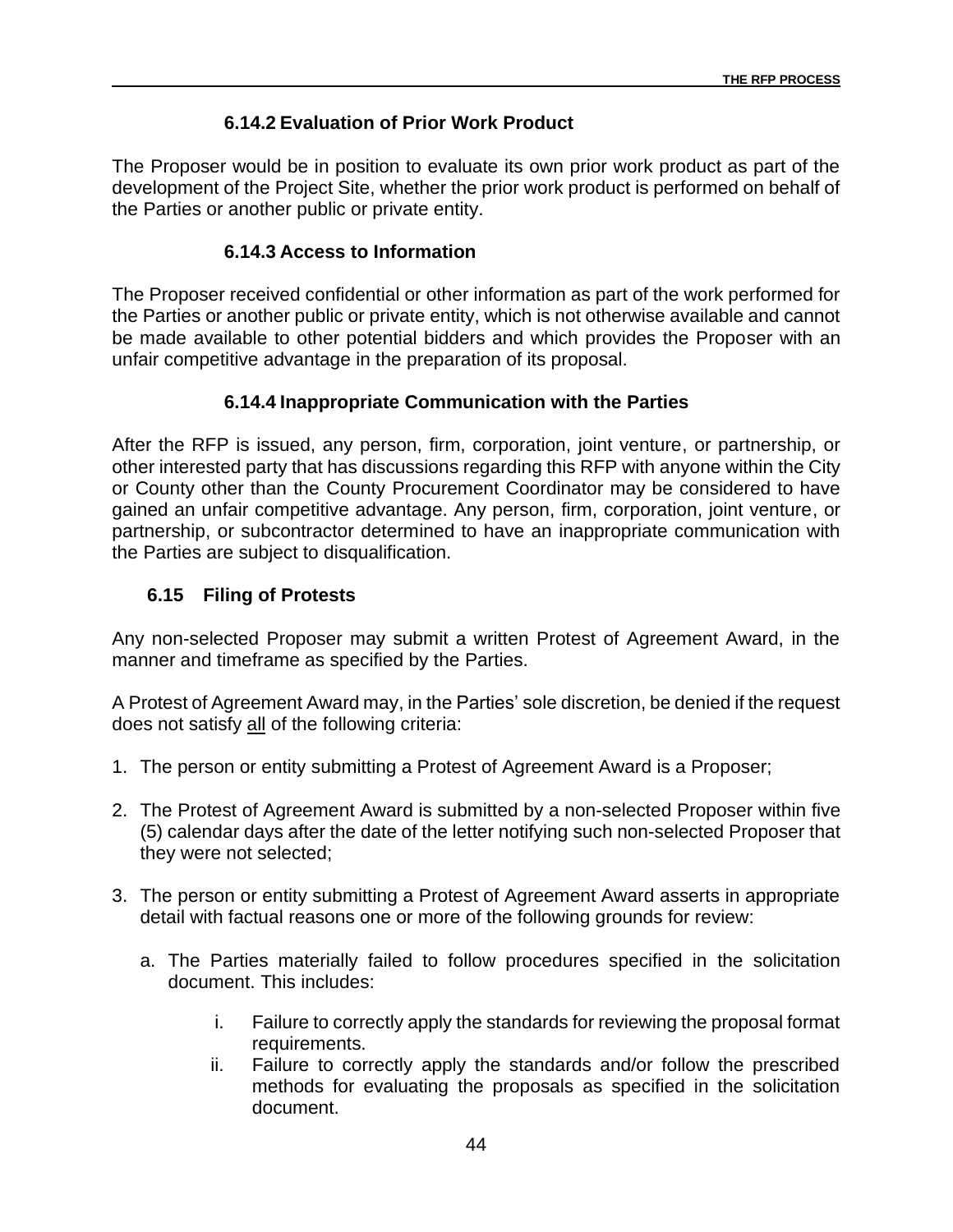- iii. Use of evaluation criteria that were different from the evaluation criteria disclosed in the solicitation document.
- b. The Parties made identifiable mathematical or other errors in evaluating proposals, resulting in the Proposer not being selected as the recommended proposer.
- c. A member of the Evaluation Committee demonstrated bias in the conduct of the evaluation.
- d. Another basis for review as provided by state or federal law; and
- 4. The Protest of Agreement Award sets forth sufficient detail to demonstrate that, but for the Parties' alleged failure, the Proposer would have been the highest-scored proposal.

The assertions included in the Protest of Agreement Award may be with respect to the Protestor's proposal, or with respect to the recommended proposal, provided that the assertions satisfy all the required criteria.

Upon receiving the Protest of Agreement Award, the Parties shall issue a written Notice of Protest Determination to the Proposer within seven (7) calendar days following receipt of the Protest of Agreement Award. The Notice of Protest Determination shall be final.

#### <span id="page-52-0"></span>**6.16 Evaluation Process**

Proposals will be evaluated based on their support of the development objectives for the Project Site and responsiveness to the requirements of this RFP. The Evaluation Committee will evaluate submittals and recommend the selection of a Proposer to the County's CEO, City's City Administrative Officer and eventually the County's Board of Supervisors and City Council.

The Parties may request additional information from Proposers in order to fairly and accurately evaluate the proposals before making a recommendation.